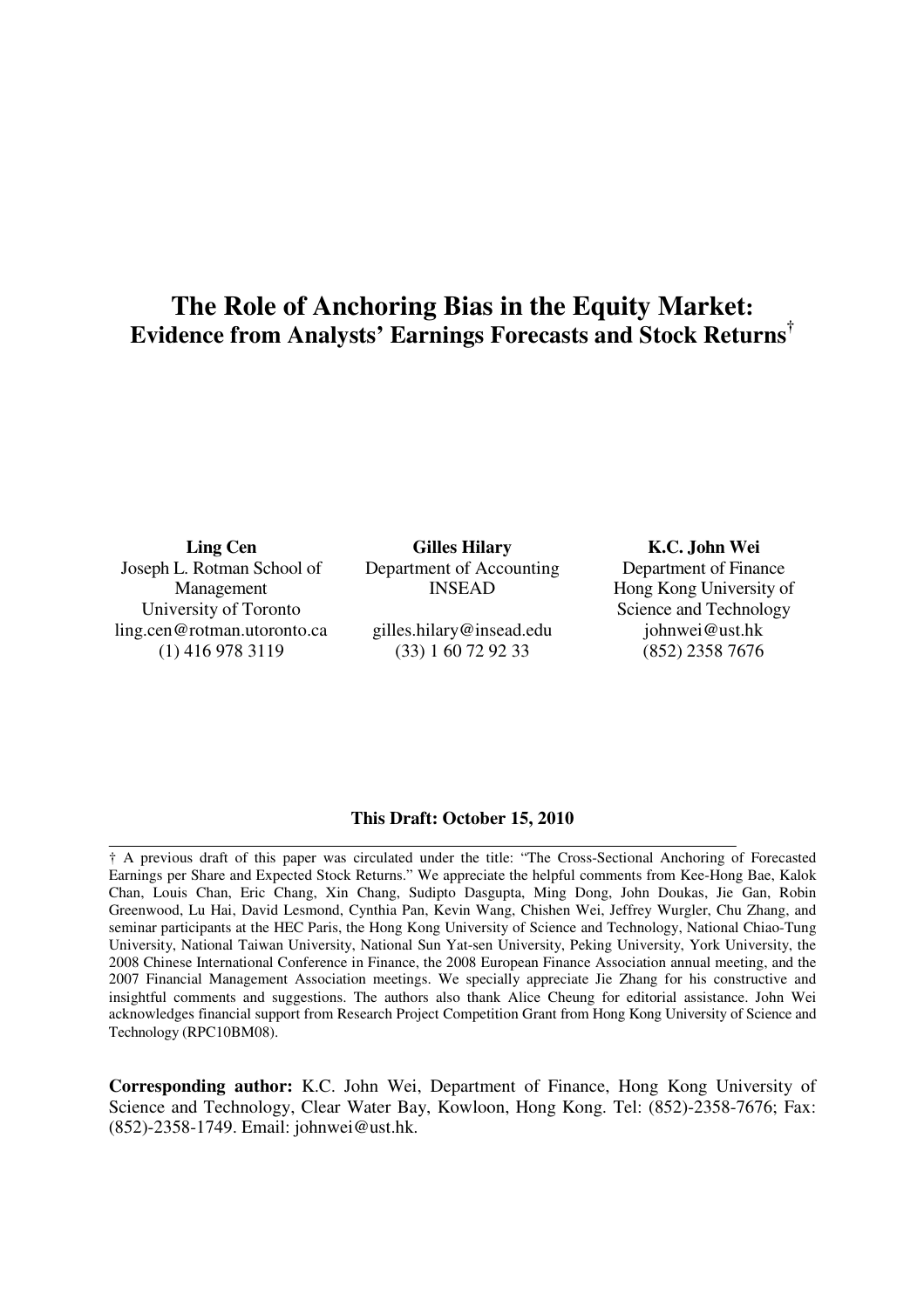# **The Role of Anchoring Bias in the Equity Market: Evidence from Analysts' Earnings Forecasts and Stock Returns**

**Abstract:** "Anchoring" describes the fact that in forming numerical estimates of uncertain quantities, adjustments in assessments away from an arbitrary initial value are often insufficient. We show that this cognitive bias has significant economic consequences for the efficiency of financial markets. We find that analysts make optimistic (pessimistic) forecasts when a firm's forecast earnings per share (*FEPS*) is lower (higher) than the industry median. Further, firms with *FEPS* greater (lower) than the industry median experience abnormally high (low) future stock returns, particularly around subsequent earnings announcement dates. Firms with a high *FEPS* relative to the industry median are also more likely to engage in stock splits. Finally, split firms experience greater positive forecast revisions, larger forecast errors, and larger negative earnings surprises after a stock split compared to which did not split their stocks, especially for firms with a low *FEPS* relative to the industry median.

**Key words**: Anchoring, Cognitive biases, Analysts' earnings forecasts, Cross-sectional stock returns

**JEL Classification**: G14, G17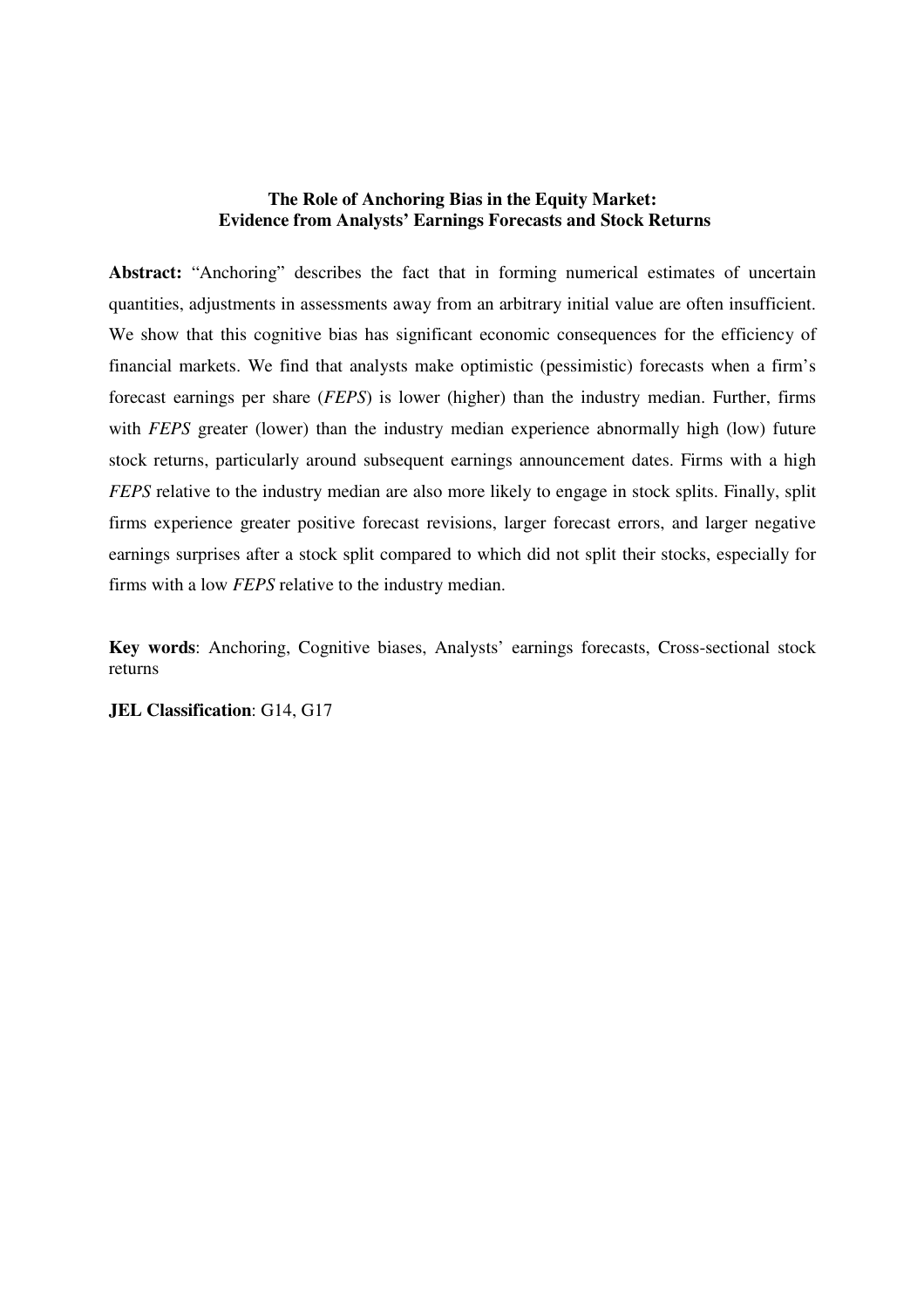# **I. Introduction**

Analysts are key financial market participants. Researchers often use analysts' earnings forecasts as proxies for market expectations and differences in opinions. In addition, analysts' earnings forecasts are one of the rare settings for which researchers have a large natural data set of individual analysts' actual decisions, and for which the biases in decision making can be observed and verified *ex-post*. Not surprisingly, the activities of analysts have been a fertile ground for behavioral research. Prior studies have shown that analysts often suffer from a number of biases. However, the implications of these potential cognitive biases for investors and, even more so for managers, are less understood.

This study considers the behavior of financial market participants from a perspective different from that of previous research. It focuses on anchoring bias, a topic that has been characterized by Hirshleifer (2001) as an important part of "dynamic psychology-based assetpricing theory in its infancy" (p. 1535). "Anchoring" describes the fact that, in forming numerical estimates of uncertain quantities, adjustments in assessments away from some initial value are often insufficient. One of the first studies of this cognitive bias is the seminal experiment by Kahneman and Tversky (1974). These authors report that estimates of an uncertain proportion (the percentage of African nations in the United Nations) were affected by a number between 0 and 100 that was determined by spinning a wheel of fortune in the subjects' presence. Subsequent research (reviewed in Section II) has confirmed the generality and the robustness of this cognitive bias.

We hypothesize that market participants such as sell-side analysts and investors may also be affected by such anchoring bias when they estimate the future profitability of a firm. This estimation is a complex task that involves a high degree of uncertainty. This suggests that market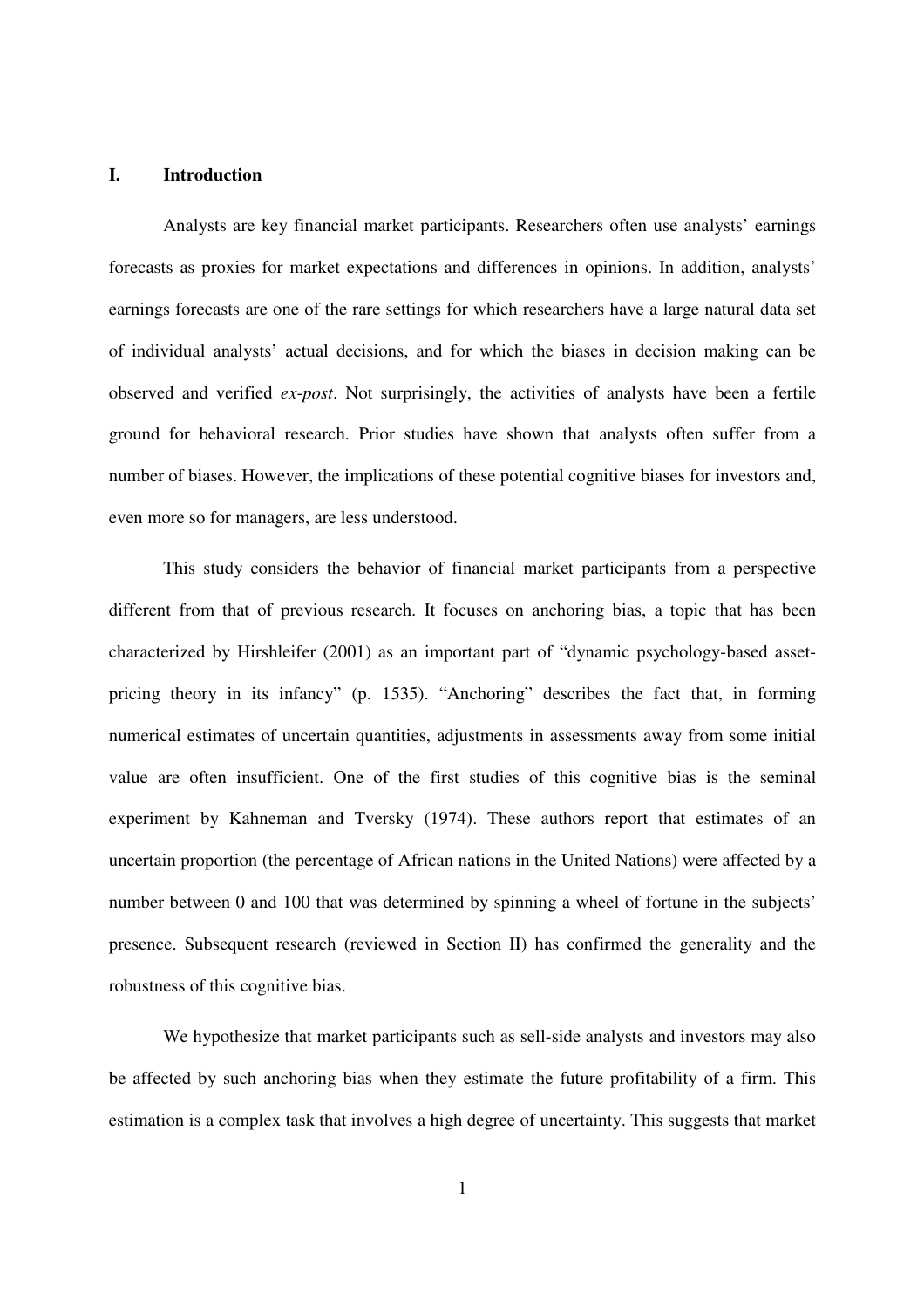participants may anchor on salient but irrelevant information. In particular, our discussions with financial analysts suggest that earnings forecasts of a specific firm are likely to be affected by the *levels* of forecasted *EPS* of its industry peers. One analyst pointed out in an interview that analysts "are reluctant to make earnings forecasts that further deviate from the current industry 'norm' (i.e., a historically stable range of forecasted *EPS* within the industry)." Specifically, when a company's current forecasted *EPS* level has already been much higher (lower) than those of its industry peers, analysts appear to make insufficient upward (downward) adjustments even if the forecast revisions are well supported by fundamental information. We describe this observation as the analysts' anchoring bias towards its industry norm. To capture this intuition, we construct a measure of cross-sectional anchoring in forecasted *EPS* (*FEPS*) as the difference between the firm's *FEPS* (*F-FEPS*) and the industry median *FEPS* (*I-FEPS*), scaled by the absolute value of the latter. With this measure of cross-sectional anchoring (named *CAF* hereafter), we generate the following hypotheses.

First, if analysts anchor on the industry norm, their forecasts should be too close to this number. As a consequence, analysts are likely to underestimate (overestimate) the future earnings of firms with their forecast earnings per share (*F-FEPS*) above (below) the *I*-*FEPS*. In other words, analysts give more pessimistic earnings forecasts for firms with a high *FEPS* (i.e., firms with *F-FEPS* above *I-FEPS*) than for similar firms in the same industry with a low *FEPS*  (i.e.; firms with *F-FEPS* below *I-FEPS*). Therefore, earnings forecast errors should be lower for high *FEPS* firms than for low *FEPS* firms in the same industry.<sup>1</sup>

-

<sup>&</sup>lt;sup>1</sup> We define forecast errors as (Forecasted *EPS* – Actual *EPS*) / |Actual *EPS*|. All our results hold if the forecast errors are alternatively defined as (Forecasted *EPS* – Actual *EPS*) / Price.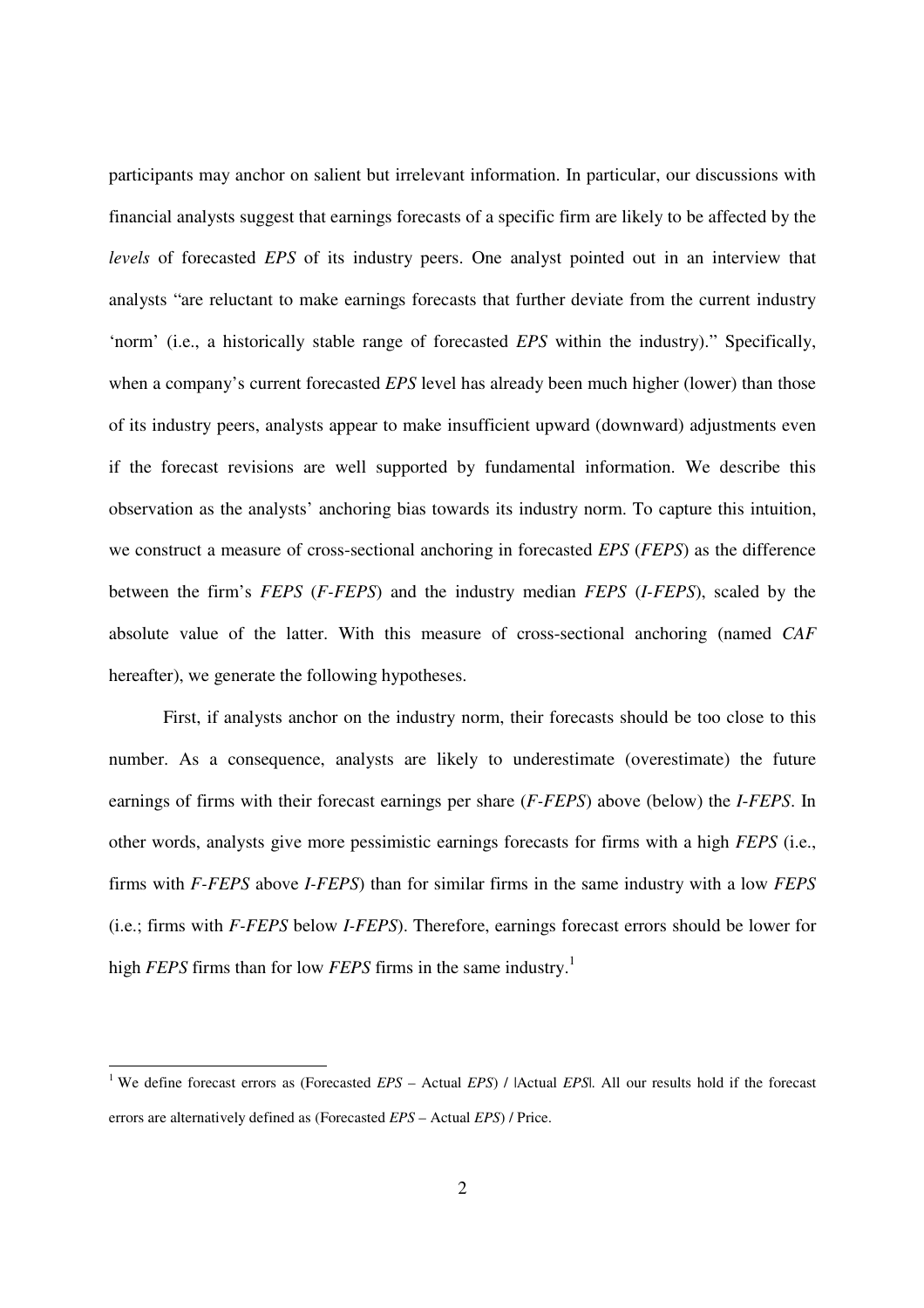If investors are affected by biased analysts' earnings forecasts, investors' expectations of a firm's future profitability should be similarly biased. Firms with a high *FEPS* compared to their industry peers should suffer from low expectations regarding their future profits. Conversely, firms with a low *FEPS* relative to their industry peers should enjoy unduly high expectations regarding their future profits. If this is the case, stocks with high *levels* of *EPS* forecasts should significantly outperform similar stocks in the same industry with low *levels* of *EPS* forecasts when the firm's true profitability is subsequently revealed, for example, around subsequent earnings announcement dates.

We generate empirical results consistent with all the hypotheses suggested by crosssectional anchoring. Using U.S. data from 1983 to 2005, we find that analysts' earnings forecasts for firms with a high *CAF* are more pessimistic than the forecasts on similar firms with a low *CAF*. This result is consistent with analysts anchoring their forecasts on the industry median. We further find that stock returns are significantly higher for firms with a high *CAF* than for similar firms in the same industry with a low *CAF*. The positive relationship between firm *CAF* and future stock returns cannot be explained by known risk factors, book-to-market ratios, earningsto-price ratios, fundamental value-to-price ratios, accounting accruals, price momentum, earnings momentum, or the nominal price per share. Moreover, earnings surprises are relatively more positive for firms with a high *CAF* than for firms with a low *CAF*. These results are consistent with the notion that investors are also affected by the cross-sectional anchoring bias. All these results are stronger when the industry norm is more stable and when market participants are less sophisticated. We also find that the likelihood of a stock split within a year is greater when the *CAF* is high. This is consistent with the idea that managers realize the existence of anchoring in the financial markets and adjust their behavior to cater to this cognitive bias.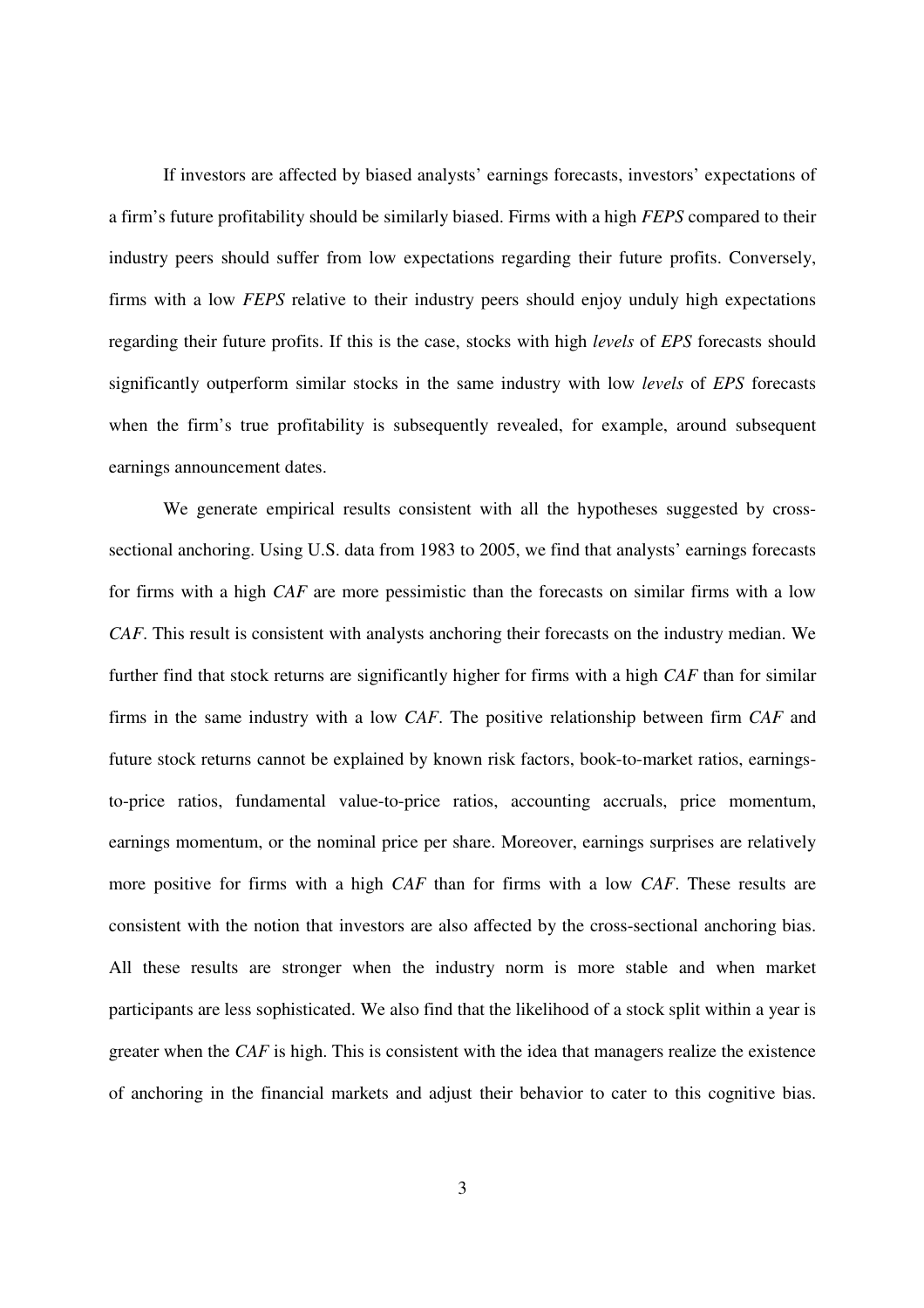Finally, firms with a low *CAF* experience more positive revisions in earnings forecasts and more positive forecast errors after a stock split relative to no-split firms than do firms with a high *CAF*. Consequently, firms with a low *CAF* experience more negative changes in earnings surprises relative to no-split firms after a stock split than do firms with a high *CAF*. Results are robust to controlling for alternative anchors. For example, in addition to anchoring on the industry norm, it is also possible that analysts and investors may anchor on the most recently announced earnings. Although we find that analysts and investors also anchor on the most recently announced earnings, our key results hold even after controlling for this effect. In fact, we find that both cross-sectional and time-series anchoring biases affect financial markets; but the former is more influential than the latter.

These results confirm that anchoring, an important cognitive bias in the psychology literature, affects decision making by individuals in an important economic setting. This large sample test complements the previous research that was largely based on small sample experimental work. To the best of our knowledge, this study is the first one to use a large sample archival approach to understand the implications of the cross-sectional anchoring effect in a finance setting. Although we focus on analysts' earnings forecasts and price behavior in order to take advantage of a particularly rich data set, we expect that our results can be generalized in other settings as well. The results of this study also enhance our understanding of the financial markets by providing new understanding of analyst and investor behavior. Of particular importance, the results suggest that understanding this cognitive bias may yield a trading strategy that generates abnormal returns. Specifically, our results suggest that a hedge portfolio that goes long on firms with a high *CAF* and short on firms with a low *CAF* could, over the period studied,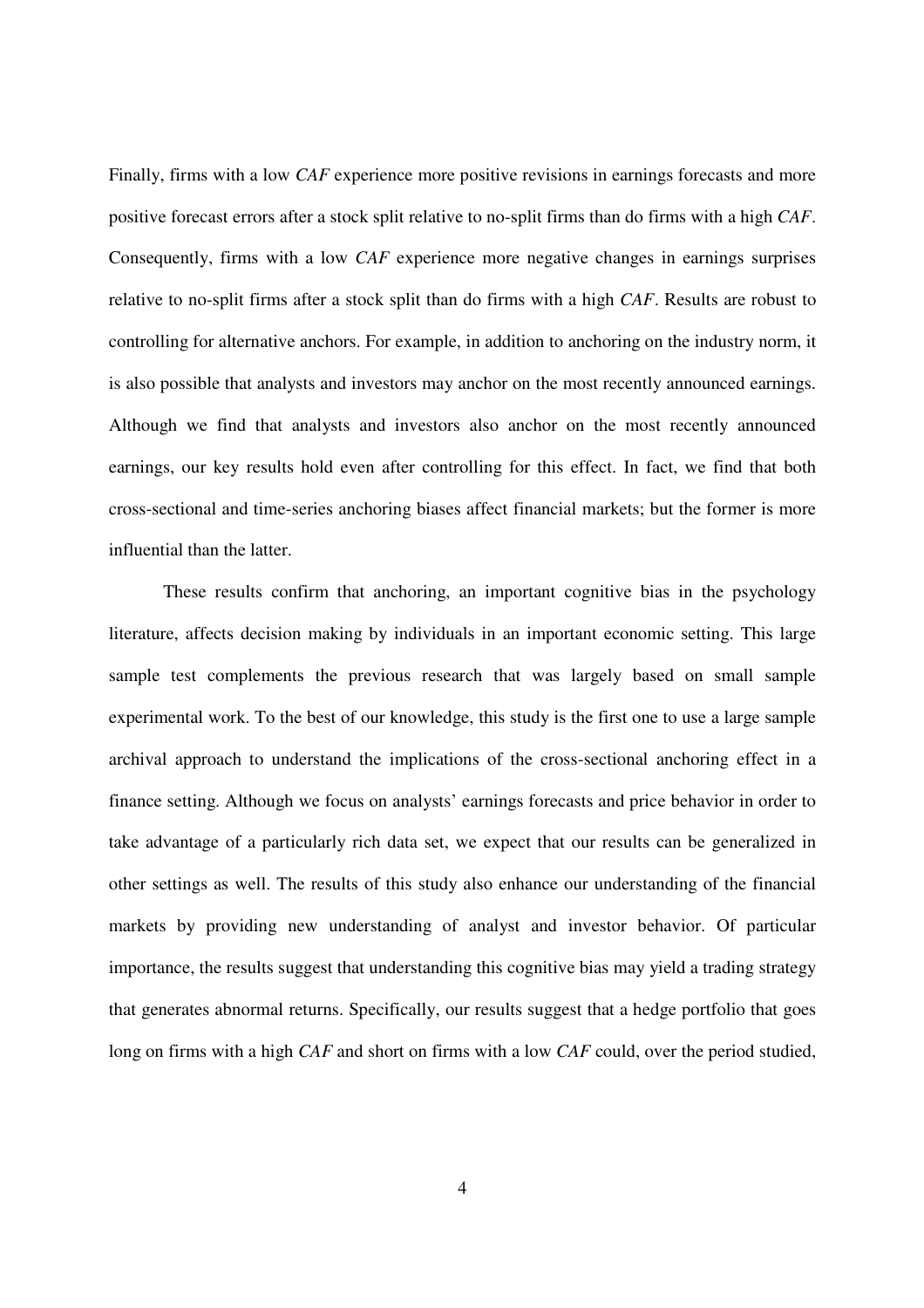have generated a monthly risk-adjusted return (*alpha*) of 0.76%, or 9.12% per year.<sup>2</sup> The profitability of such a trading strategy remains significant for investment horizons that extend to at least 12 months. Finally, our results suggest a corporate strategy based on stock splits for managers of firms with a high level of *FEPS*. Such a strategy can mitigate under-valuation and sometimes generate over-valuation by influencing analysts' earnings forecasts or revisions.

In addition, our study complements previous studies on nominal stock prices. Benartzi et al. (2007) find that the cross-sectional distribution of nominal stock prices per share in the United States has been very stable with the median hovering around \$30 since early in the last century. We show that a similar effect exists for forecasted *EPS*: the median nominal *FEPS* has been hovering between \$1.50 and \$2.00 (shown in Figure 2) since analysts' earnings forecasts became available in 1978. Baker, Greenwood, and Wurgler (2009) suggest that managers split shares to cater to investors' preference driven by "small-cap premiums." However, the source of this higher valuation for low-price firms remains unclear. We consider the possibility that these firms are overvalued because of the anchoring bias of market participants. Consistent with this view, our results suggest that low *FEPS* stocks (relative to their industry peers) are indeed overpriced.

The remainder of this study is organized as follows. In Sections II, we review the previous studies on anchoring bias. In Section III, we develop our research hypotheses. In Section IV, we describe our research design. Section V discusses our sample and descriptive statistics, while Section VI presents our main empirical results. Section VII presents a few robustness checks and we conclude the study in Section VIII.

<sup>&</sup>lt;sup>2</sup> A similar trading strategy based on time-series anchoring generates trading profits that are only one-third of those generated from cross-sectional anchoring.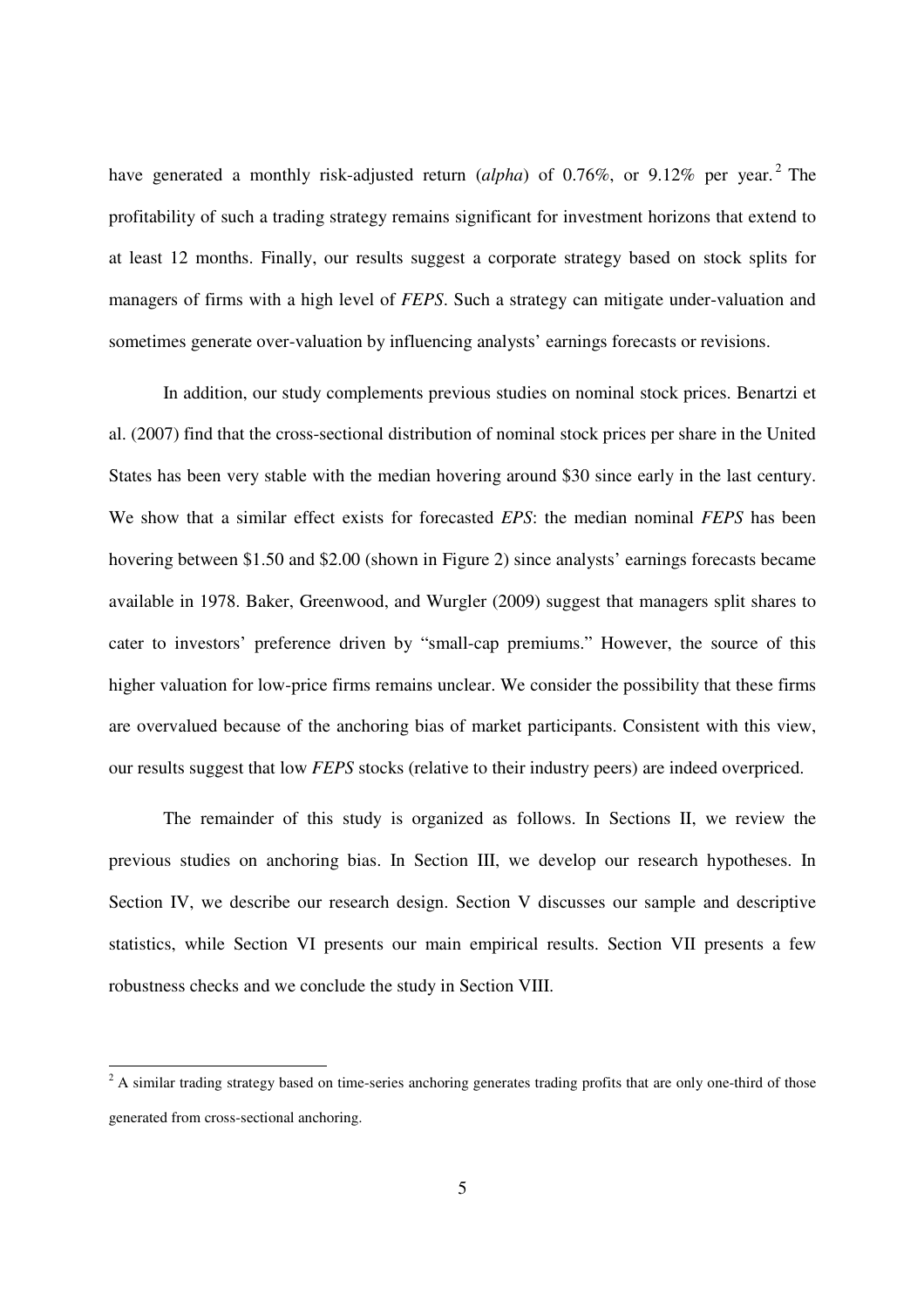# **II. Prior Research on Anchoring**

The results of prior research (Kahneman and Tversky (1974)) suggest that individuals use cognitively tractable decision strategies, known as heuristics, to cope with complex and uncertain situations. These heuristics reduce complex inference tasks to relatively simple cognitive operations. Although these "mental short-cuts" help individuals in dealing with complex and uncertain situations, they may also lead to systematically skewed outcomes. The anchoring effect is one of the most studied cognitive biases that lead individuals to make sub-optimal decisions. In their classic study, Kahneman and Tvesky (1974) explore the idea that individuals frequently form estimates by starting with an easily available reference value and then adjusting from this value. Although this approach may not be problematic *per se*, research has shown that individuals typically fail to properly adjust their final estimates away from the salient but overemphasized starting point (the "anchor").

Kahneman and Tversky's (1974) seminal example involves spinning a wheel-of-fortune in front of the subjects and thus generating a number between 0 and 100. They asked the subjects for their best estimates of the percentage of African nations in the United Nations. The obviously irrelevant random number generated from the wheel-of-fortune generates systematic bias in the estimations. For example, the average estimate from subjects who observed the number 10 was 25%. In contrast, the average estimate from subjects who observed the number 65 was 45%. This result has been replicated in many other experimental settings. For example, Kahneman and Tversky (1974) asked half of their subjects to estimate the value of  $1x2x3x4x5x6x7x8$  and asked the other half to estimate the value of 8x7x6x5x4x3x2x1. The average answers from the two groups were 512 and 2,250, respectively. Russo and Shoemaker (1989) provide an anchor based on a constant (varying from 400 to 1,200) plus the last three digits of the subject's phone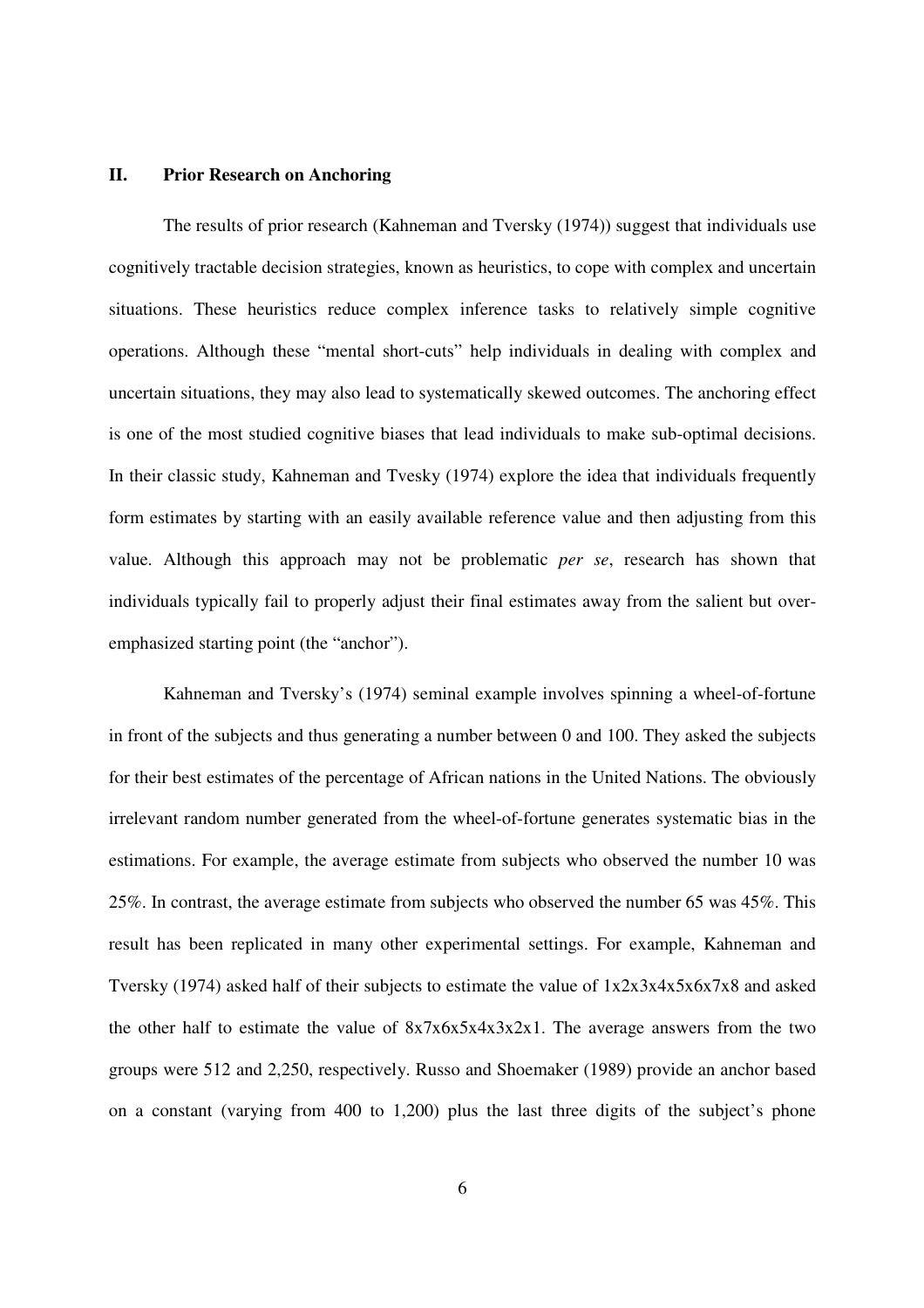number. The two researchers then asked for an estimate of the year in which the Attila the Hun was finally defeated. Estimates were positively and significantly correlated with the anchor. More recently, Qu, Zhou, and Luo (2008) provide physiological evidence of the anchoring process based on event-related potential techniques (i.e., techniques that measure the brain responses stimulated by a thought or a perception).

Research has shown that anchoring influences various types of decisions in many different contexts. These include judicial sentencing decisions (Englich and Mussweiler, (2001)), personal injury verdicts (Chapman and Bornstein (1996)), estimation of the likelihood of diseases (Brewer, Chapman, Schwartz, and Bergus (2007)), job performance evaluation (Latham, Budworth, Yanar, and Whyte (2008)), judges' rankings in competitions (Ginsburgh and van Ours (2003)), and real estate acquisitions (Northcraft and Neale (1987)).<sup>3</sup>

Previous research has also suggested that it is particularly difficult to correct anchoring bias. Consistent with this view, Northcraft and Neale (1987) conclude (p. 95) that "(1) experts are susceptible to decision bias, even in the confines of their 'home' decision setting, and (2) experts are less likely than amateurs to admit to (or perhaps understand) their use of heuristics in producing biased judgments." Plous (1989) shows that task familiarity is not sufficient to avoid anchoring bias and that the effects of anchoring bias are not significantly influenced by the ease

<sup>&</sup>lt;sup>3</sup> In addition, anchoring has been shown to influence intuitive numerical estimations (Wilson, Houston, Etling, and <sup>3</sup> Brekke (1996)), probability estimates (Plous (1989)), estimations of sample means and standard deviations (Lovie (1985)) and estimates of confidence intervals (Block and Harper (1991)), sales predictions (Hogarth (1980)), Bayesian updating tasks (Lopes (1981)), utility assessments (Johnson and Schkade (1989)), risk assessments (Lichtenstein, Slovic, Fischhoff, Layman, and Combs (1978)), preferences of gambles (Lichtenstein and Slovic (1971)), perception of deception and information leakage (Zuckerman, Koetsner, Colella, and Alton (1984)), negotiation outcomes (Ritov (1996)), and choices between product categories (Davis, Hoch and Ragsdale (1986)).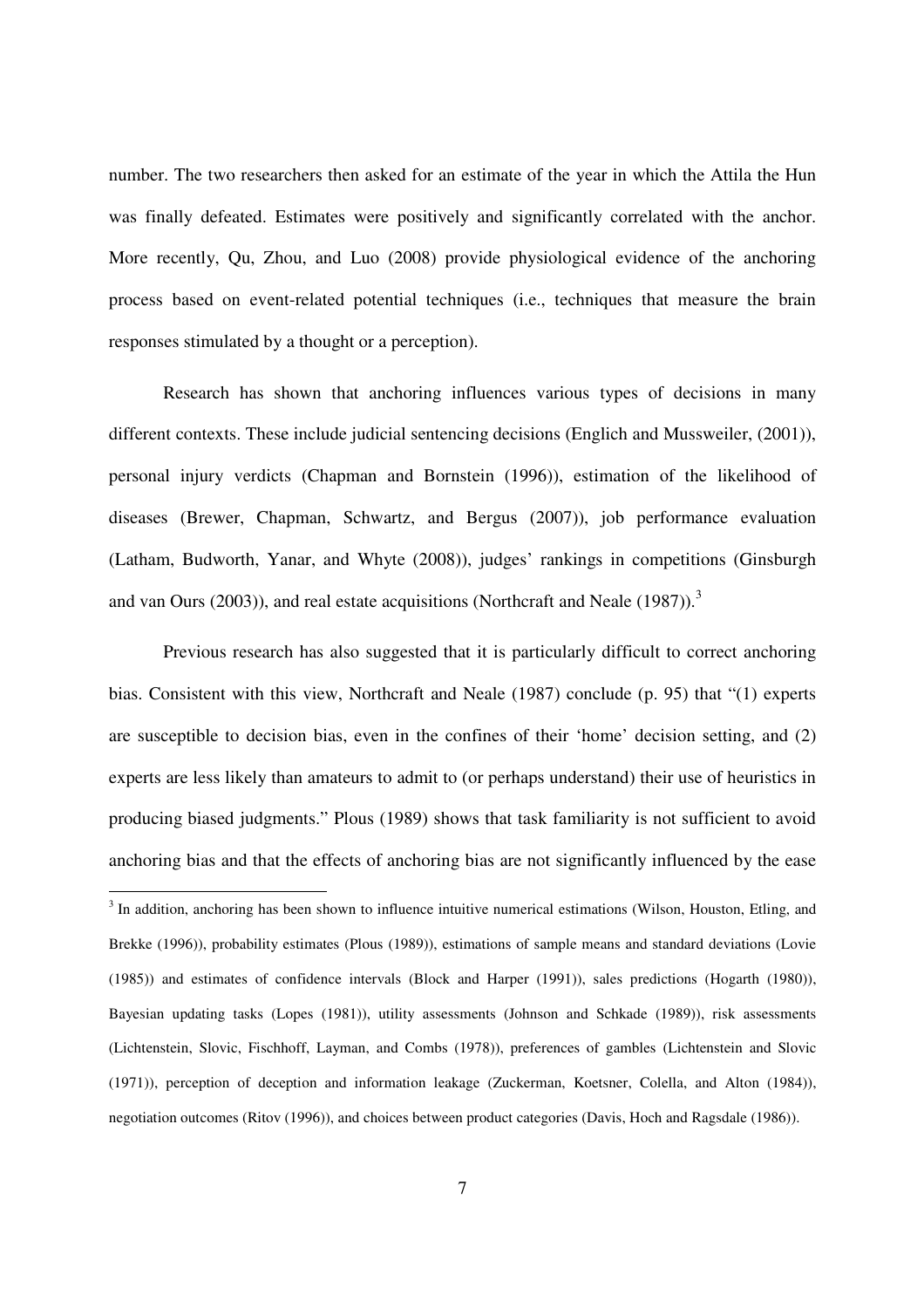with which respondents can imagine the outcome (outcome availability), by the instructions to list the most likely path to the outcome (path availability), or by casting the problem in terms of avoidance (rather than occurrence). Plous (1989) also mentions that anchoring bias exists even after correcting for various social demand biases (i.e., the existence of expert opinion running against the initial anchor). Wright and Anderson (1989) consider the effect of situation familiarity on anchoring. They conclude (p. 68) that, "The anchoring effect is so dominant that increasing situational familiarity did not result in decreased anchoring." They find that monetary incentives can reduce anchoring, but the effect is only marginal in its statistical significance. In contrast, Tversky and Kahneman (1974) find that payoffs for accuracy do not reduce the anchoring effect. Further, Brewer, Chapman, Schwartz, and Bergus (2007) report that accountability does not reduce anchoring bias in doctors' predictions of infection. Whyte and Sebenius (1997) provide results suggesting that groups do not de-bias individual judgments.

The amount of research on the anchoring bias in financial markets is very limited. DeGeorge, Patel, and Zeckhauser (1999) suggest that executives aim to exceed salient *EPS* thresholds. George and Hwang (2004) propose that investors are reluctant to bid the price high enough when a stock price is at or near its highest historical value. Consistent with this intuition, they find that a stock price near its 52-week high has predictive power for future stock returns. Campbell and Sharpe (2009) show that professional forecasters anchor their predictions of macroeconomic data such as the consumer price index or non-farm payroll employment on previous values, which leads to systematic and sizeable forecast errors. Baker, Pan, and Wurgler (2009) suggest that anchoring bias also affects corporate acquisitions. However, these studies focus on time-series (i.e., historical information of the firm itself) anchoring bias. In contrast, we focus on the effect of cross-sectional (i.e., contemporaneous information of other firms)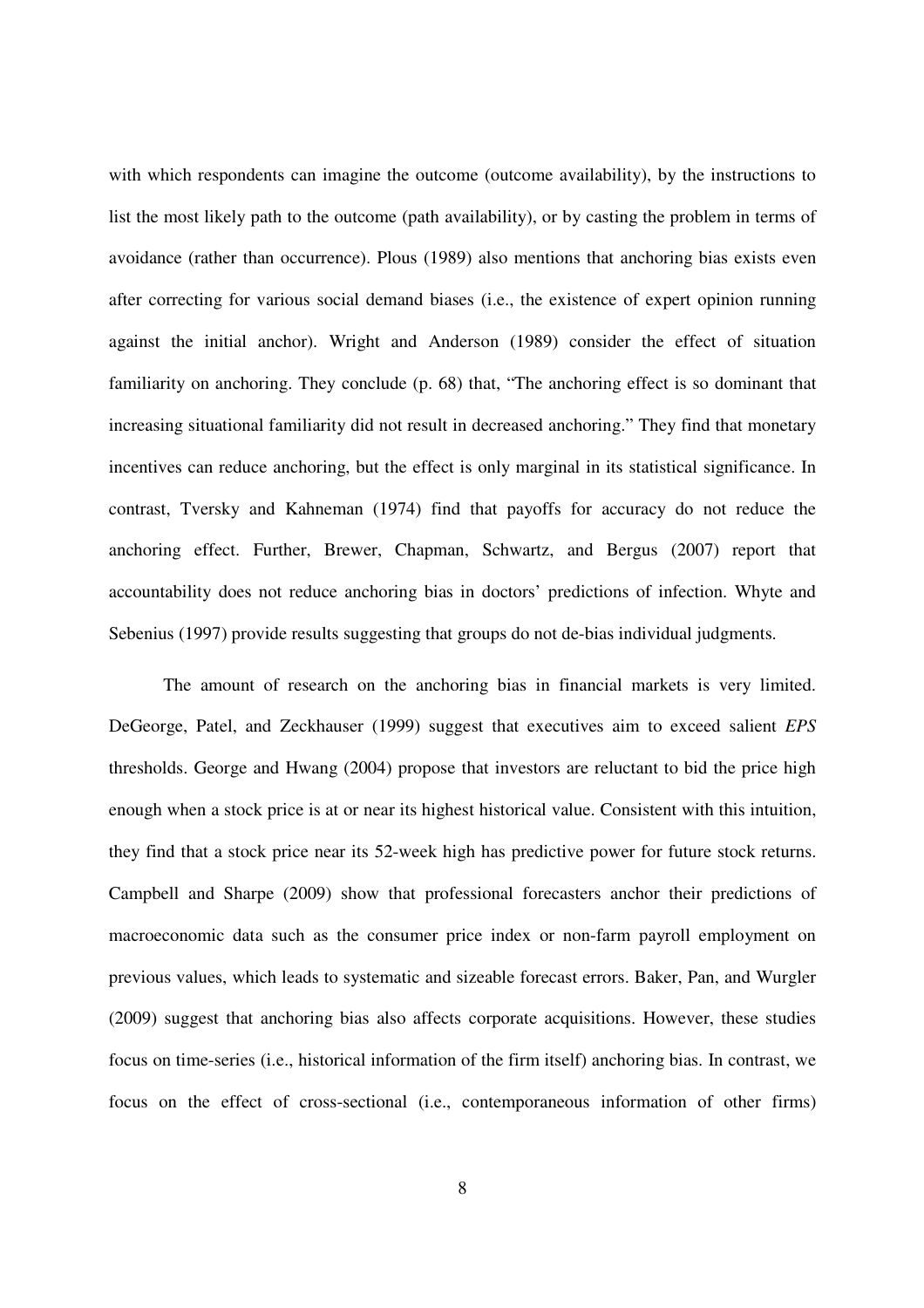anchoring, a topic that has not been explored by the prior research, although we also consider time-series anchoring of most recent announced earnings.

# **III. Hypotheses Development**

Given the documented robustness of anchoring bias, we hypothesize that market participants such as sell-side analysts and investors should also be affected by anchoring heuristics when they estimate the future profitability of a firm. This estimation is a complex task that involves a high degree of uncertainty, which makes market participants naturally anchor on salient information in their decision making. Prior research (Chapman and Johnson (2002)) suggests that anchors are most influential if they are expressed on the same response scale as the items being estimated (i.e., dollars for dollars rather than dollars when estimating percentage) and if they represent the same underlying dimension (width for width rather than width when estimating length). The popular financial website, *Investopedia.com*, notes that, "Earnings per share is generally considered to be the single most important variable in determining a share's price."<sup>4</sup> Tversky and Kahneman (1974) show in an experimental setting that subjects priced with the median of other subjects' estimates anchor on this median. A natural candidate for possible anchors in our setting is thus the industry median forecast earnings per share.<sup>5</sup> Since an analyst usually covers a group of firms within the same industry, this number is readily available and is

 4 http://www.investopedia.com/terms/e/eps.asp.

<sup>&</sup>lt;sup>5</sup> We do not argue here that the industry median *FEPS* is the only possible anchor that leads to behavioral bias. Instead, we argue that it is an important one, particularly in explaining the empirical patterns documented in this study. We will discuss alternative anchors including time-series anchoring in Section 7.2.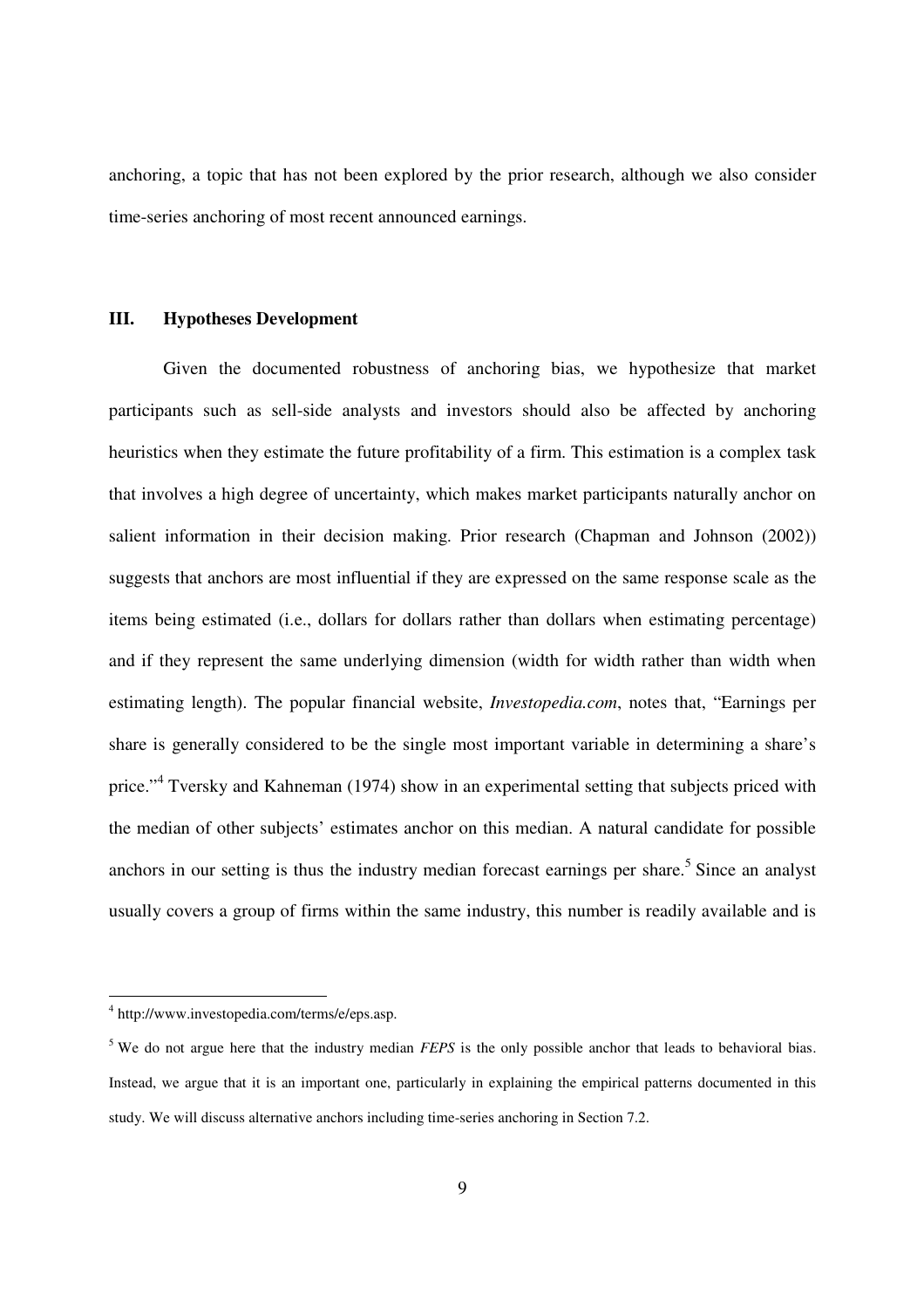naturally associated with the task at hand. For example, Zacks Investment Research states in the first line of a recent analyst report that, "Median *EPS* is projected to drop 21.2%."<sup>6</sup>

To validate the plausibility of industry median forecasted *EPS* as an anchor, we interviewed six stock analysts from leading investment banks. First, we described two hypothetical stocks, stock A and stock B, with identical business and firm characteristics (such as firm size, firm performance, market power, corporate governance structure, and so forth). Second, we told our interviewees that the *only* differences between stock A and stock B were the level of earnings per share (*EPS*) and the number of shares outstanding: stock A has an *EPS* of \$0.1 with 100,000 shares outstanding and stock B has an *EPS* of \$10 with 1,000 shares outstanding. Third, we showed our interviewees a hypothetical figure of the industry crosssectional distribution of forecast *EPS* (similar to Figure 2 in our study) with the industry median forecasted *EPS* hovering around \$1.5. Finally, we asked them which of the stocks is more likely to double its earnings per share next year (i.e., from \$0.1 to \$0.2 per share for stock A, and from \$10 to \$20 per share for stock B). Five out of six interviewed analysts picked Stock A. When we asked them which stock is more likely to halve its earnings per share next year (i.e., from \$0.1 to \$0.05 per share for stock A, and from \$10 to \$5 per share for stock B), these five analysts chose stock B instead. In a follow-up discussion, analysts suggested that their estimations were obviously affected by the industry 'norm' of the forecast *EPS*, especially when it is stable over time.

If participants indeed anchor on the industry median *FEPS* (i.e., cross-sectional anchoring), this should have important implications for the behavior of analysts, investors and the managers of publicly traded companies. First, if analysts anchor on the industry median

 6 http://www.reuters.com/article/pressRelease/idUS213655+25-Jun-2009+BW20090625.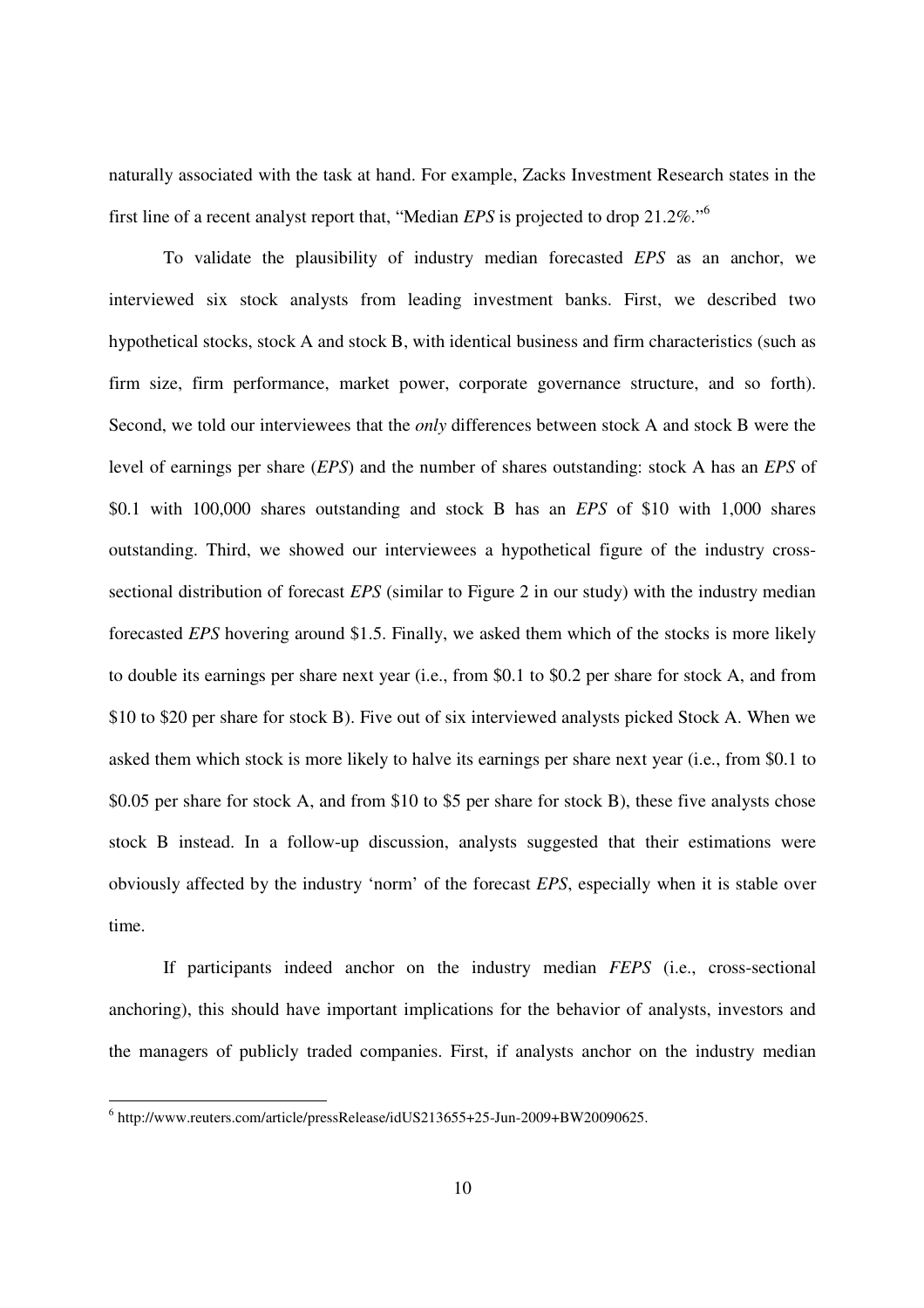forecasted *EPS* (*I-FEPS*), their forecasts should be too close to this number. As a consequence, they would underestimate the future earnings growth of firms with high *FEPS* (relative to the industry median). In other words, analysts should give more optimistic earnings forecasts for firms with low *FEPS* (relative to the industry median) than for similar firms in the same industry with high *FEPS* (relative to the industry median). Thus, signed earnings forecast errors would be larger for low *FEPS* firms than for high *FEPS* firms in the same industry. This motivates our first hypothesis:

H1: Analyst forecasts are more optimistic (indicated by a higher signed forecast errors in our study) for firms with a low *FEPS* relative to their industry median *FEPS* than for firms with a high *FEPS* relative to their industry median *FEPS*.

If investors are affected by biased analysts' earnings forecasts, their expectations of future profitability should also be biased. Firms with high *FEPS* relative to their industry median should suffer from low expectations regarding their future profits. Conversely, firms with low *FEPS* relative to their industry median should enjoy unduly high expectations regarding their future profits. If this is the case, stocks with high *FEPS* should significantly outperform similar stocks in the same industry with low *FEPS* once the true profitability is revealed. This motivates our second hypothesis:

H2: Controlling for risk factors, future stock returns for firms with high *FEPS* relative to their industry median *FEPS* are higher than for firms with low *FEPS* relative to their industry median *FEPS*.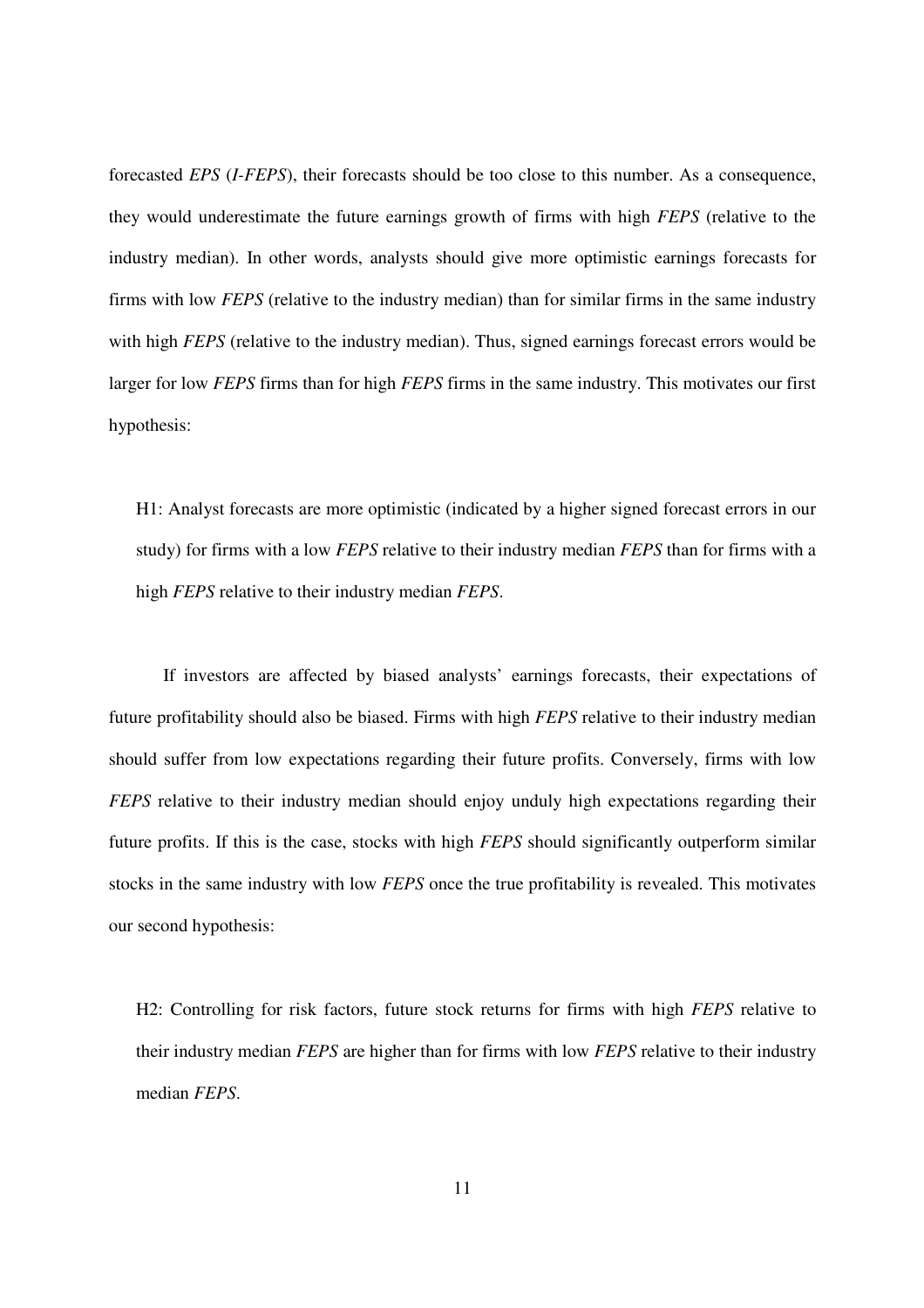This prediction should be particularly true around subsequent earnings announcement dates.

If managers expect such biases among analysts and investors, they may be tempted to manage their *EPS* forecasts so that they are low relative to other similar firms. One natural way to achieve this would be to split the stock. We expect that firms with a high *FEPS* relative to other firms in the industry would be more likely to engage in stock splits to lower their *FEPS*. 7 This motivates our third hypothesis:

H3: The probability of a stock split is higher for firms with a high *FEPS* relative to their industry median *FEPS* than for firms with a low *FEPS* relative to their industry median.

If this strategy is successful, both analysts and investors would be affected. In particular, split firms should, on average, experience larger positive revisions in their earnings forecasts, greater positive forecast errors, and larger negative changes in earnings surprises after a stock split than no-split firms, especially for firms with a low initial *FEPS* relative to the industry.

# **IV. The Research Design**

We apply two basic approaches to test our hypotheses: regression analyses and portfolio sorts. The regression approach allows us to control easily for a host of potentially confounding effects. The portfolio approach allows us to address econometric issues such as overlapping

The idea here is similar to the catering theory of share prices suggested and demonstrated by Baker, Greenwood, and Wurgler (2009). However, our tests of anchoring bias in stock splits mainly focus on analysts' response instead of the impact on investors.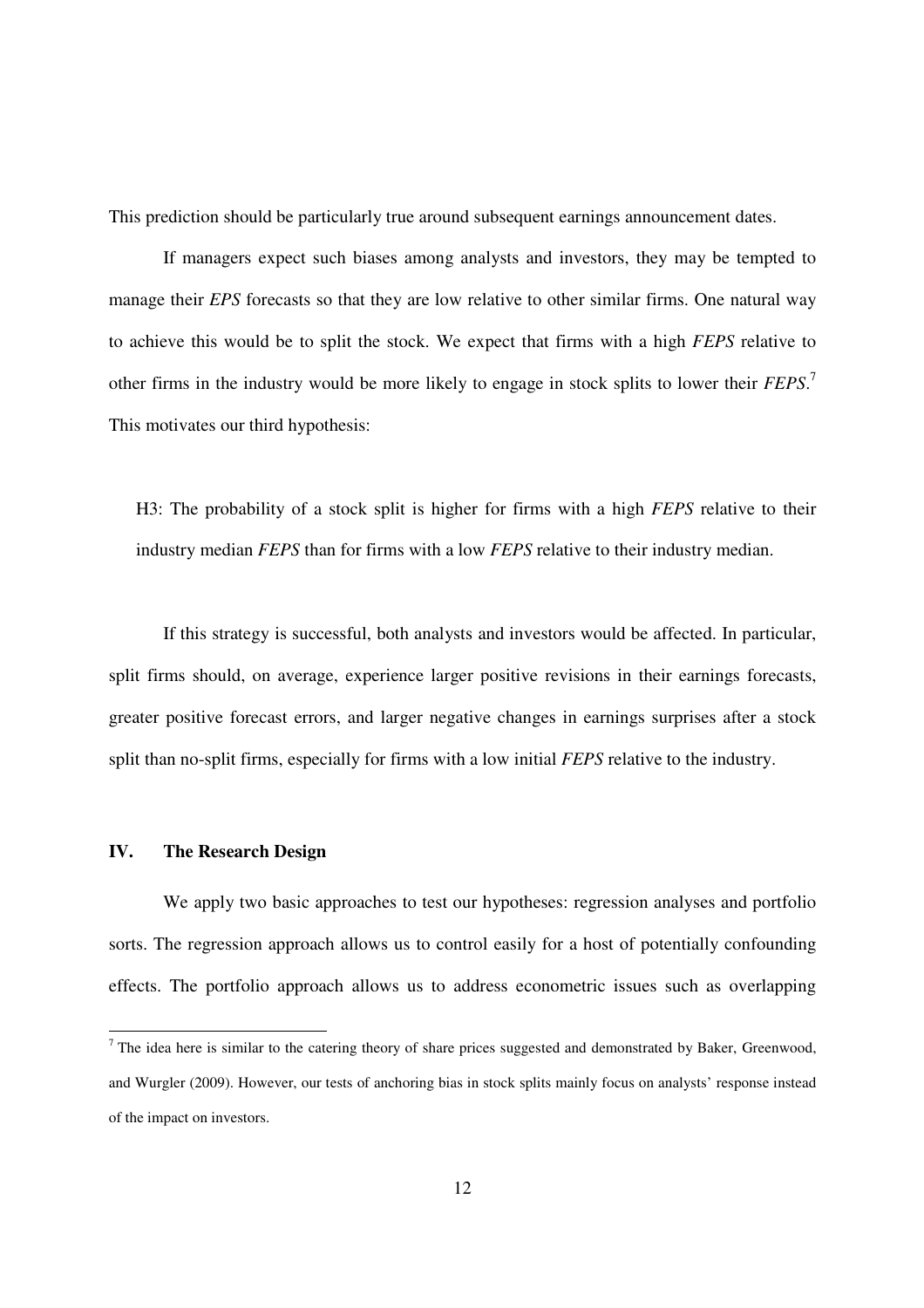observations and non-linearities more easily than in a regression framework. The portfolio approach also allows us to deal more easily with the "bad model issue" discussed by Fama (1998) and Mitchell and Stafford (2000).

# *A. Regression analysis*

-

The following cross-sectional and time-series model is used to test our hypotheses:

$$
DepVar_{i,t} = \alpha + \beta CAF_{i,t-1} + \gamma^K X_{i,t-1}^K + \varepsilon_{i,t},
$$
\n<sup>(1)</sup>

where *DepVar<sub>i,t</sub>* represents the value of the dependent variable for firm *i* in period *t*. To test our first hypothesis, analysts' forecast error (*FE*) is the dependent variable. *FE* is the difference between the consensus *EPS* forecast and the actual *EPS* announced after the end of the fiscal year, scaled by the absolute value of the latter. The consensus *EPS* forecast is the mean of oneyear-ahead *EPS* forecast in the previous month from the Institutional Brokers' Estimate System (I/B/E/S) unadjusted summary historical file. The actual *EPS* is reported in the I/B/E/S actual file.

To test the second hypothesis, two dependent variables are evaluated at the end of each calendar month, *t*. The first is *BHAR*0:1, defined as the cumulative buy-and-hold raw return for firm *i* in the current month,  $t^8$ . The second is *ECAR*, defined as the sum of the three-day, riskadjusted, cumulative abnormal returns around the earnings announcements over the next twelve months after the end of calendar month *t*-1.

<sup>&</sup>lt;sup>8</sup> We focus on a one-month horizon to minimize the bad model problem discussed by Fama (1998) and Mitchell and Strafford (2000). As discussed in Section 6, the results hold if we extend the horizon to twelve months.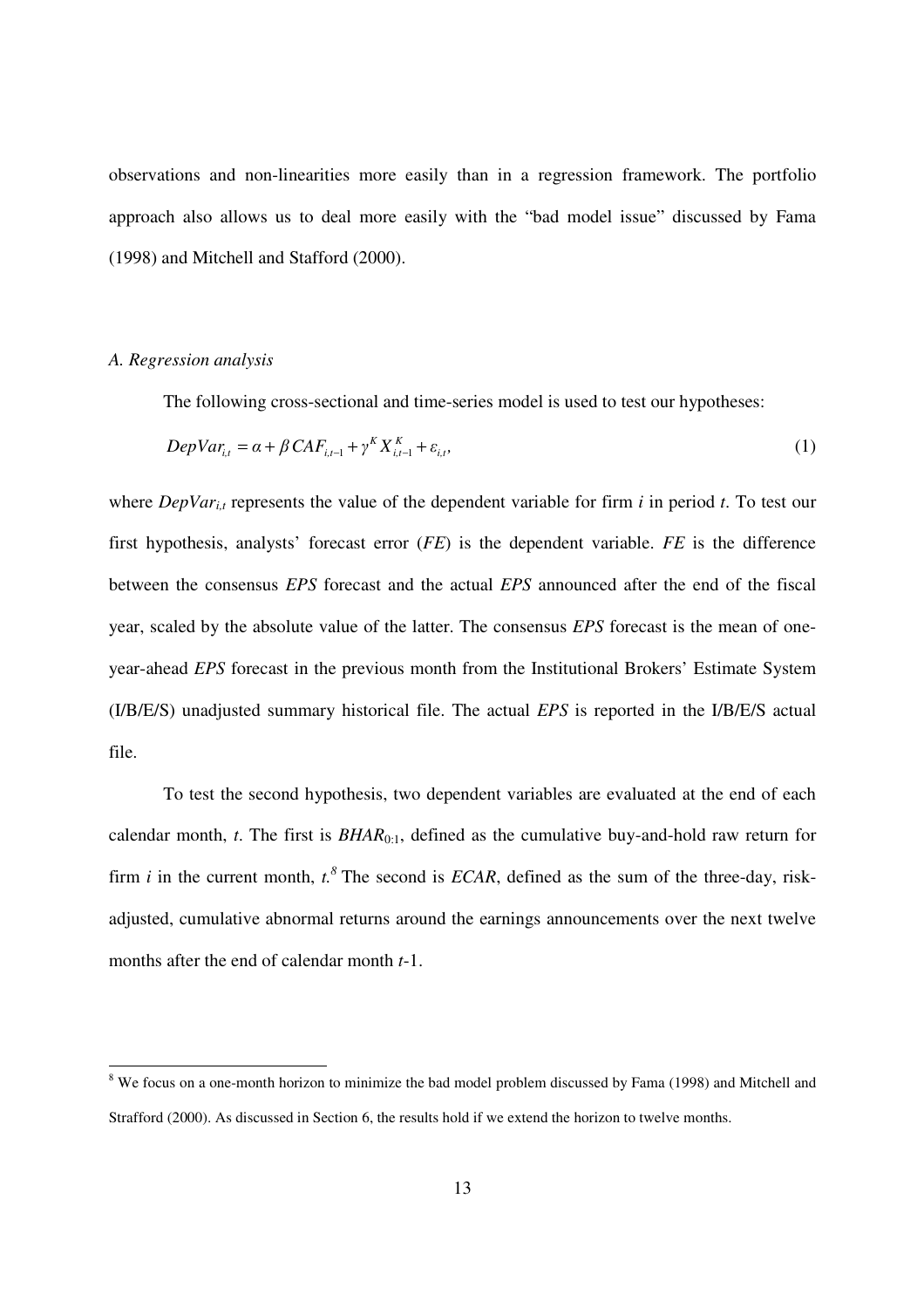The main treatment variable, *CAF*, measures cross-sectional anchoring bias. *CAFi,t*-1 is defined as the difference between the *FEPS* for firm *i* (*F-FEPS*) in month *t*-1 and the industry median *FEPS* (*I-FEPS*) in the same month, scaled by the absolute value of the latter. We define 48 industries following the approach of Fama and French (1997). Various other *CAF* specifications and industry definitions are tested, but the results remain quantitatively and qualitatively similar.<sup>9</sup> These results are not presented here but are available upon request. Two interesting features of this variable is that the firm can choose its preferred value of *CAF* through stock split (and reverse stock splits) but also that a firm can affect the value of *CAF* for other firms in the same industry by engaging in a stock split.<sup>10</sup> The fact that economically irrelevant decisions affect the value of *CAF* and make it an arbitrary number mitigates the risk that *CAF* proxies for some omitted constructs such as a risk factor.

Aside from including an (untabulated) constant, a vector of *K* control variables  $(X^K)$  is included in the regression. Specifically,  $X_{i-1}^{K}$  includes the logarithm of firm *i*'s market capitalization (*Size*) at the end of month *t*-1, the logarithm of its book-to-market ratio (*BTM*), its accounting accruals (*Accruals*), and the three-day abnormal return around firm *i*'s most recent

 9 For example, we define *CAFi,t*-1 as the difference between firm *i*'s *FEPS* and *I-FEPS*, scaled by the standard deviation of the former within each industry. We also try defining the industries using 2-digit SIC codes.

<sup>&</sup>lt;sup>10</sup> Suppose that Firm X (the firm for which the analyst is forecasting) has an EPS forecast of \$2.00. Firm Y is the only other firm in the industry and its total forecasted earnings are \$2,100 and it has 1,000 common shares outstanding. Thus, Firm Y's forecasted EPS is \$2.10. So, the industry median forecasted EPS is \$2.05. *CAF* for firm X is  $(\$2.00-\$2.05) \div \$2.05| = -0.02$ . Reconsider the above example but now Firm Y has 2,000 shares outstanding. Firm Y's forecasted EPS is  $$2,100 \div 2,000 = $1.05$ . The industry median is now \$1.525 and *CAF* for firm X is  $(\$2.00-\$1.525) \div \$1.525| = 0.31$ . Note that the stability of the anchor (i.e., the industry median forecasted *EPS*) also significantly affects the anchoring bias. We provide more detailed discussions in section 7.1.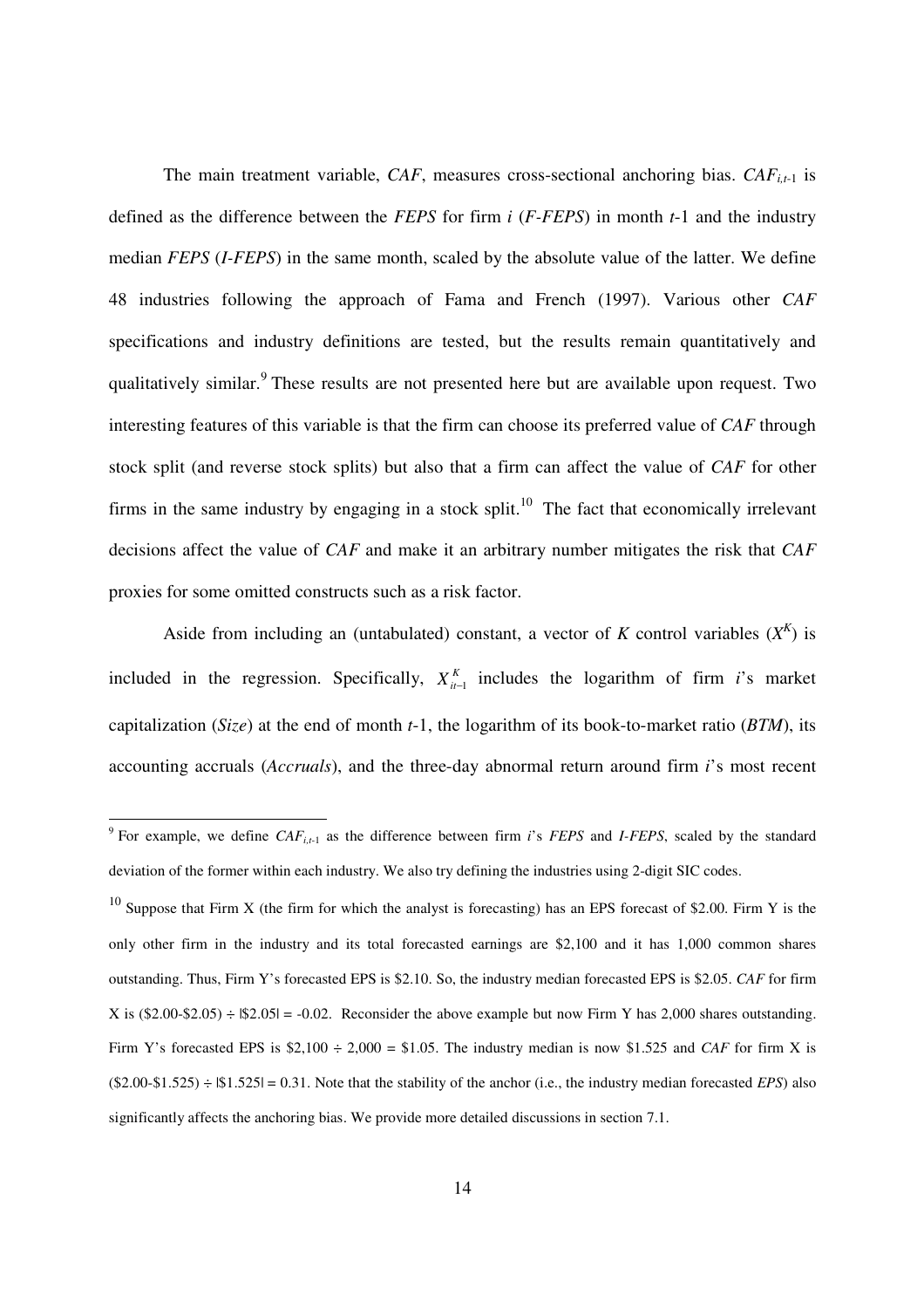earnings announcement before the beginning of month *t* (*ESrecent*). The lagged information is used for all of the control variables to ensure that the values of these variables have been known by investors at the beginning of month *t* to avoid any look-ahead bias. We also control for past returns in our specifications. When *FE* or *ECAR* is the dependent variable, we simply use the six-month buy-and-hold return in the prior six months (*Ret*-6:0). However, when *BHAR*0,1 is the dependent variable, we control for a one-month lag of past six-month buy-and-hold return (*Ret*-7:- <sup>1</sup>) and the past one-month return (*Ret*-1:0), because previous research has shown the importance of intermediate-term momentum and short-term reversal (Jegadeesh and Titman (1993, 2001)). In addition, we control for the following three additional variables when *FE* is the dependent variable: *Experience* (the natural logarithm of one plus the average number of months current analysts have been following the firm), *Breadth* (the natural logarithm of the average number of stocks followed by current analysts) and *Horizon* (the natural logarithm of one plus the number of months before firm *i*'s next earnings announcement). The detailed definitions of these variables are described in Appendix 1.

If H1 is correct, the coefficient of *CAF* should be negative, when *FE* is the dependent variable. In essence, when *F-FEPS* is low relative to *I-FEPS*, analysts may anchor on *I-FEPS* and issue over-optimistic forecasts. This would lead to low subsequent stock returns as market participants gradually revise and correct their optimism. Then, we expect negative earnings surprises when the true earnings are announced. Therefore, if H2 is correct, we expect that the coefficient of *CAF* should be positive, when *BHAR*<sub>0,1</sub> is the dependent variable. We also expect that the coefficient of *CAF* should be positive when *ECAR* is the dependent variable, as investors realize their initial mistake when subsequent earnings are released. If H3 is correct, the coefficient of *CAF* should be positive when *Split* is the dependent variable. In other words, the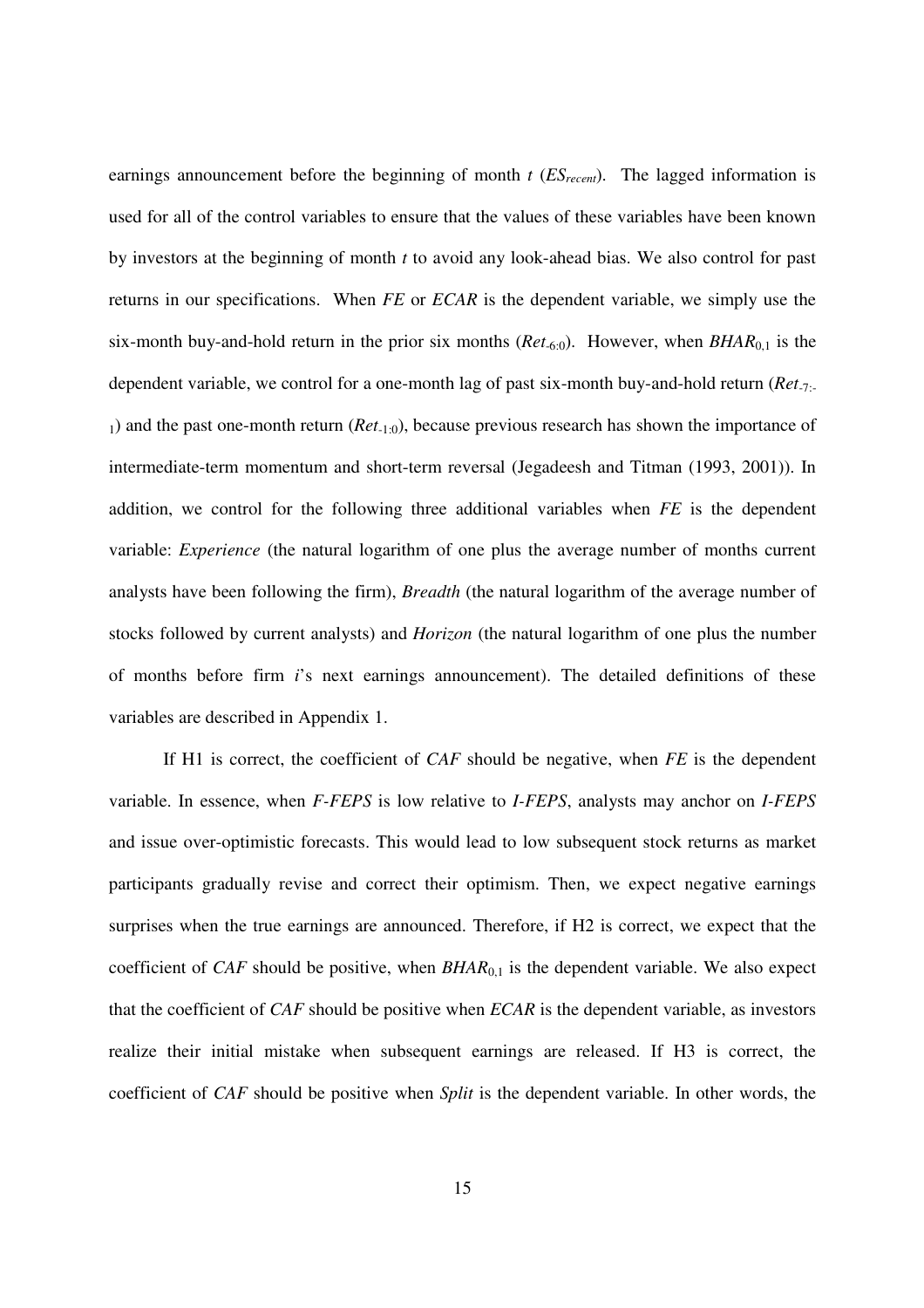managers would prefer to reduce the *FEPS* by splitting their stocks to avoid pessimistic earnings forecasts from analysts and undervaluation from investors. We use the Fama-MacBeth (1973) procedure to estimate equation (1), when the dependent variable is continuous (*FE*, *BHAR*, or *ECAR*). The Newey–West (1997) heteroskedasticity and autocorrelation consistent estimates of standard errors are used to compute the *t*-statistics on the estimated coefficients.

#### *B. Portfolio sorts*

Our second approach is based on portfolio sorts. At the end of each calendar month, we first rank all firms in the sample and group them into quintiles (G1 to G5) according to their market capitalization (*Size*). Within each *Size* group, we further sort all firms in the group into five subgroups (E1 to E5) based on their *CAF* measures. We then analyze the behavior of different variables across all 25 portfolios. To test the first hypothesis, we consider *FE* as the dependent variable.

To test the second hypothesis, we consider *Alpha* and *ECAR*. *Alpha* is the intercept from a time-series regression based on the Fama and French (1993) three-factor model plus a Carhart (1997) momentum factor described as follows:

$$
R_{p,t} - R_{f,t} = \alpha_p + \beta_p^M (Mkt_t - R_{f,t}) + \beta_p^S SMB_t + \beta_p^H HML_t + \beta_p^U UMD_t + \varepsilon_{i,t},
$$
 (2)

where  $R_p$  is the monthly return on portfolio  $p$ , Mkt is the monthly return on the market portfolio, and  $R_f$  is the monthly risk-free rate.  $Mkt - R_f$ ,  $SMB$ , and  $HML$  are returns on the market, size, and book-to-market factors, respectively, as constructed by Fama and French (1993). *UMD* is Carhart's (1997) momentum factor. *R<sup>f</sup>* is proxied by the one-month U.S. Treasury-bill rate. *HML* (*H*igh minus *L*ow) is the difference between the return on a portfolio of high (the top 30%) bookto-market stocks and the return on a portfolio of low (the bottom 30%) book-to-market stocks.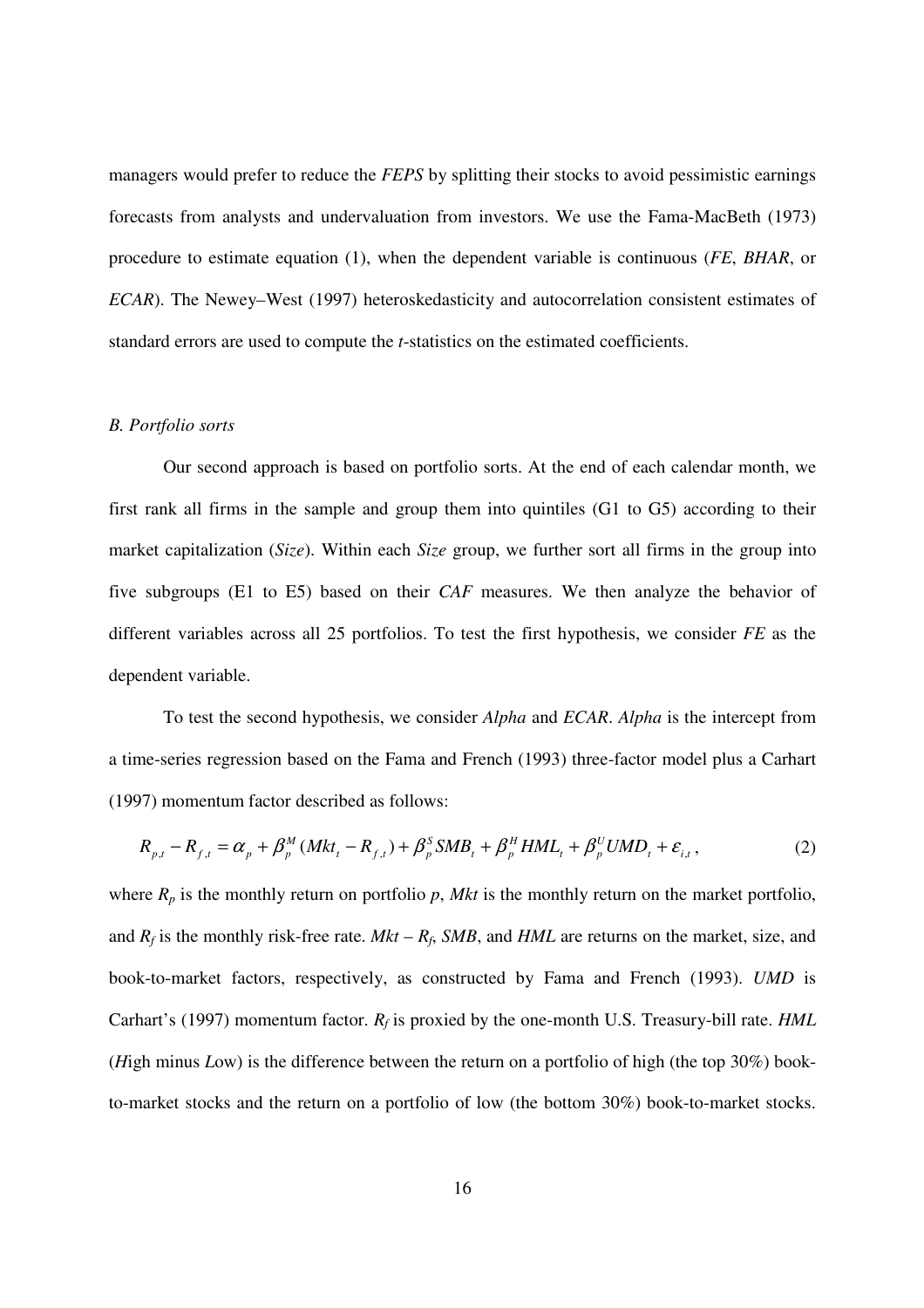*SMB* (*S*mall minus *B*ig) is the difference between the return on a portfolio of small (the bottom 50%) stocks and the return on a portfolio of large (the top 50%) stocks. *UMD* is the difference between the return on a portfolio of stocks with high (the top 50%) prior-year returns and the return on a portfolio of stocks with low (the bottom 50%) prior-year returns, skipping the return in the formation month. Factor returns and the risk-free rates are from Kenneth French's website.<sup>11</sup> We estimate the intercept (*Alpha*) for each of the 25 portfolios.

To test our different hypotheses, we form a hedge portfolio that are long in stocks in the highest *CAF* group and short in stocks in the lowest *CAF* group. We then test the statistical significance of *FE*, *Alpha* or *ECAR*, in each of the hedge portfolios.

# **V. Sample and Descriptive Statistics**

# *A. Sample selection*

Our basic sample consists of all NYSE, Amex and Nasdaq-listed common stocks in the intersection of (a) the CRSP stock file, (b) the merged Compustat annual industrial file, and (c) the Institutional Brokers' Estimate System (I/B/E/S) unadjusted summary historical file for the period from January 1983 to December 2005.<sup>12</sup> To be included in the sample for a given month, *t*, a stock must have satisfied the following criteria. First, the mean of analysts' forecasts (i.e., the consensus forecast) of the one-year-ahead (*FY*1) earnings per share in the previous month, *t*-1, is -

<sup>&</sup>lt;sup>11</sup> http://mba.tuck.dartmouth.edu/pages/faculty/ken.french/.

<sup>&</sup>lt;sup>12</sup> Though I/B/E/S provides data starting from 1976, we restrict our sample period to January 1983 to December 2005 for two reasons. First, before January 1983, the coverage of stocks by I/B/E/S was limited, which would reduce the power of our tests. Second, the I/B/E/S detailed unadjusted historical file begins in 1983. Hence, we can only conduct robustness checks on the results with the detailed file after 1983. Extending the sample period to 1976 does not materially change our results.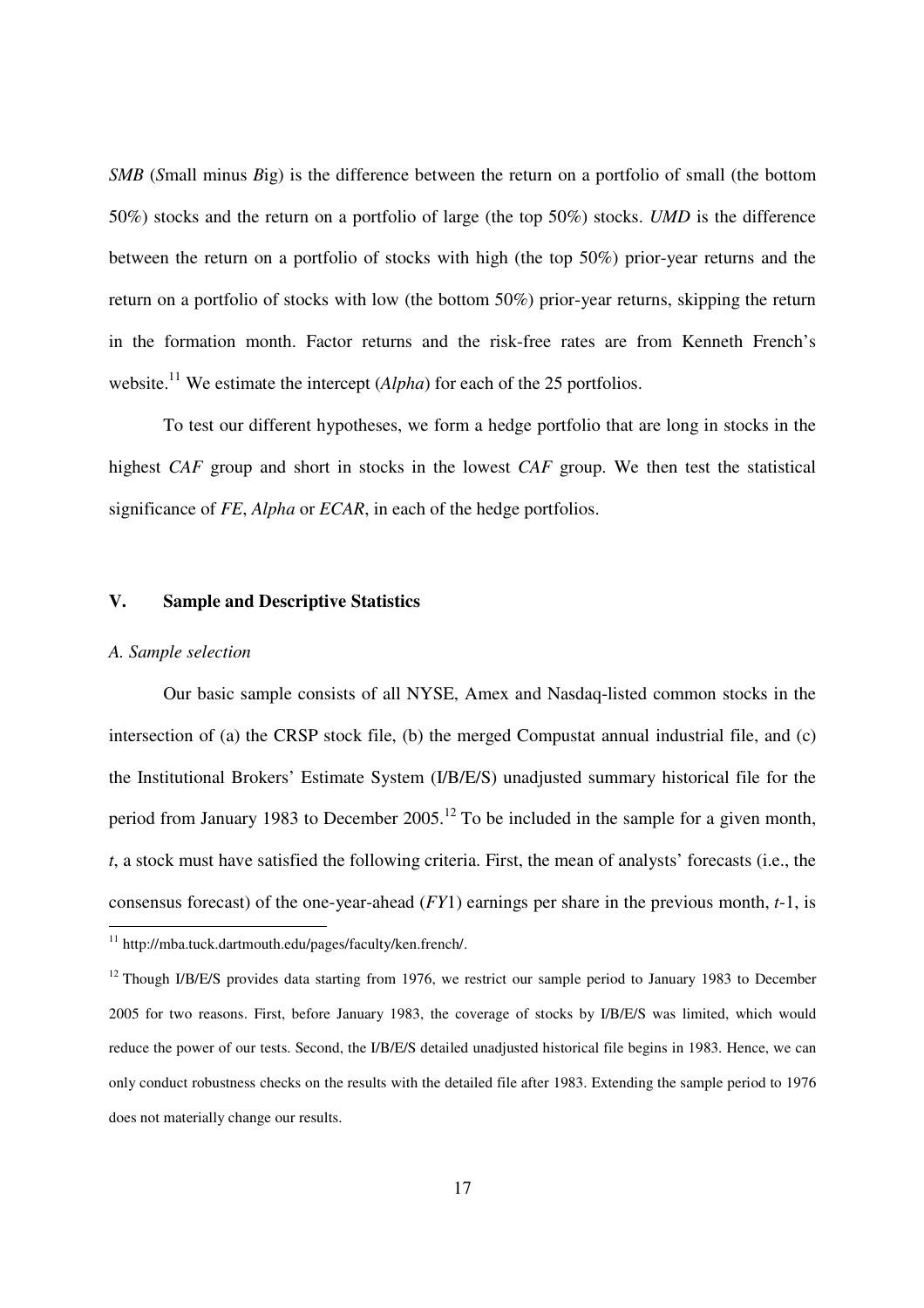be available from the I/B/E/S unadjusted summary historical file. Second, its stock returns in the current month, *t*, and the previous six months, *t*-6 to *t*-1, are available from CRSP, and sufficient data are available to obtain market capitalization and stock prices in the previous month, *t*-1. Third, sufficient data from CRSP and Compustat are available to compute the Fama and French (1992, 1993) book-to-market ratio as of December of the previous year. In addition, stocks with share prices lower than five dollars at the end of the previous month, *t*-1, are excluded, as are stocks for which Compustat reports negative book values of stockholders' equity (Item #60) as of the previous month, *t-*1. This screening process yields 712,563 stock-month observations or an average of 2,699 stocks per month.<sup>13</sup>

It is important to emphasize the use of I/B/E/S unadjusted data instead of I/B/E/S adjusted data. A firm's unadjusted *FEPS* is the actual forecast published in an analyst's report, while an adjusted *FEPS* has been adjusted for stock splits and stock issuance on the basis of the number of shares outstanding as of the latest data release day. Consequently, trading strategies based on *FEPS* are valid only when the unadjusted *FEPS* is used, because this measure reflects the information historically available to investors at that time. The adjusted *FEPS* contains *expost* information reflecting stock splits, which could induce severe selection biases. The importance of using unadjusted I/B/E/S data has been recognized by previous studies, such as

-

 $^{13}$  Following previous studies (for example, Jegadeesh and Titman (2001)), we remove stocks with prices under \$5 because such stocks not only have few analysts following them, but they also incur large transaction costs due to their poor market liquidity (thin trading and large bid-ask spreads), which could distort the feasibility of any trading strategy. We also remove stocks with negative book value of stockholders' equity simply to make sure that our results are not driven by financially distressed firms. Including these observations leads to (untabulated) results that are economically and statistically more significant.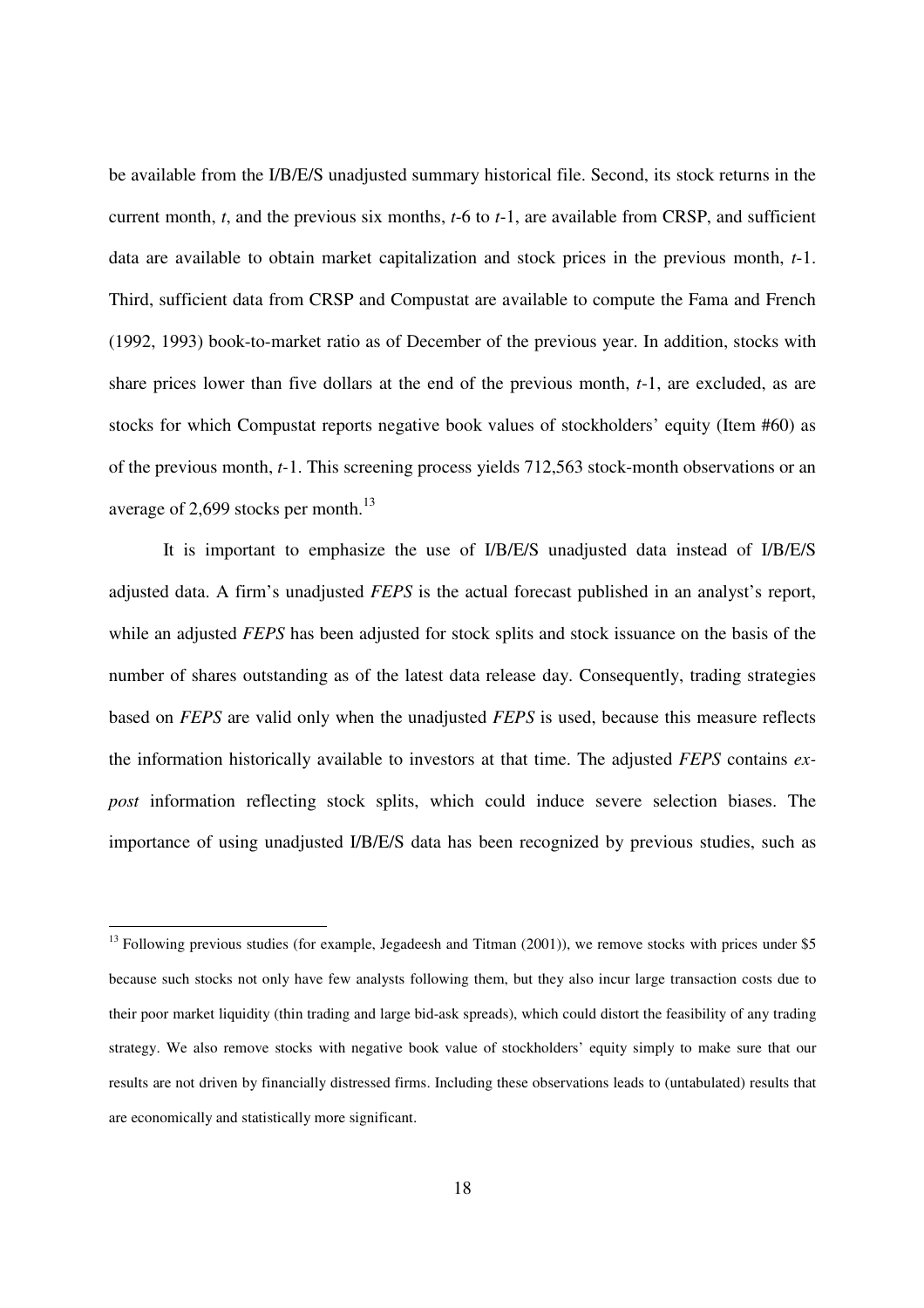that of Diether, Malloy, and Scherbina (2002), and it has become the standard treatment in studying analysts' forecasts.

# *B. Sample characteristics*

Table 1 provides summary descriptive statistics describing our sample. All of the independent variables, as mentioned above, are either lagged by one month or computed based on public information as of the previous month, *t*-1, in order to guarantee that they are already available to investors at the beginning of each month and can be used to execute our trading strategies. Table 1 reports the time-series averages of the cross-sectional means, medians, standard deviations and other statistics. Table 1 shows that all of the variables exhibit substantial variation, suggesting that portfolio sorting strategies based on these firm characteristics should offer reasonable statistical power for our tests. The mean and median of firm size (*Size*) are \$2.03 billion and \$0.35 billion, respectively, which are much larger than the corresponding values for all CRSP stocks (an untabulated result). This reflects the fact that the sample of firms covered by I/B/E/S omits many small stocks. Since the return anomaly reported in this study is stronger for small stocks, the sample selection criteria actually bias against finding significant results.

# [Insert Table 1 Here]

Table 2 reports the univariate correlations among these variables. *CAF* is significantly and positively correlated with *F-FEPS*, *Size*, and *E/Pt*-1. *CAF* is negatively correlated with *FE* but positively with *BHAR* and *ECAR*, although none of them are statistically significant. The correlations among control variables are generally low, suggesting that multicollinearity is not an important concern in the regressions.

[Insert Table 2 Here]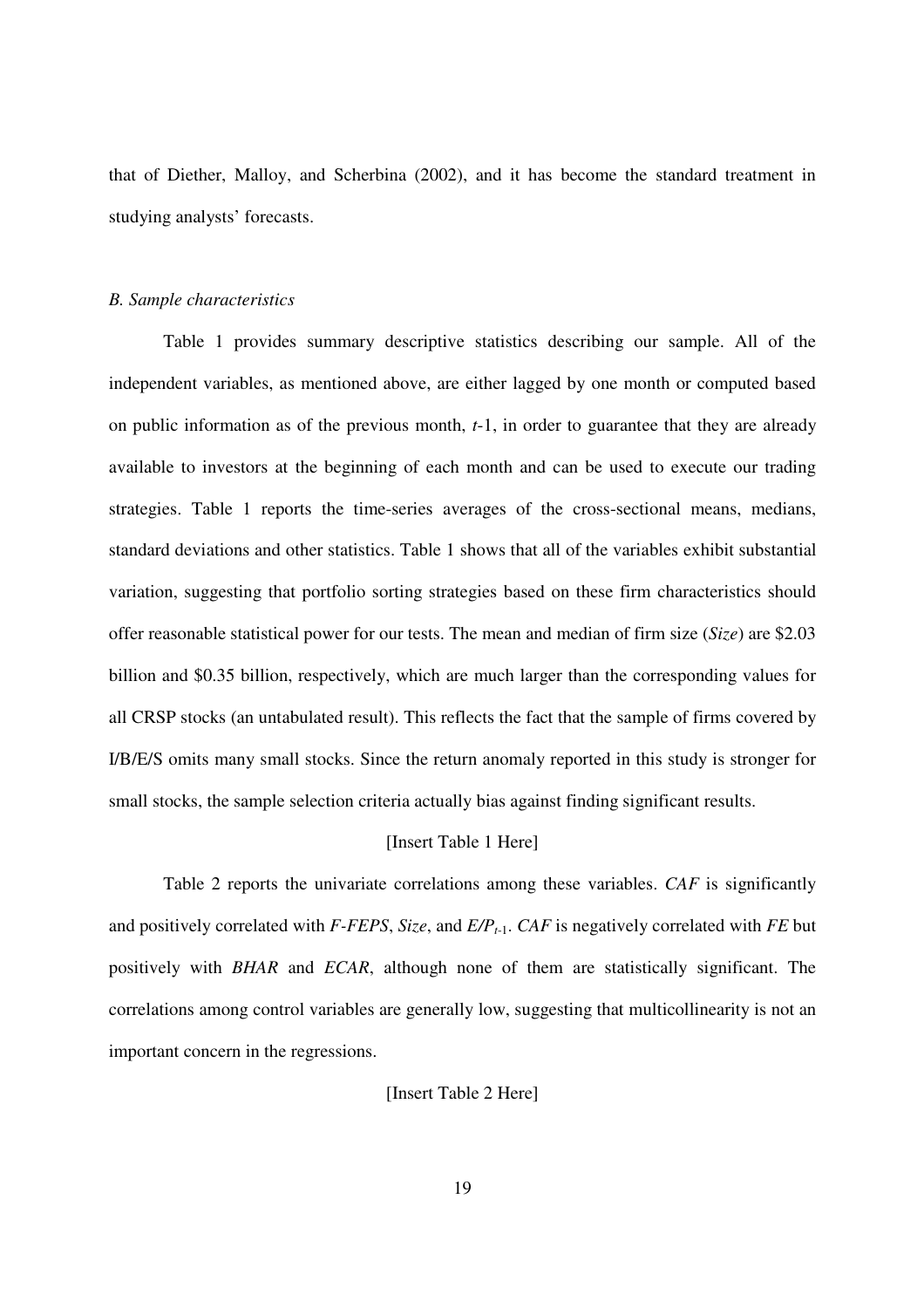# **VI. Empirical Results**

-

# *A. Anchoring and forecast errors*

Results from regressions testing H1 are reported in Panel A of Table 3. Three different models with an increasing number of control variables are considered. The first column reports the results of a model which controls for *Size*, *BTM* and *RET*-6:0. In the second column, *Accruals* and *ES*<sub>recent</sub> are added as control variables. In the last column, results including *E*/*P* and three other control variables specific to the *FE* regressions (*Experience, Breadth, and Horizon*) are reported. Consistent with H1, the coefficient of *CAF* is significant and negative in all three models. The effect is also statistically significant, with *t*-statistics ranging from -2.42 to -2.91. The effect is also economically significant. For example, an increase of *CAF* by one standard deviation increases *FE* by approximately 7% of its mean.<sup>14</sup>

As robustness checks, we consider two alternative dependent variables. In the first alternative specification, we use the consensus forecast of long-term growth rates (*LTG*) as reported in the I/B/E/S unadjusted summary file. In the second one, we use the revision of longterm growth rates ( $RLTG$ ).  $RLTG$  is estimated as the slope coefficient  $(t_i)$  in a time-series regression of  $LTG_{i,t} = a_i + t_i Time_t + e_{i,t}$  over the next 25 months beginning from the previous month. This measures the monthly adjustment of *LTG*.<sup>15</sup> Consistent with the results tabulated in Panel A of Table 3, the coefficient of *CAF* is significantly negative in the first case (with a *t*statistic of -11.94) and significantly positive in the second case (with a *t*-statistic of 2.77). In

<sup>&</sup>lt;sup>14</sup> We estimate the effect as the product of 0.016 (from column 3 of Panel A, Table 3) and 2.673 (from Table 1) divided by 0.604 (from Table 1), which equals 0.0708.

 $15$  We require in this test that long-term growth rate data be available for at least twelve months.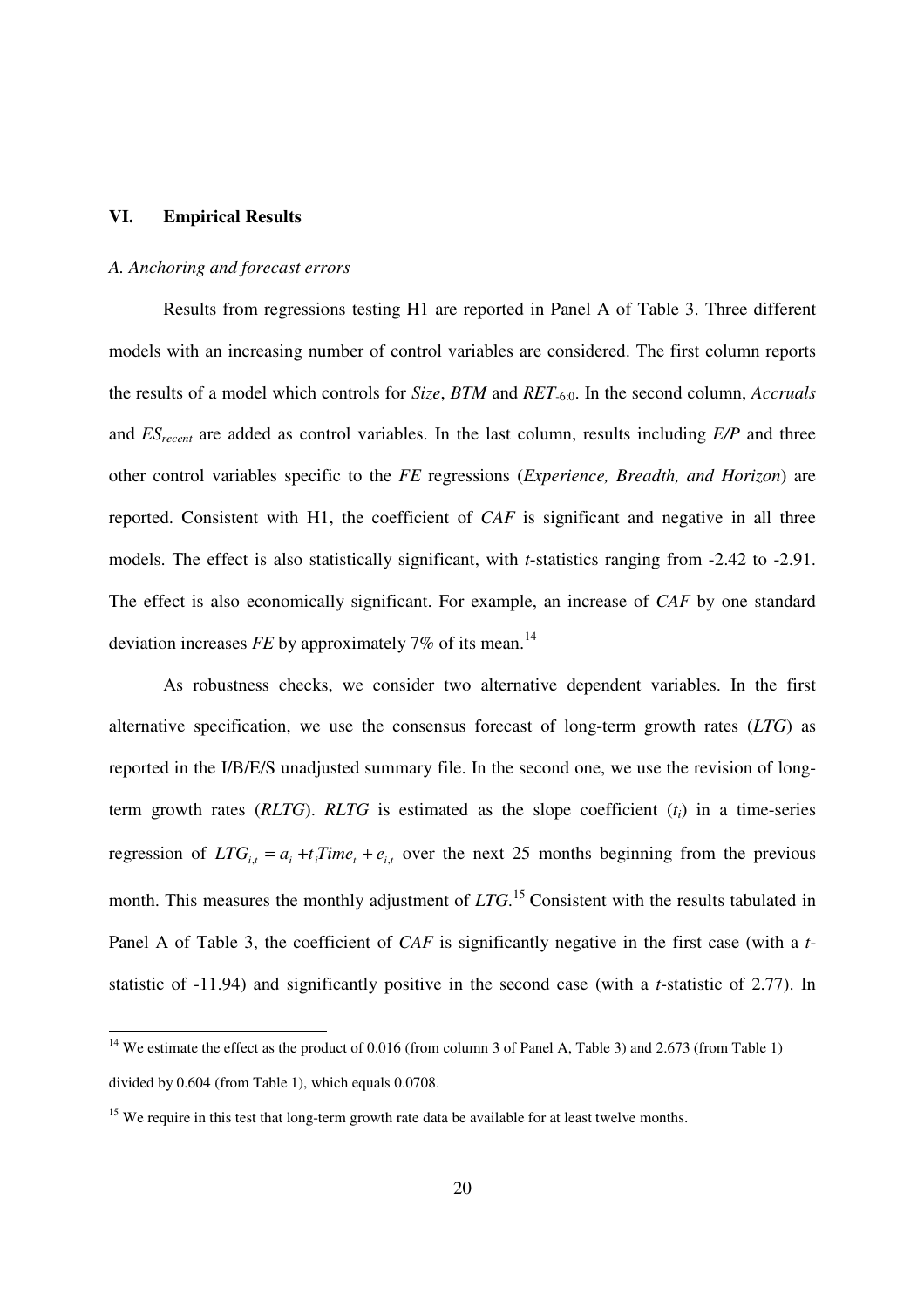other words, the results in Table 3 show that analysts anchor on *I-FEPS* when they forecast earnings and thus are optimistic for firms with a low *FEPS*. These additional untabulated results show that analysts are subject to a similar anchoring phenomenon when they forecast long-term growth rates of earnings and that they gradually correct their initial forecast errors over time.

#### [Insert Table 3 Here]

Panel B of Table 3 provides the results of the portfolio sorts based on size (from G1 to G5) and *CAF* (from E1 to E5). The last column of the panel reports the results of the partitions based on *CAF* for firms of all sizes pooled together. As we go from E1 (the portfolio of firms with the lowest *CAF*) to E5 (the portfolio of firms with the highest *CAF*), the average value of *FE* decreases monotonically. The difference in the average value of *FE* between E5 and E1 is statistically significant with a *t*-statistic of -5.28. The other five columns report the mean values of *FE* for different portfolios based on size and *CAF*. For all levels of *CAF*, the mean value of *FE* increases as firm size decreases. The effect is monotonic in virtually all cases (except between G4 and G5 for E4). More importantly for our purpose, *FE* decreases in all size groups as *CAF* increases. However, both the magnitude and the statistical significance of the difference between firms with high *CAF* and low *CAF* decrease as firm size increases. For example, the magnitude of the difference in *FE* between high and low *CAF* firms decreases in absolute value from -0.253 to -0.016 as firms size increases. Similarly, the *t*-statistic of the difference decreases in absolute value from -5.82 to -1.92 as firm size increases from G1 to G5. Results in Appendix 2 indicate that sorting based on size and *LTG* or *RLTG* gives similar conclusions. The results from the portfolio sorts are therefore consistent with the predictions of H1.

# *B. Anchoring and future stock returns*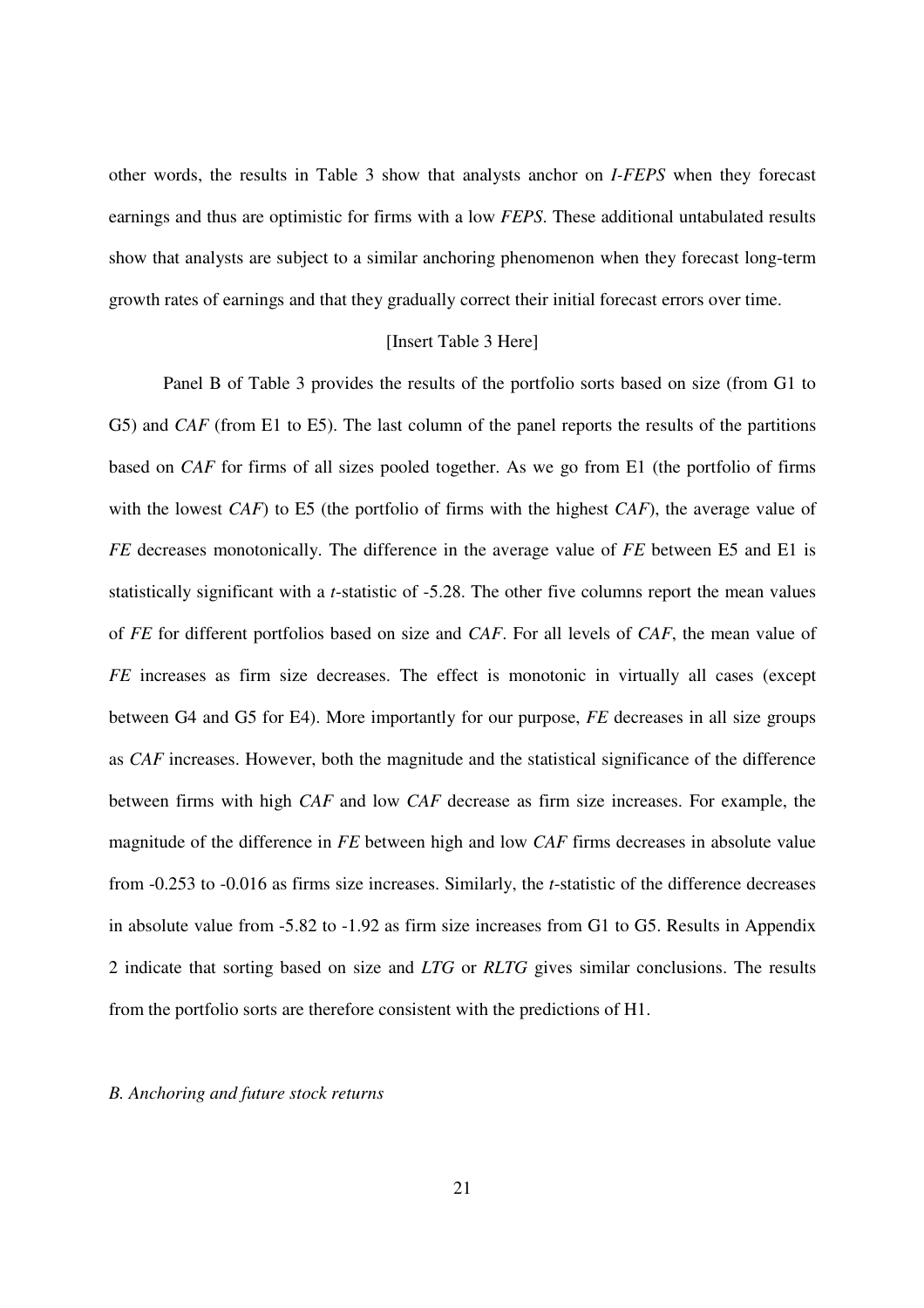Panel A of Table 4 presents the results of regressions of a one-month ahead return (*BHAR*0:1) on *CAF* and our control variables designed to test H2. For all three models, the coefficient of *CAF* is significant and positive, with *t*-statistics ranging from 3.43 to 3.59. The economic effect is such that increasing *CAF* by one standard deviation increases *BHAR* by approximately 21% of its mean value.<sup>16</sup>

# [Insert Table 4 Here]

Panel B of Table 4 provides the results of portfolio sorts based on size (from G1 to G5) and *CAF* (from E1 to E5). For each portfolio, we estimate a time-series regression based on the Fama-French and Carhart four-factor model for each portfolio. The intercepts (*Alphas*) of the test portfolios are reported in Panel B of Table 4. The last column of the panel reports the results of the partitions based on *CAF* for firms of all sizes pooled together. As we go from E1 (the portfolio of firms with low *CAF*) to E5 (the portfolio of firms with high *CAF*), the values of *Alpha* increase monotonically. The difference in *Alpha* between E5 and E1 (i.e., the hedge portfolio) is 0.76% per month, or 9.12% per year, and is statistically significant with a *t*-statistic equal to 4.75. The other five columns report the intercepts for different hedge portfolios based on size and *CAF*. The average values of the abnormal returns (*Alpha*) are significant and positive for all levels of firm size. However, both the magnitude and the statistical significance decrease as firm size increases. For example, the magnitude of the difference in *Alpha* between high and low *CAF* groups decreases from 1.42% to 0.35% per month. Similarly, the *t*-statistic of the difference decreases from 7.12 to 2.37.

-

<sup>&</sup>lt;sup>16</sup> We estimate the effect as the product of 0.093 (from column 3 of Table 4) and 2.673 (from Table 1) scaled by 1.190 (from Table 1), which equals 0.209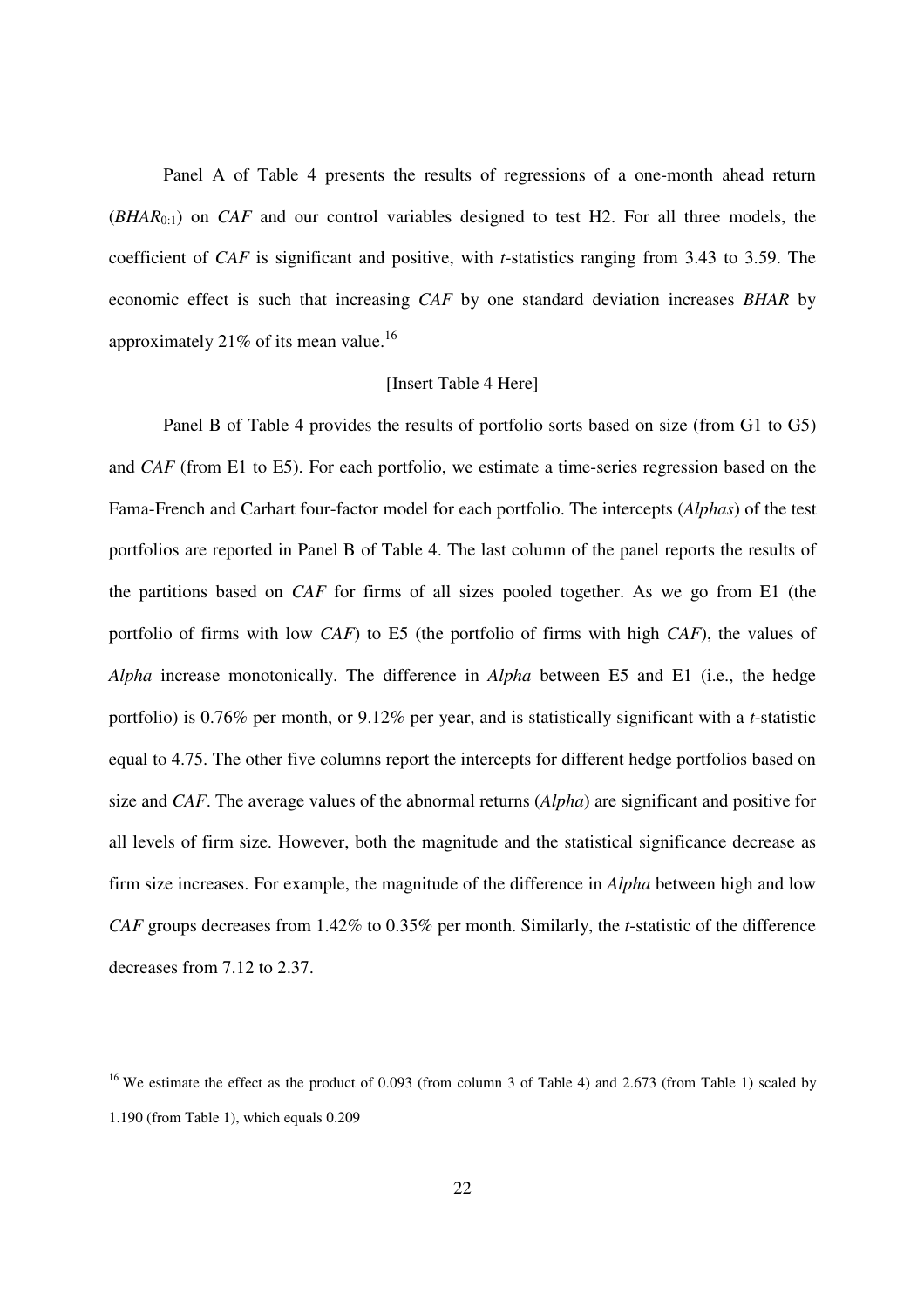Results in Appendix 3 indicate that using either value-weighed or equal-weighted portfolio raw returns instead of the intercepts (*Alpha*) from the time-series regressions gives similar results. The results in Table 4 are based on dependent sorts of firms based on *Size* and *CAF.* These dependent sorts ensure that the number of firms is the same in all portfolios. Untabulated tests indicate that similar, if not stronger, results emerge based on independent sorts, which allow for the number of observations to vary across portfolios.<sup>17,18</sup> Following the method of Zhang (2006), we also replace *Size* with alternative proxies that may be correlated with information uncertainty, such as firm age, share price, analyst coverage, and institutional holdings. The results (not tabulated) are similar to those reported in Table 4.

Table 4 focuses on the one-month-ahead return. However, the effect of *CAF* on future stock returns is not limited to a one-month horizon. Figure 1 plots the average cumulative raw returns at monthly intervals of the hedging strategy of buying the highest *CAF* decile portfolio and selling the lowest *CAF* decile portfolio. It appears that the returns on the hedge portfolio using this *CAF* strategy grow consistently, at least in the first twelve months after portfolio

-

<sup>17</sup> The results remain robust if three-way sorts based on *Size*, *Momentum* and *CAF*; *Size*, *Book-to-market* and *CAF*; *Size*, earnings surprises (*ES*) and *CAF*; *Size*, *forecast E/P ratio* and *CAF*; *Size*, *Accruals* and *CAF*; *Size, V/P* and *CAF*; or *Size*, *FE* scaled by price and *CAF* are used. Here *V/P* is the fundamental value-to-price ratio and the fundamental value is estimated using the method proposed by Frankel and Lee (1998). These analyses are not tabulated but available upon request.

<sup>&</sup>lt;sup>18</sup> One may be concerned that our results are driven by the stock split effect as firms with a high *CAF* are more likely to split their stocks. Prior studies (Grinblatt et al., (1984)) have documented a positive and significant 3% abnormal return around stock split announcements. Ikenberry and Ramnath (2002) and Desai and Jain (1997) report an abnormal return of about 7-9% in the twelve months following a stock split. To ensure that this potential post stock split drift does not cause our findings, we remove firms with a stock split in month *t* from the regressions. The results remain quantitatively and qualitatively similar.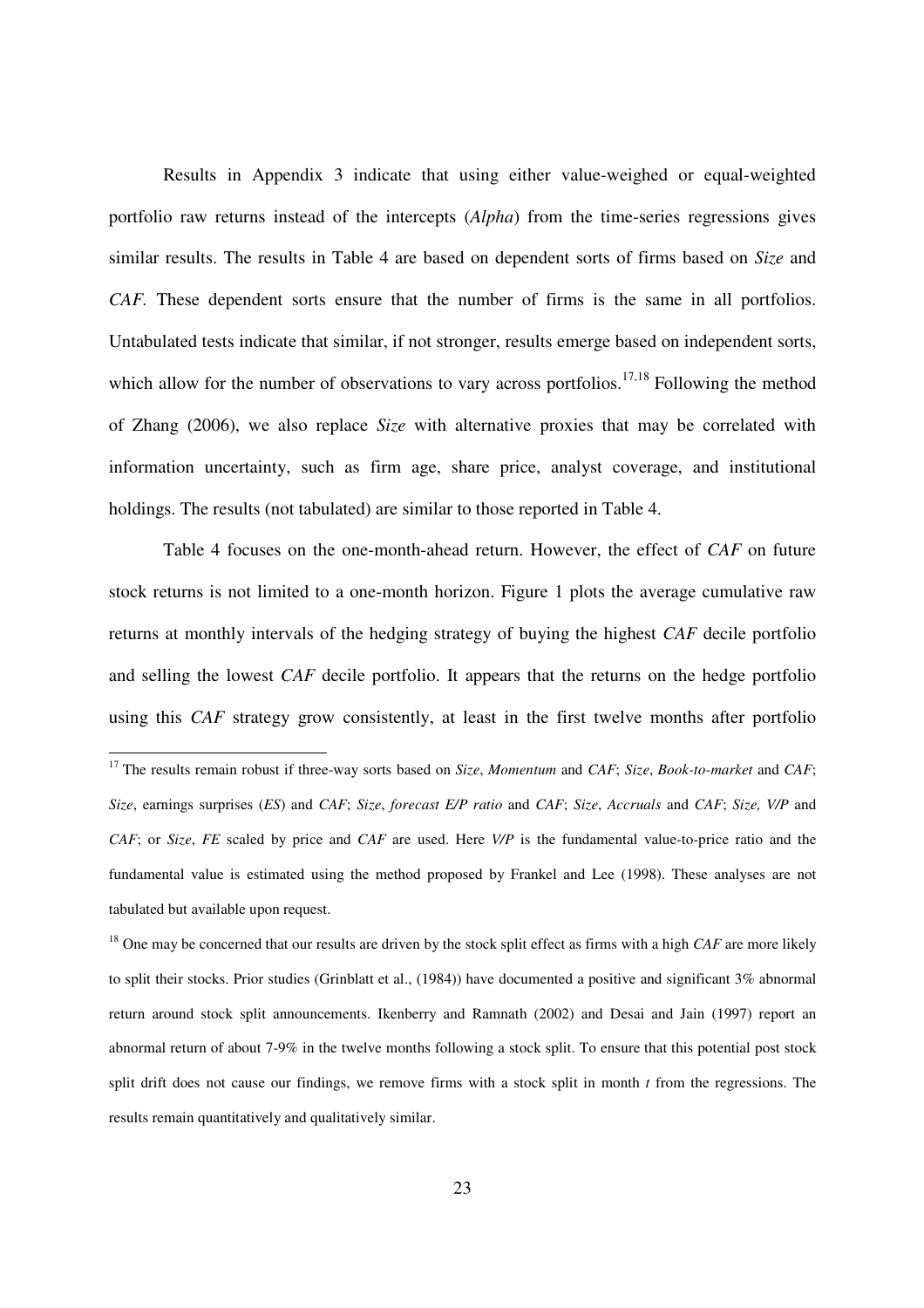formation. To formally investigate the *CAF* effect beyond the one-month horizon, we re-estimate a model similar to the one reported in the last column of Panel A of Table 4 but using returns cumulated over 3, 6, and 12 months after portfolio formation. The coefficients of *CAF* are 0.121, 0.227, and 0.484 with *t*-statistics of 1.96, 2.13, and 2.21, respectively, suggesting a persistent impact of *CAF* on long-run returns. Although the cumulative returns grow at a decreasing rate, they do not show any reversal over the next 36 months. This distinguishes the *CAF* effect from the momentum effect, for which Jegadeesh and Titman (2001) find a dramatic reversal of returns to the momentum strategy after one year.

#### [Insert Figure 1 Here]

To put these returns into practical perspective, we consider the effect of transaction costs using the model proposed by Keim and Madhavan (1997) (also used by Barber et al. (2001) and Bushee and Raedy (2006)). Specifically, we estimate the price impact (*PriceImpact* (%)) for buyer-initiated trades as follows:

$$
Price Impact (\%)=1.259 + 0.336 \times NASDAQ + 0.092 \times TRSIZE-0.084 \times MKTCAP + 13.807 \times InvPrice.
$$
\n(3)

For seller-initiated trades, we estimate the price impact as:

$$
Price Impact (\%)=1.223 + 0.058 \times NASDAQ + 0.214 \times TRSIZE-0.059 \times MKTCAP + 6.537 \times InvPrice.
$$
\n(4)

Here *NASDAQ* is an indicator variable that equals one if the stock being traded is listed on Nasdaq and 0 otherwise. *TRSIZE* is the ratio of the order value to the stock's market capitalization. *MKTCAP* is the logarithm of the stock's market capitalization at *t*+1. *InvPrice* is one over the price per share of the stock being traded at *t*+1. The constant terms in both models represent explicit transaction costs. To obtain conservative estimates, we use the 99<sup>th</sup> percentile of the distribution of trade dollar size for the month under consideration (from the ISSM and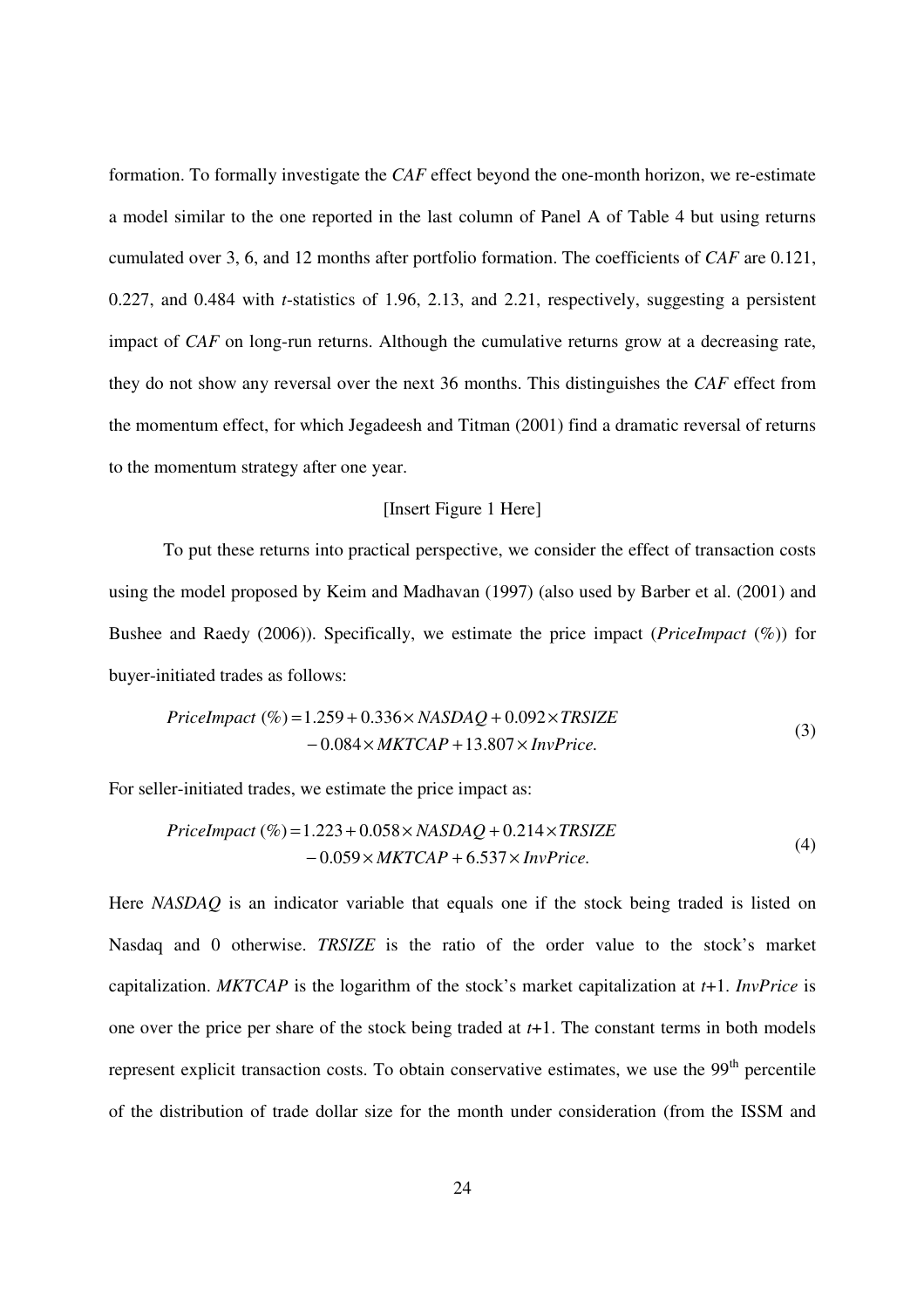TAQ databases). In addition, we assume the cost of shorting low *CAF* stocks is twice as much as that of shorting high *CAF* stocks.

Untabulated results indicate that the mean of the 12-month cumulative raw returns associated with the *CAF* hedge portfolio is 9.3% for the whole sample, while the mean of the corresponding estimated trading costs for this portfolio is 3.7%. When we consider different size quintiles, the cumulative hedge portfolio returns vary from 12.9% for the smallest stocks to 4.4% for the largest ones, while the estimated transaction costs vary from 6.3% to 1.2%, respectively. For firms in the middle quintile, the estimates are 12.6% and 3.8%, respectively. These results suggest that our *CAF* trading strategies are still profitable even after taking into account transaction costs.

# *C. Anchoring and market reactions around earnings announcements*

-

Having found that future returns and *CAF* are positively related, we focus next on returns around earnings announcements. Panel A of Table 5 presents the results of regressions of the earnings announcement return (*ECAR*) against *CAF* and other control variables. *ECAR* is the three-day accumulative abnormal return relative to the CRSP value-weighted index surrounding the subsequent earnings announcement date after portfolio formation. For all three models, the coefficient of *CAF* is significantly positive with *t*-statistics ranging from 4.20 to 4.77. The economic effect is such that increasing *CAF* by one standard deviation increases *ECAR* by approximately  $113\%$  of its mean value.<sup>19</sup>

# [Insert Table 5 Here]

<sup>&</sup>lt;sup>19</sup> We estimate the effect as the product of 0.050 (from column 3 of Panel A, Table 5) and 2.673 (from Table 1) scaled by 0.118 (from Table 1), which equals to 113.26%.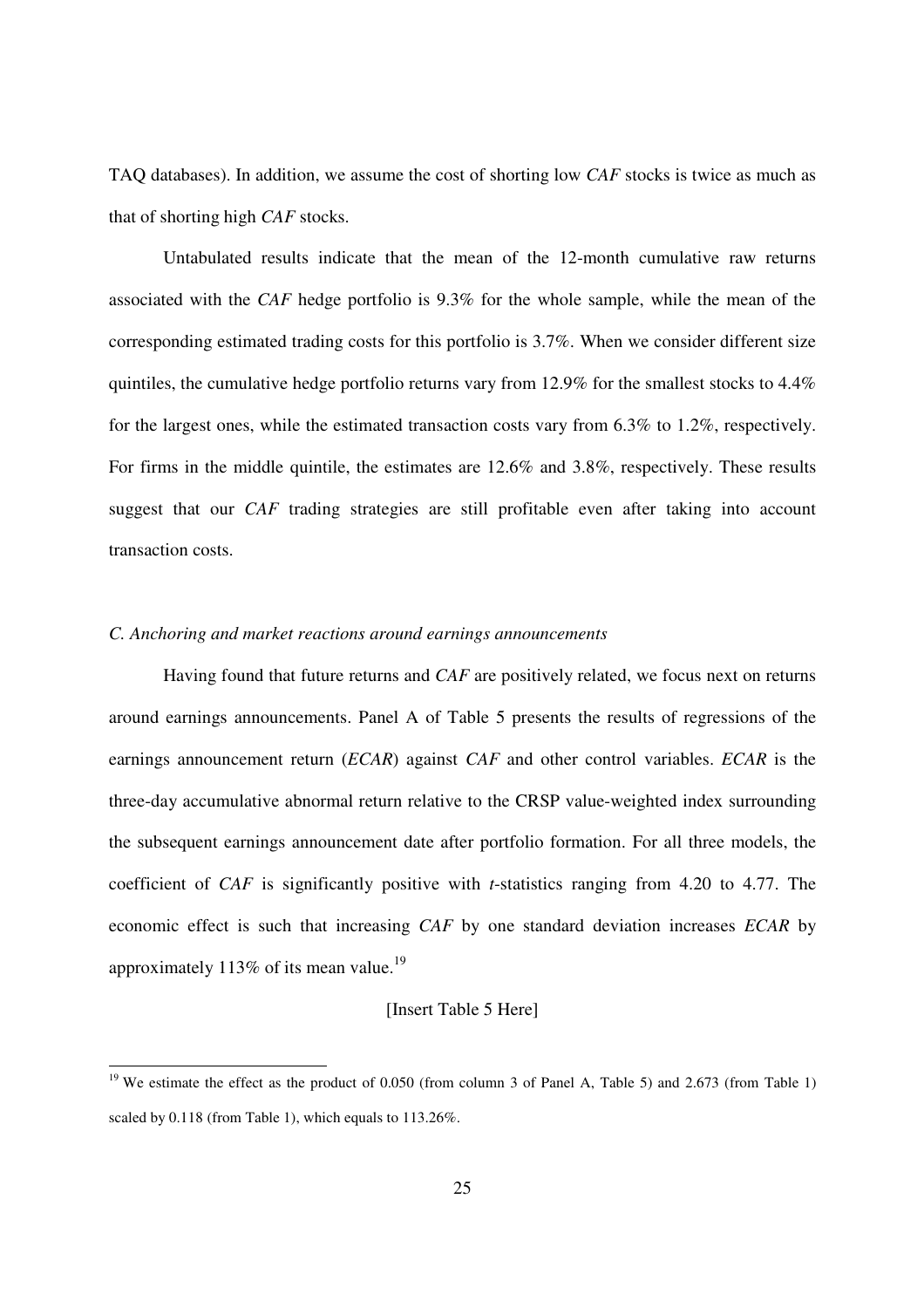Panel B of Table 5 provides the results of the earnings announcement returns (*ECAR*) for portfolios sorted based on size (from G1 to G5) and *CAF* (from E1 to E5). For each portfolio, we estimate the average of the three-day cumulative abnormal returns surrounding the subsequent earnings announcement dates after portfolio formation. The last column of the panel reports the results of the partitions based on *CAF* for firms of all sizes pooled together. As we go from E1 (the portfolio of firms with the lowest *CAF*) to E5 (the portfolio of firms with the highest *CAF*), the average value of earnings surprises increases. The average return of the hedge portfolio (long E5 and short E1) is 0.37% over the three-day period around the subsequent earnings announcement and is statistically significant with a *t*-statistic equal to 6.71.

In addition, the returns of the hedge portfolios are positive for all size groups. However, both the magnitude and the statistical significance decrease as firm size increases. For example, the magnitude of the difference in three-day earnings surprises decreases from 0.51% to 0.12% from G1 to G5. Similarly, the *t*-statistic for the difference also decreases from 5.07 to 1.16 as firm size increases. Overall, the returns of the hedge portfolios surrounding earnings announcements are significant for the three smallest size quintiles and in the pooled sample. The results in Table 5 indicate that a substantially part of the *CAF* effect is concentrated surrounding the earnings announcement dates. Based on a one-year holding horizon, on average, such returns account for approximately 16% of the *CAF* effect, even though they accounts for less than 5% of the trading dates<sup>20</sup>. The results also suggest that the *CAF* effect cannot be reconciled by any

-

<sup>&</sup>lt;sup>20</sup> The average three-day announcement return for the hedge portfolio is  $0.37\%$  per quarter and the average annualized hedge portfolio return is 9.3%. Thus, the hedge portfolio return surrounding the earnings announcement period accounts for  $(0.37\% \times 4) \div 9.3\% = 15.91\%$  of the overall portfolio return, even though the trading days around earnings announcements account for only  $(3x4) \div 250 = 4.8\%$  of the total number of trading days in the year.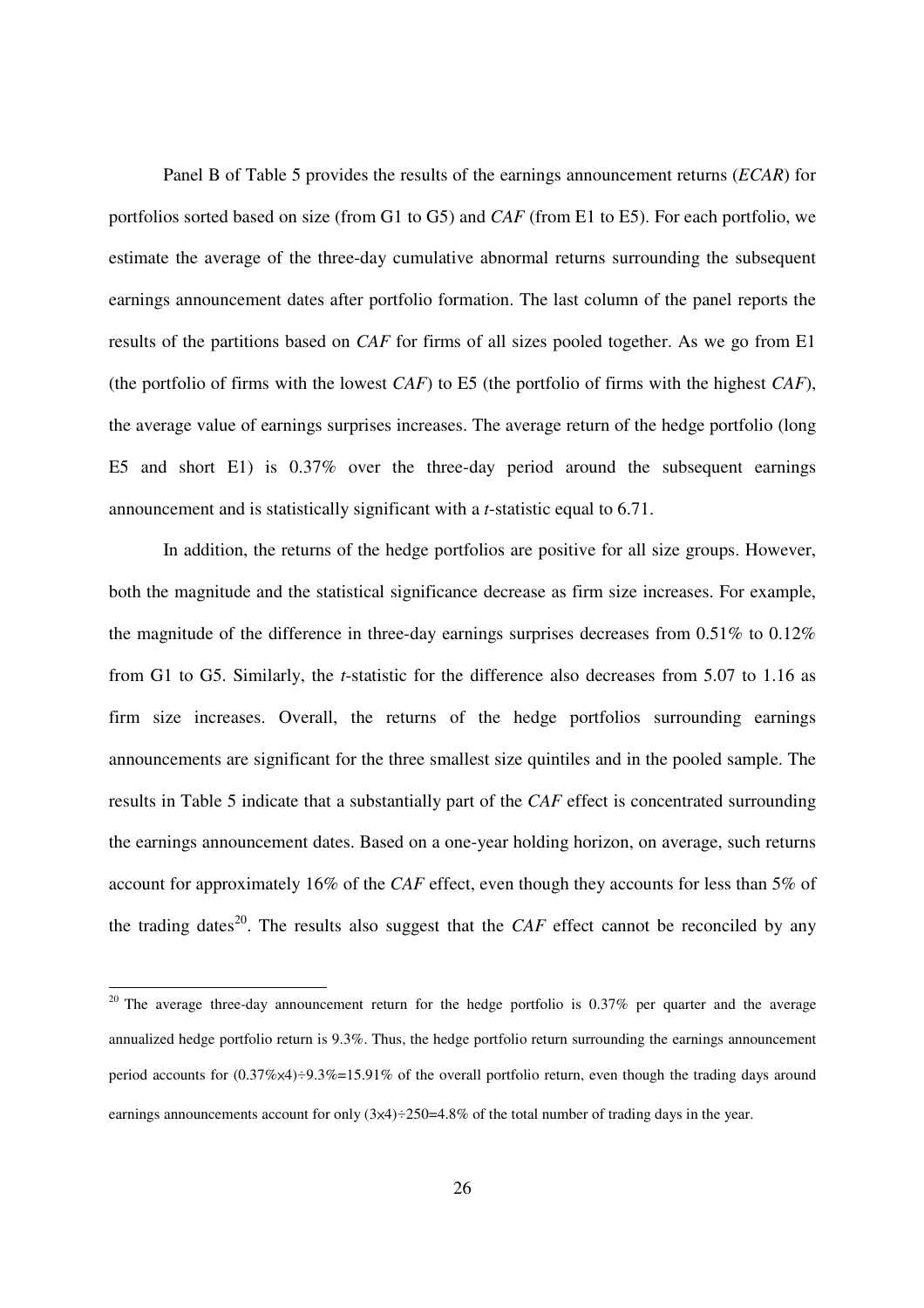obvious risk-based explanation. If the significant excess returns from the *CAF* strategy are generated because of benchmarking errors from any asset-pricing model, they would be expected to accrue relatively smoothly over the year, not clustered around earnings announcements.<sup>21</sup>

# *D. Anchoring and stock splits*

-

Before testing H3, we examine the time-series behavior of forecast earnings per share and aggregate earnings. Figure 2 indicates a stable pattern in the cross-sectional distribution of the forecasts of nominal *EPS*. Untabulated results indicate that such a pattern also exists in realized nominal *EPS*. The cross-sectional median of *FEPS* rarely deviates from a small range bounded by \$1.5 and \$2 in our sample period covering 1983 to  $2005<sup>22</sup>$  In contrast, the median of total earnings forecasts (*TFE*) in the cross-section almost triples from US\$14 million to US\$37 million during the same time period.

# [Insert Figure 2 Here]

The results in Figure 2 provide an indirect test of H3. These differences in the time-series are consistent with the idea that firms manage their nominal earnings per share to around an optimal level. Panel A of Table 6 presents the results of logit regressions of *Split* against *CAF* and the control variables. In all three models, the coefficient of *CAF* is significant and positive, with *t*-statistics ranging from 2.59 to 2.86. The economic effect is such that increasing *CAF* by

<sup>&</sup>lt;sup>21</sup> This methodology, which has been initially proposed by Chopra, Lakonishok, and Ritter (1992) to study overreaction, has been applied in several studies to test for the possibility that investors have biased expectations. La Porta, Lakonishok, Shleifer, and Vishny (1997) study stock price reactions around earnings announcements to examine whether the superior return to value stocks is resulted from investors' expectations biases.

 $^{22}$  Benartzi, Michaely, Thaler, and Weld (2007) also find that the cross-sectional distribution of nominal share prices is very stable over time.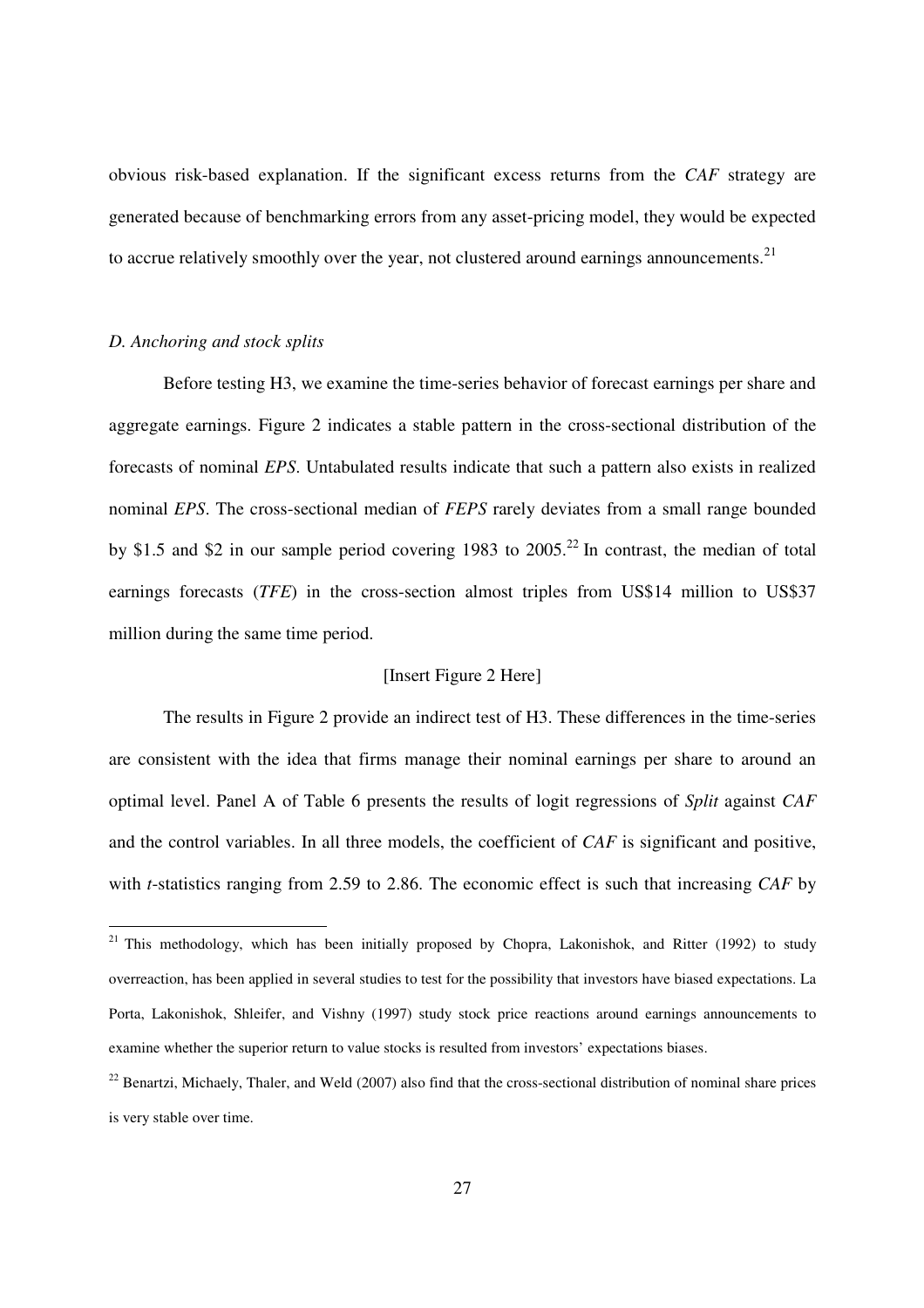one standard deviation increases the odds of a stock split by approximately 5%. We also find that large and growth firms are more likely to engage in a stock split as documented by a positive and significant coefficient on *Ln*(*Size*) and a negative and significant coefficient on *Ln*(*BTM*), where *BTM* (book-to-market ratio) is an inverse measure of growth opportunities.

#### [Insert Table 6 Here]

Panel B of Table 6 reports the average stock split ratio (*SSR*) of the portfolio sorts based on *Size* (from G1 to G5) and *CAF* (from E1 to E5). The last column of the panel reports the results of the partitions based on *CAF* for firms of all sizes pooled together. As we go from E1 (the portfolio of firms with the lowest *CAF*) to E5 (the portfolio of firms with the highest *CAF*), the average value of *SSR* increases monotonically. The difference in the average value of *SSR* between E5 and E1 is statistically significant with a *t*-statistic equal to 8.48 in the pooled sample. The results also indicate that for a given *CAF* group, the stock split ratio increases monotonically with firm size. More importantly, the difference in *SSR* between E1 and E5 is significant in all size groups. In addition, the magnitude of the difference increases as firm size increases. For example, the magnitude of the difference increases from 0.098 to 0.166 as firm size increases from G1 to G5. Using the number of stock splits instead of *SSR* gives similar results (untabulated). All of these results are consistent with those reported in Panel A of Table 6.

# *E. Consequences of stock splits*

Our key measure focuses on earnings per share. Naturally, this variable will be affected by the number of shares outstanding and consequently, by stock splits. We next examine consequences of stock splits on analyst forecast revisions (Panel A of Table 7), analyst forecast errors (Panel B of Table 7), and earnings surprises (Panel C of Table 7). To do so, we use a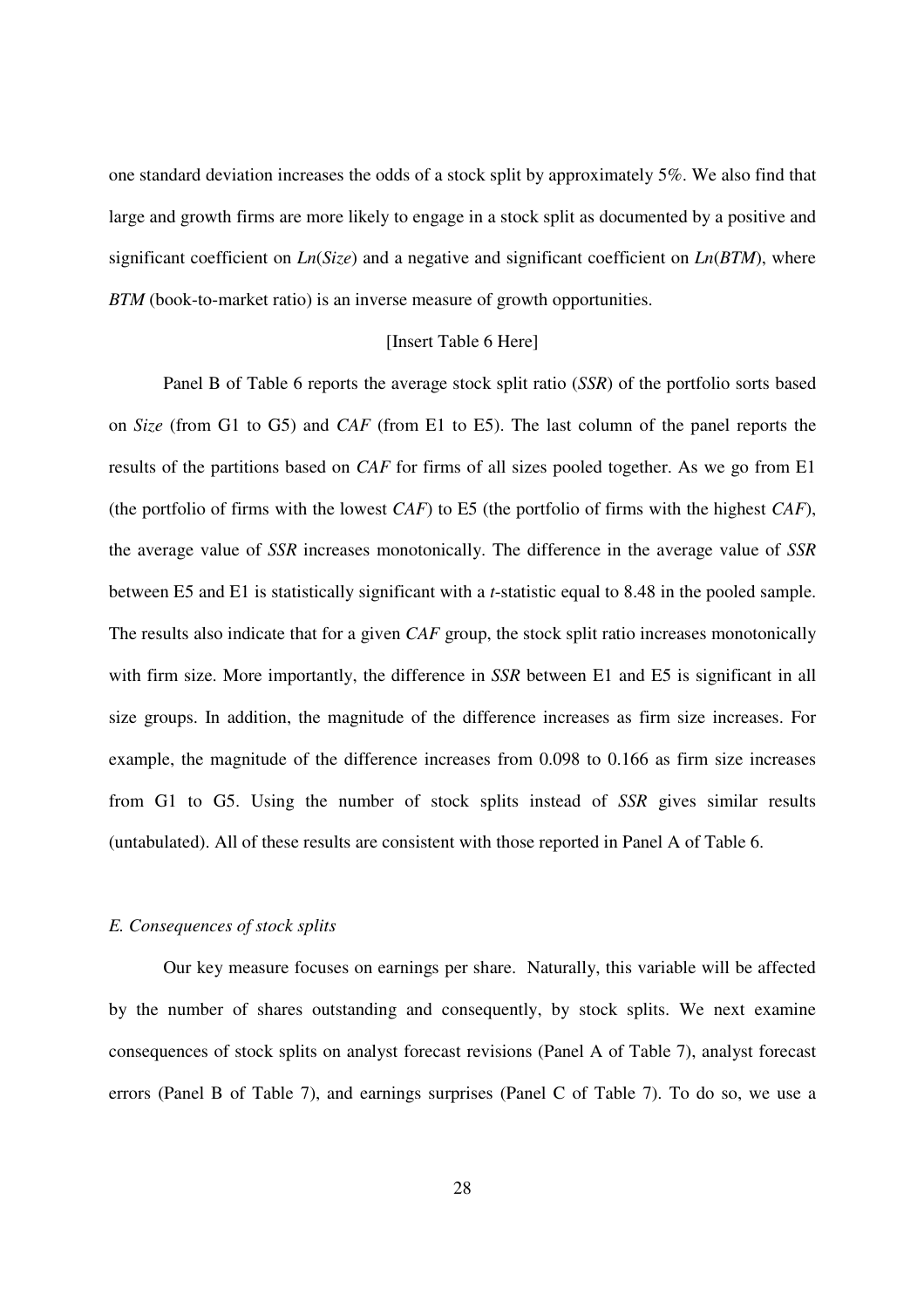"difference-in-differences" approach. We first identify firms which carry out significant stock splits (one share is split into 1.5 or more shares) in each month. In Panels A and B, we match those firms with firms that have no stock split but are similar in firm size, book-to-market ratios, forecast errors, and *CAF*. The values of these matching variables for the month prior to the stock split are used to match firms. We then compute the changes in the differences in forecast revisions (Panel A) and the differences in forecast errors (Panel B) between the two groups of firms. Panel C presents, for each firm and each month, the change in *ex-post* and *ex-ante* earnings surprises (*ES*). Firms with a stock split are again matched with firms without a split by size, book-to-market ratio, and *CAF*. The difference in changes in earnings surprises between the two groups is reported. We next repeat the procedure of double sorts based on *Size* and *CAF*.

# [Insert Table 7 Here]

Panel A of Table 7 shows that there is an increase in earnings forecast revisions for firms after a stock split compared to firms which do not split. In 28 of the 30 *Size*-*CAF* sorted portfolios, the differences in forecast revisions between split firms and no-split firms are positive. The result suggests that analysts in general revise their earnings forecasts more upward for split firms than for no-split firms. The last column which pools all the sizes together indicates that the effect is more significant for firms with a low *CAF* than for firms with a high *CAF*. For example, the differences decrease monotonically from 0.075 to 0.011 as the *CAF* increases from E1 to E5. This suggests that the effect of a stock split on earnings revisions concentrates on firms with a low *ex-ante CAF*. In addition, the differences in forecast revisions between split firms and matched no-split firms are statistically significant in all five size groups, and the difference for the entire sample is 0.029 with a *t*-statistic of 16.78.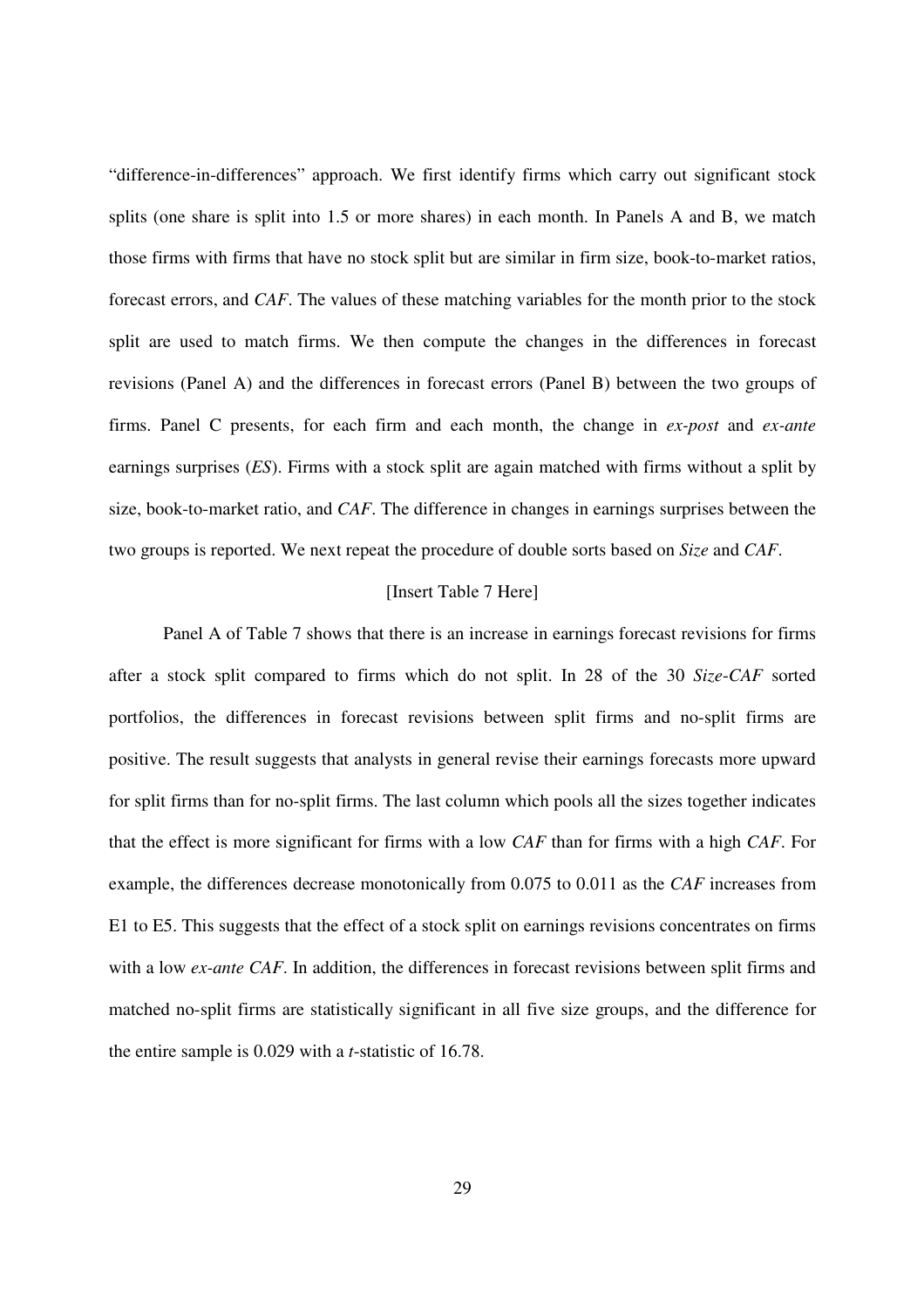Panel B shows that when the *ex-ante CAF* level is low, there is an increase in the forecast errors for firms after a stock split compared with firms which do not split their stocks. However, this effect is weaker as the *CAF* increases, and is even negative for portfolios in which *CAF* is the highest (E5). The differences in forecast errors between split firms and matched no-split firms are statistically significant in four of the five size groups and the difference for the entire sample is 0.017, with a *t*-statistic of 5.53.

Panel C shows that there is often a decrease in earnings surprises after a stock split compared with firms which do not split their stocks. In 29 of the 30 *Size*-*CAF* sorted portfolios, the differences in changes of earnings surprises between split firms and no-split firms are negative and highly significant. More importantly, the magnitude is larger for firms with a low *CAF* than for firms with a high *CAF*, especially in the three smallest size groups.

# **VII. Robustness Checks**

#### *A. Cross-sectional partitions*

Taken together, these results are consistent with our hypotheses, and they suggest that analysts and investors anchor on the industry median *FEPS*. It seems reasonable that any anchoring effect should be stronger when the anchor is more stable. To test this conjecture, we re-estimate the models from Panel A in Tables 3 to 5 by splitting the entire sample into two subgroups based on the stability of the anchor. We use the full specification reported in the last column of each table. The stability of the anchor is measured in terms of the coefficient of variation (*CV*) of *I-FEPS* corresponding to a period covering the previous 24 months. A lower *CV* indicates a more stable anchor. The results are reported in Table 8. Control variables are included but are not tabulated. In all of the subsamples, the coefficient on *CAF* has the predicted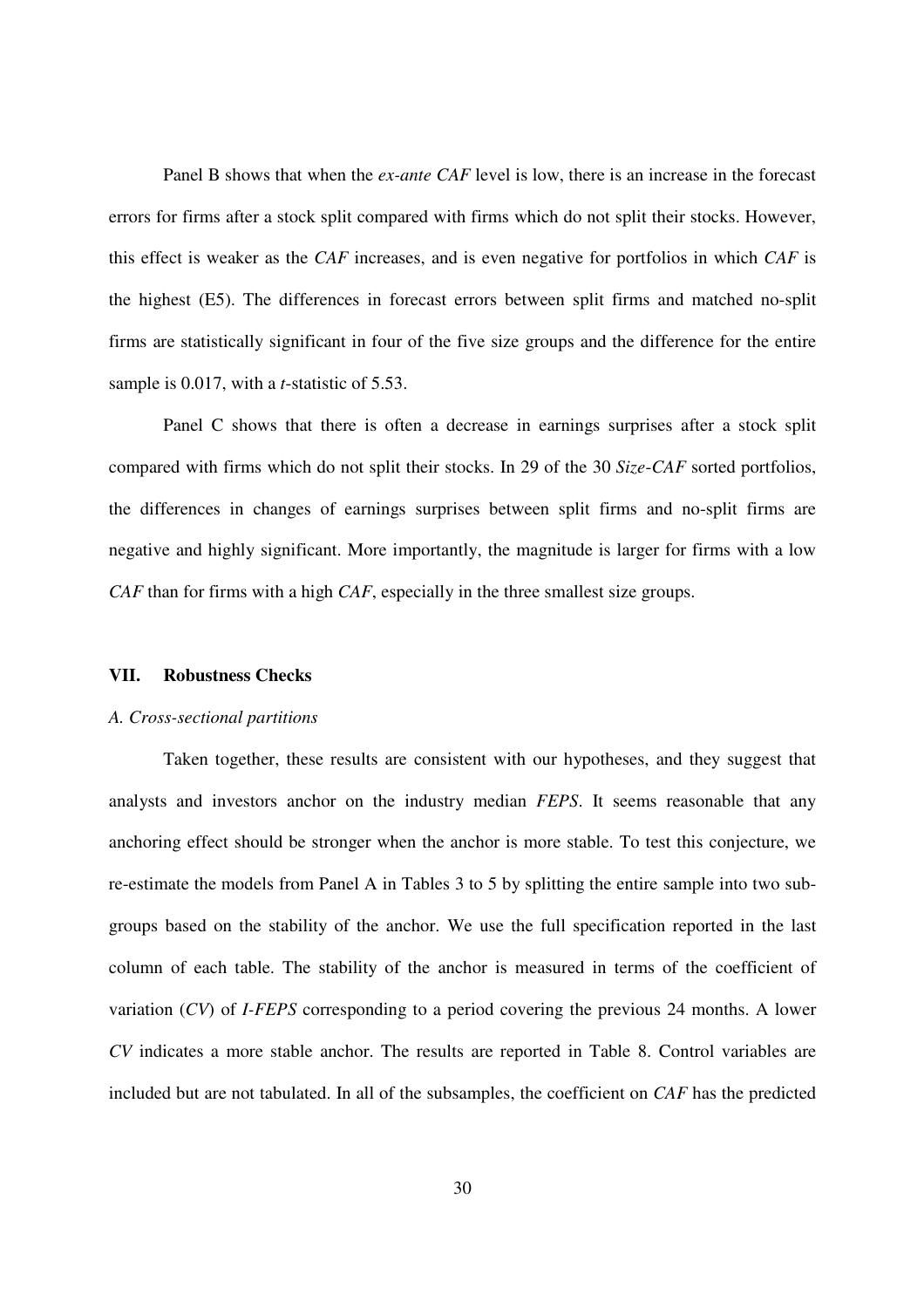sign and is significant at the 5% level or better, except when *FE* is the dependent variable and the anchor is unstable, in which case the significance is at the 10% level. Importantly, the coefficient on *CAF* is economically and statistically more significant in the sub-samples with more stable anchors. In fact, the difference in coefficients between the stable and unstable samples is significant at the 5% level or better in all cases.

#### [Insert Table 8 Here]

We examine the effect of sophistication on anchoring bias. To do so, we split the entire sample into two subgroups based on the sophistication of the market participants. For analysts, the size of the employers is used as a proxy. Prior work (such as Hong and Kubik (2003)) has suggested that analysts working for large brokers produce more informative forecasts. For investors, sophistication is proxied by the percentage of institutional ownership. Prior research has confirmed that institutional investors are more sophisticated than retail investors (Bartov, Radhakrishnan, and Krinsky (2000), and Bhusan (1994)). The results reported in Table 8 indicate that the effect of anchoring is weaker when market participants are sophisticated than when they are not. The effect is economically and statistically more significant in the sub-samples dominated by unsophisticated participants. The difference between the coefficients on *CAF* across the subsamples is significant at the 5% level or better for the classification based on institutional investors. The difference is significant at the 10% level for the classification based on analysts.

# *B. Alternative anchors*

As we discussed in Section II, anchoring is a well-established principle in the psychology literature and we believe that anchoring bias is relevant for the understanding of the financial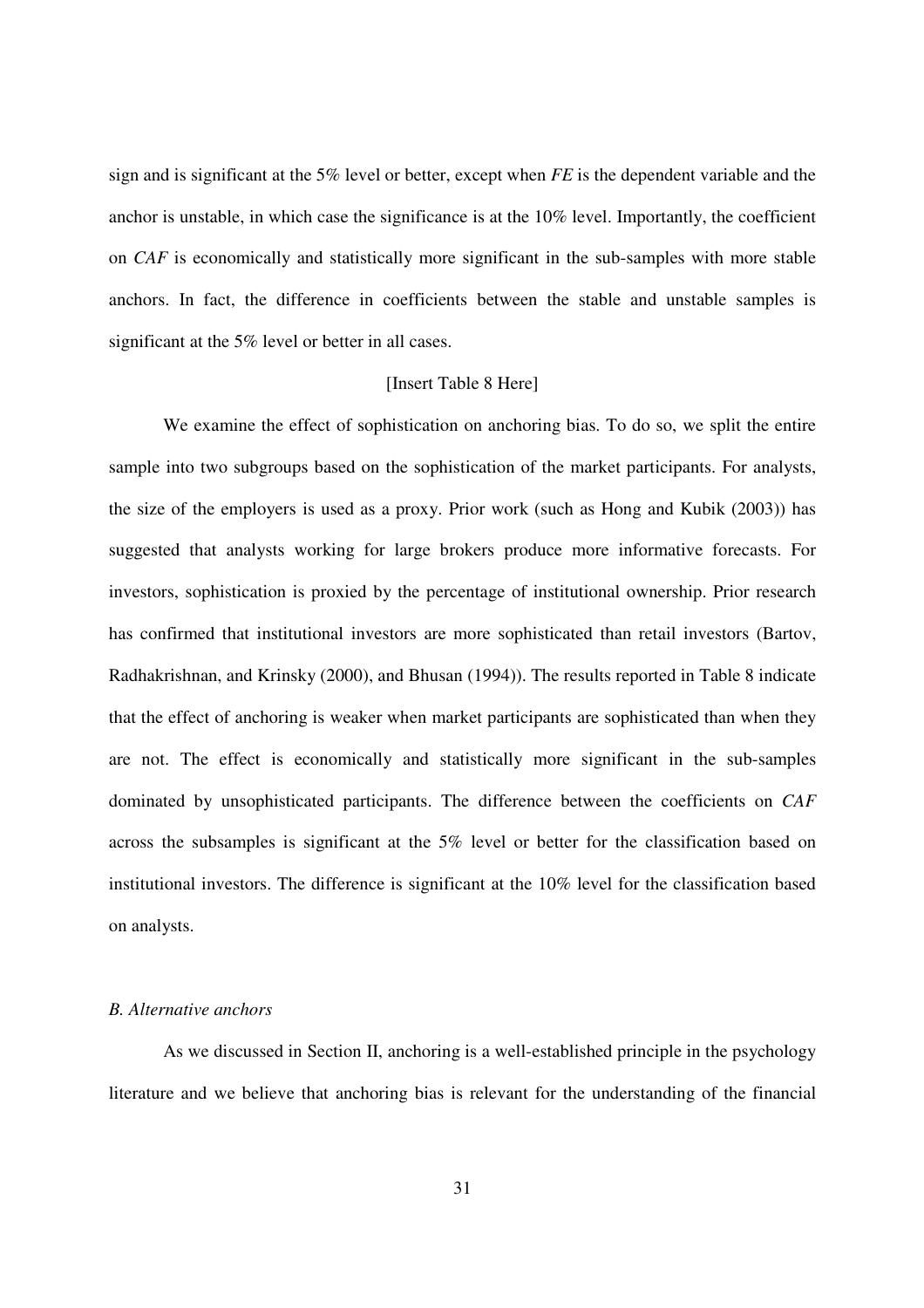markets. However, what is less clear is precisely what anchors should be relevant. In this study, we examine if forecasted *I*-*EPS* is a significant one. As explained in Section III, our discussions with analysts led us to believe that the industry median forecasted *EPS* is a plausible anchor and our empirical tests are very consistent with this view. However, we do not argue that this is the *only* possible anchor in the financial markets but rather that it is an important one. Naturally, all variables that are closely related to industry median forecasted *EPS* such as the mean, the mode, or even median realized earnings should obtain empirical results that are very similar to those documented in this study. In untabulated tests, we find that it is indeed the case.

We also investigate in greater details the effect of two alternative candidates. First, we construct a measure of cross-sectional anchoring based on the stock price per share. Specifically, we define *CAP,* the analog of *CAF,* as the difference between the stock price per share of a firm and the industry median stock price per share, scaled by the absolute value of the latter. Second, we consider the role of time-series anchoring by constructing *TAF*, a measure of time-series anchoring on *EPS*. We define *TAF* as the difference between firm *i*'s *FEPS* and its most recently announced *EPS*, scaled by the absolute value of the latter.

We add *CAP* and *TAF* as independent variables in our baseline regressions (similar to those reported in Table 3-Table 5). Untabulated results indicate that the inclusion of alternative anchoring measures does not significantly weaken the explanatory power of *CAF* in any of these regressions. We also consider a "transposed Fama-MacBeth" approach. That is, we divide our overall sample in 20 categories based on price ranges and we run 20 cross-sectional regressions (one per price range). We then calculate the means and the standard errors of the estimated coefficients on *CAF*. Untabulated results indicate that the ratios of the mean to the standard errors are equal to 4.82, 2.54, and 1.93 when the dependent variables are *FE*, *BHAR*<sub>0:1</sub>, and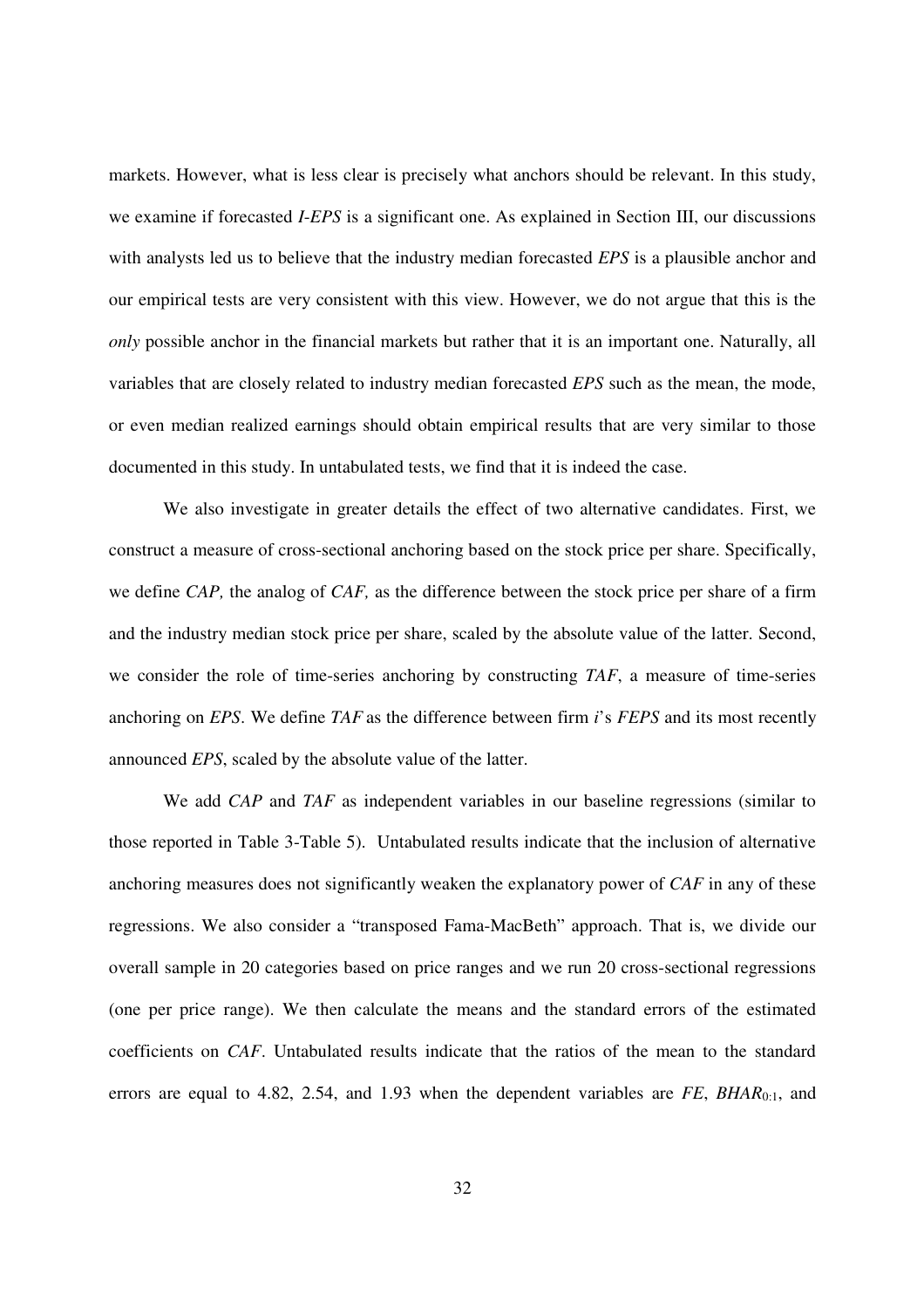*ECAR*, respectively. This shows that even after controlling for price levels, our regression results still hold.

Finally, in Table 9, we consider a portfolio trading strategy similar to that used in the Panel B of Table 4, but we focus on *CAP* and *TAF* (instead of *CAF*). Panel A presents the results for the partitions based on *CAP*. In sharp contrast to the strong return predictability of *CAF*, our results suggest that the *CAP* measure cannot predict future one-month returns at all. The fourfactor adjusted alphas are not monotonically increasing or decreasing as *CAP* increases within each size group. Further, the hedging portfolios (i.e., E5-E1) based on the *CAP* measure in all size groups exhibit no significant abnormal returns (i.e., alphas). Untabulated tests indicate that partitions based on dividend per share and book value of equity per share yield a similar lack of predictive power. In other words, our results do not generalize to any "per share" variables.

# [Insert Table 9 Here]

Panel B presents the results for the partitions based on *TAF*. Results indicate that *CAF* has a much stronger return predictability than *TAF*. The average one-month hedging portfolio return (i.e., long the highest *TAF* quintile and short the lowest *TAF* quintile simultaneously) based on *TAF* (0.21%) is less than one third of that based on *CAF* (0.76%). More importantly, *CAF* is able to generate significant hedging portfolio returns in all size groups, while *TAF* only has return predictability in the two smallest size quintiles. In addition, *CAF* has a reasonably symmetric effect between the long and short portfolios, while the effect of *TAF*, if any, is concentrated in the short portfolios.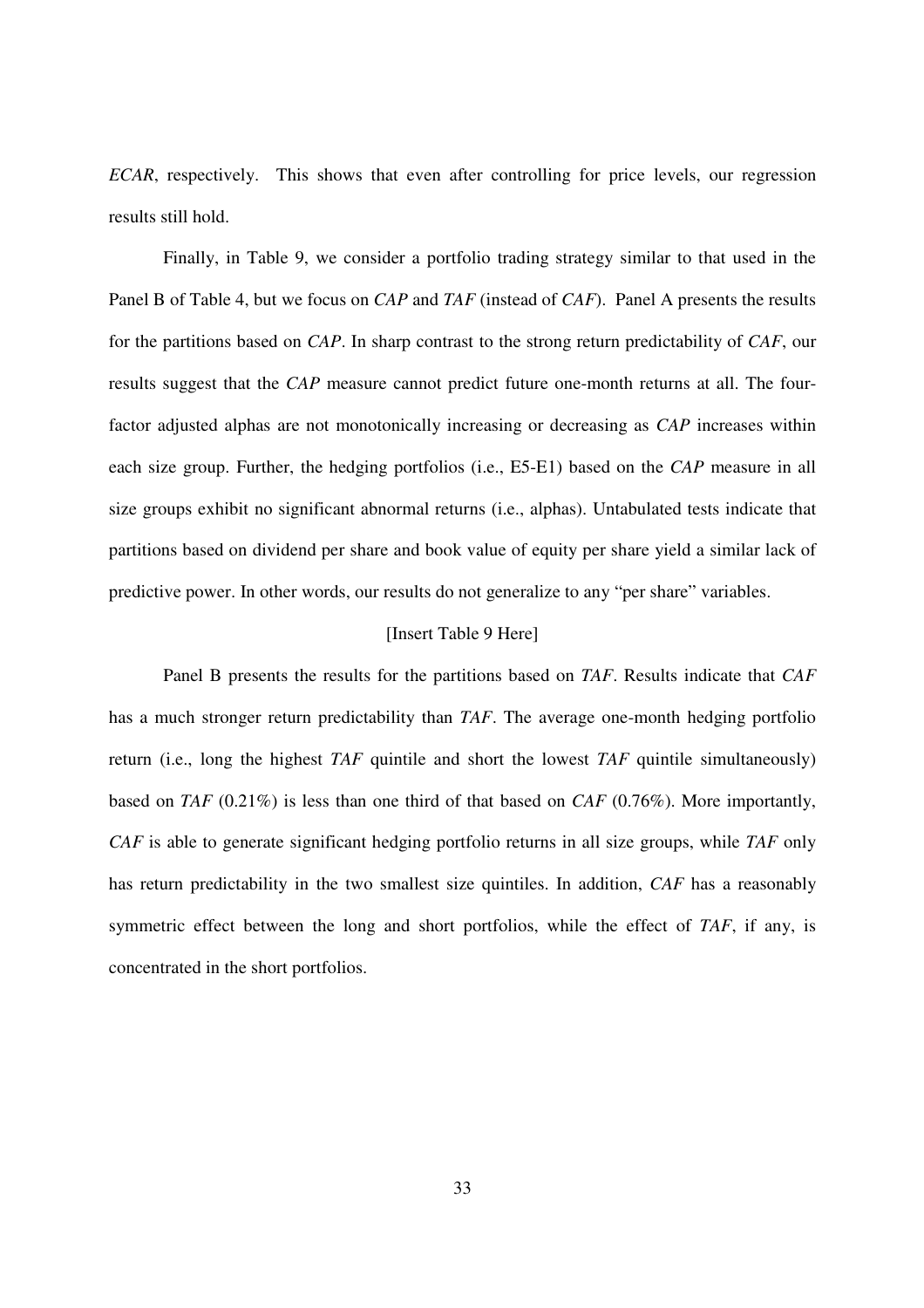# **VIII. Conclusion**

The effect of anchoring bias on market participants such as sell-side analysts and investors has not been extensively investigated previously. This study tests the proposition that market participants are affected by anchoring bias when they estimate the future profitability of a firm, and the empirical results are consistent with this hypothesis. We find that analysts' earnings forecasts for firms with low forecast *EPS* relative to their corresponding industry median do indeed be more optimistic than forecasts for similar firms with high *EPS* . This is consistent with the hypothesis that analysts anchor their forecasts using the industry median. In addition, future stock returns are significantly higher for firms with *EPS* forecasts that are high relative to the industry median than for similar firms whose *EPS* forecasts are relatively low. The positive relationship between *FEPS* and future stock returns cannot be explained by risk factors, the book-to-market ratio, the earnings-to-price ratio, price or earnings momentum, accounting accruals or nominal share price. In addition, earnings surprises are more positive for firms with high *EPS* forecasts relative to the industry median. All these results are stronger when the industry median is more stable and when market participants are less sophisticated. Finally, the likelihood of a stock split within a year increases when a firm's *EPS* forecast is high relative to the industry median. Stock-split firms experience larger positive earnings forecast revisions, larger positive forecast errors, and greater increases in earnings surprises than firms which have not spit their stocks, especially for firms with a low *EPS* forecast relative to the industry median.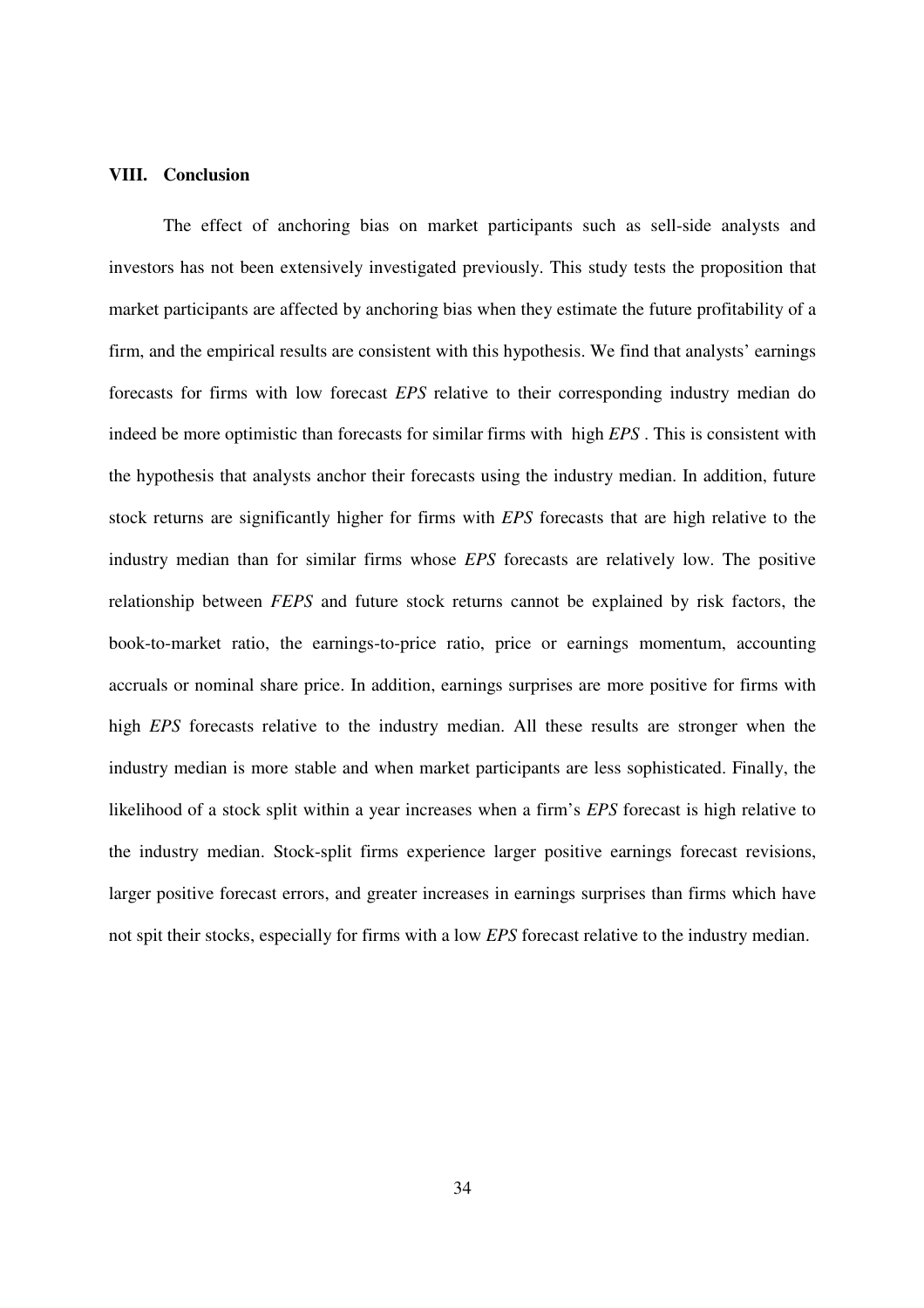#### **References**

- Abarbanell, J. S. "Do Analysts' Earnings Forecasts Incorporate Information in Prior Stock Price Changes?" *Journal of Accounting and Economics,* 14 (1991), 147–165.
- Angel, J. J. "Tick Size, Share Prices and Stock Splits." *Journal of Finance,* 52 (1996), 655-681.
- Baker, M.; R. Greenwood; and J. Wurgler. "Catering Through Nominal Share Prices." *Journal of Finance,* 64 (2009), 2559-2589.
- Baker, M.; X. Pan; and J. Wurgler. "A Reference Point Theory of Mergers and Acquisition." Working paper, Harvard University (2009)
- Barber, B.; R. Lehavy; M. McNichols; and B. Trueman. "Can Investors Profit from the Prophets? Consensus Analyst Recommendations and Stock Returns." *Journal of Finance,* 56 (2001), 531-563.
- Bartov, E.; S. Radhakrishnan; and I. Krinsky. "Investor Sophistication and Patterns in Stock Returns After Earnings Announcements." *The Accounting Review,*75 (2000), 43-63.
- Benartzi, S.; R. Michaely; R. H. Thaler; and W. C. Weld. "The Nominal Price Puzzle." Working paper, UCLA (2007)
- Bhushan, R. "An Informational Efficiency Perspective on the Post-earnings-announcement drift." *Journal of Accounting and Economics,* 18 (1994), 45–65.
- Block, R. A. and D. Harper, "Overconfidence in Estimation: Testing the Anchoring-and-Adjustment Hypothesis." *Organizational Behavior and Human Decision Processes,* 49 (1991), 188-207.
- Brewer, N. T.; G. B. Chapman; J. A. Schwartz; and G. R. Bergius. "The Influence of Irrelevant Anchors on the Judgments and Choices of Doctors and Patients." *Medical Decision Making,* 27 (2007), 203-211.
- Bushee, B. and J. S. Raedy. "Factors Affecting the Implementability of Stock Market Trading Strategies." Working paper, Wharton School, University of Pennsylvania (2006)
- Cameron, A. C.; J. B. Gelbach; and D. L. Miller. "Robust Inference with Multi-way Clustering." *Journal of Business and Economic Statistics* (forthcoming, 2010)
- Campbell, S. D. and S. A. Sharpe. "Anchoring Bias in Consensus Forecasts and its Effect on Market Prices." *Journal of Financial and Quantitative Analysis* 44 (2009), 369–390.
- Carhart, M. M. "On Persistence in Mutual Fund Performance." *Journal of Finance,* 52 (1997), 57-82.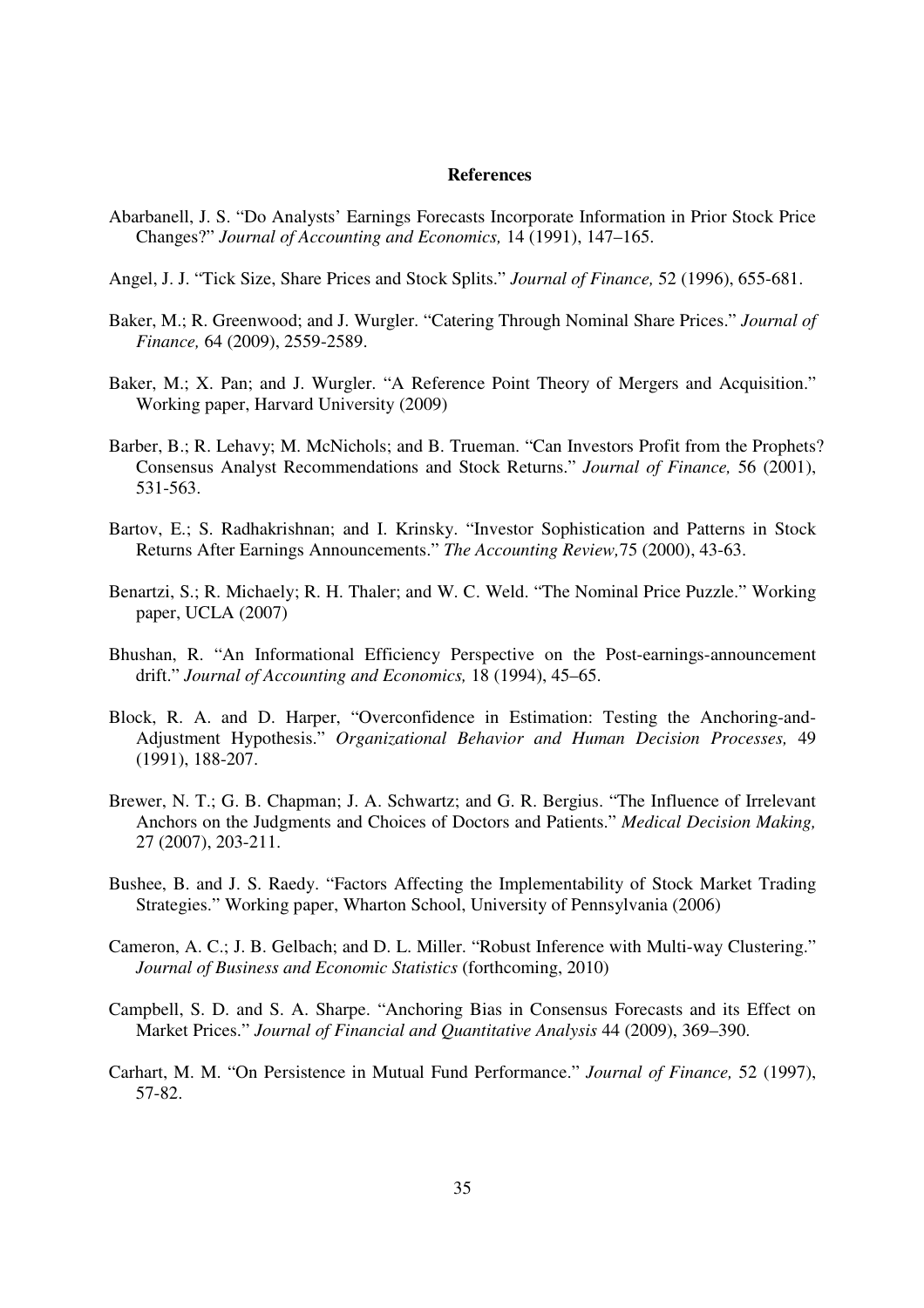- Chapman, G. B. and B. H. Bornstein. "The More You Ask For, the More You Get: Anchoring in Personal Injury Verdicts." *Applied Cognitive Psychology,* 10 (1996), 519-540.
- Chapman G. B. and E. J. Johnson. "Incorporating the Irrelevant: Anchors in Judgments of Belief and Value." In: T. Gilovich, D.W. Griffin and D. Kahneman, Editors, *The Psychology of Judgment: Heuristics and Biases*, Cambridge University Press, New York (2002).
- Chopra, N.; J. Lakonishok; and J. R. Ritter. "Measuring Abnormal Performance: Do Stocks Overreact?" *Journal of Financial Economics,* 31 (1992), 235-268.
- Clement, M. B. and S. Y. Tse. "Financial Analyst Characteristics and Herding Behavior in Forecasting." *Journal of Finance*, 60 (2005), 307-341.
- Daniel, K.; D. Hirshleifer and A. Subrahmanyam. "Investor Psychology and Security Market Under- and Overreactions." *Journal of Finance,* 53 (1998), 1839 - 1885.
- Davis, H. L.; S. J. Hoch; and E. K. Ragsdale. "An Anchoring and Adjustment Model of Spousal Predictions." *Journal of Consumer Research,* 13 (1986), 25–37.
- De Bondt, W. F. and R. H. Thaler. "Do Security Analysts Overreact?" *American Economic Review,* 80 (1990), 52-57.
- De George, F.; J. Patel; and R. Zeckhauser. "Earnings Management to Exceed Thresholds." *Journal of Business,* 72 (1999), 1-33.
- Desai, H. and P. Jain. "Long-run Common Stock Returns Following Stock Splits and Reverse Splits." *Journal of Business,* 70 (1997), 409-433.
- Diether, K. B.; C. J. Malloy; and A. Scherbina. "Difference of Opinion and the Cross Section of Stock Returns." *Journal of Finance* 57 (2002), 2113-2141.
- Easterwood, J. C. and S. R. Nutt. "Inefficiency in Analysts' Earnings Forecasts: Systematic Misreaction or Systematic Optimism?" *Journal of Finance,* 54 (1999), 1777-1797.
- Englich, B. and T. Mussweiler. "Sentencing under Uncertainty: Anchoring Effects in the Court Room." *Journal of Applied Social Psychology* 31 (2001), 1535-1551.
- Fama, E. F. "Market Efficiency, Long-term Returns, and Behavioral Finance." *Journal of Financial Economics,* 49 (1998), 283-306.
- Fama, E. F. and K. R. French. "The Cross-section of Expected Stock Returns" *Journal of Finance* 47 (1992), 427-465.
- Fama, E. F. and K. R. French. "Common Risk Factors in the Returns on Stocks and Bonds." *Journal of Financial Economics* 33 (1993), 3-56.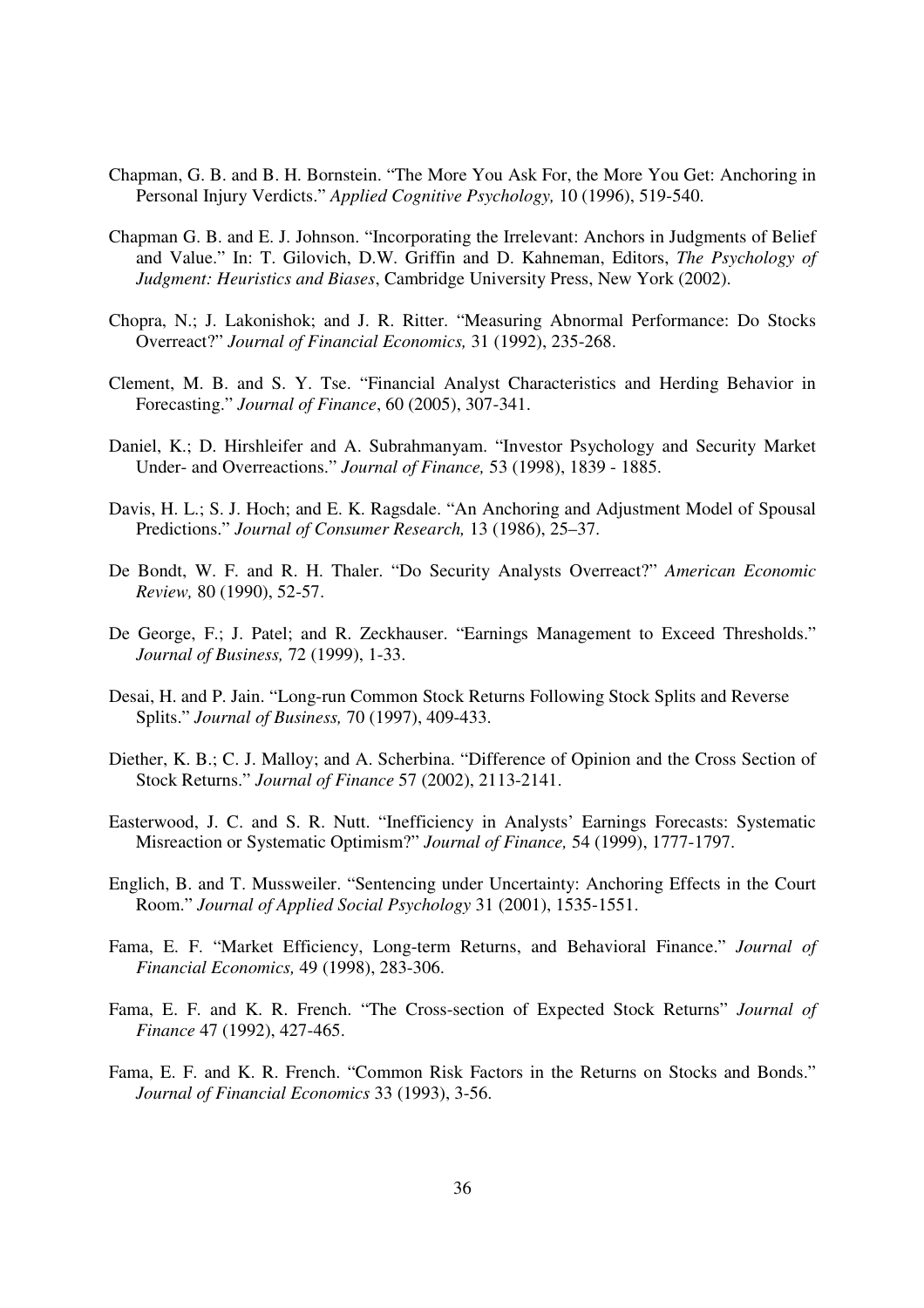- Fama, E. F. and K. R. French. "Industry Costs of Equity." *Journal of Financial Economics,* 43 (1997), 153-193.
- Fama, E. F. and J. D. MacBeth. "Risk, Return and Equilibrium: Empirical Tests." *Journal of Political Economy,* 81 (1973), 607-636.
- Frankel, R. and C.M.C. Lee. "Accounting Valuation, Market Expectation, and Cross-sectional Stock Returns." *Journal of Accounting and Economics,* 25 (1998), 283-319.
- George, J. T. and C. Hwang. "The 52-week High and Momentum Investing." *Journal of Finance* 59 (2004), 2145-2176.
- Ginsburgh, V. and J. Ours. "Expert Opinion and Compensation: Evidence from a Musical Competition." *American Economic Review* 93 (2003), 289-296.
- Grinblatt, M.; R. Masulis; and S. Titman. "The Valuation Effects of Stock Splits and Stock Dividends." *Journal of Financial Economics* 13 (1984), 461-490.
- Hirshleifer, D. "Investment Psychology and Asset Pricing." *Journal of Finance,* 56 (2001), 1533-1597.
- Hogarth, R. *Judgment and Choice*, John Wiley and Sons, New York (1980).
- Hong, H. and J. D. Kubik. "Analyzing the Analysts: Career Concerns and Biased Earnings Forecasts." *Journal of Finance,* 63 (2003), 313-351.
- Hong, H.; T. Lim; and J. C. Stein. "Bad News Travels Slowly: Size, Analyst Coverage, and the Profitability of the Momentum Strategy." *Journal of Finance,* 55 (2000), 265-295.
- Ikenberry, D. L. and S. Ramnash. "Underreaction to Self-selected News Events: The Cases of Stock Splits." *Review of Financial Studies,* 15 (2002), 489-526.
- Jegadeesh, N. and S. Titman. "Returns to Buying Winners and Selling Losers: Implications for Stock Market Efficiency." *Journal of Finance,* 48 (1993), 65-92.
- Jegadeesh, N. and S. Titman. "Profitability of Momentum Strategies: An Evaluation of Alternative Explanations." *Journal of Finance,* 56 (2001), 699-720.
- Johnson, E. J. and D. A. Schkade. "Bias in Utility Assessments: Further Evidence and Explanations." *Management Science* 35 (1989), 406-424.
- Kahneman, D. and A. Tversky. "Judgment under Uncertainty: Heuristics and Biases", *Science* 185 (1974), 1124-1131.
- Keim, D. B. and A. Madhavan. "Transaction Costs and Investment Style: An Inter-exchange Analysis of Institutional Equity Trades." *Journal of Financial Economics,* 46 (1997), 265-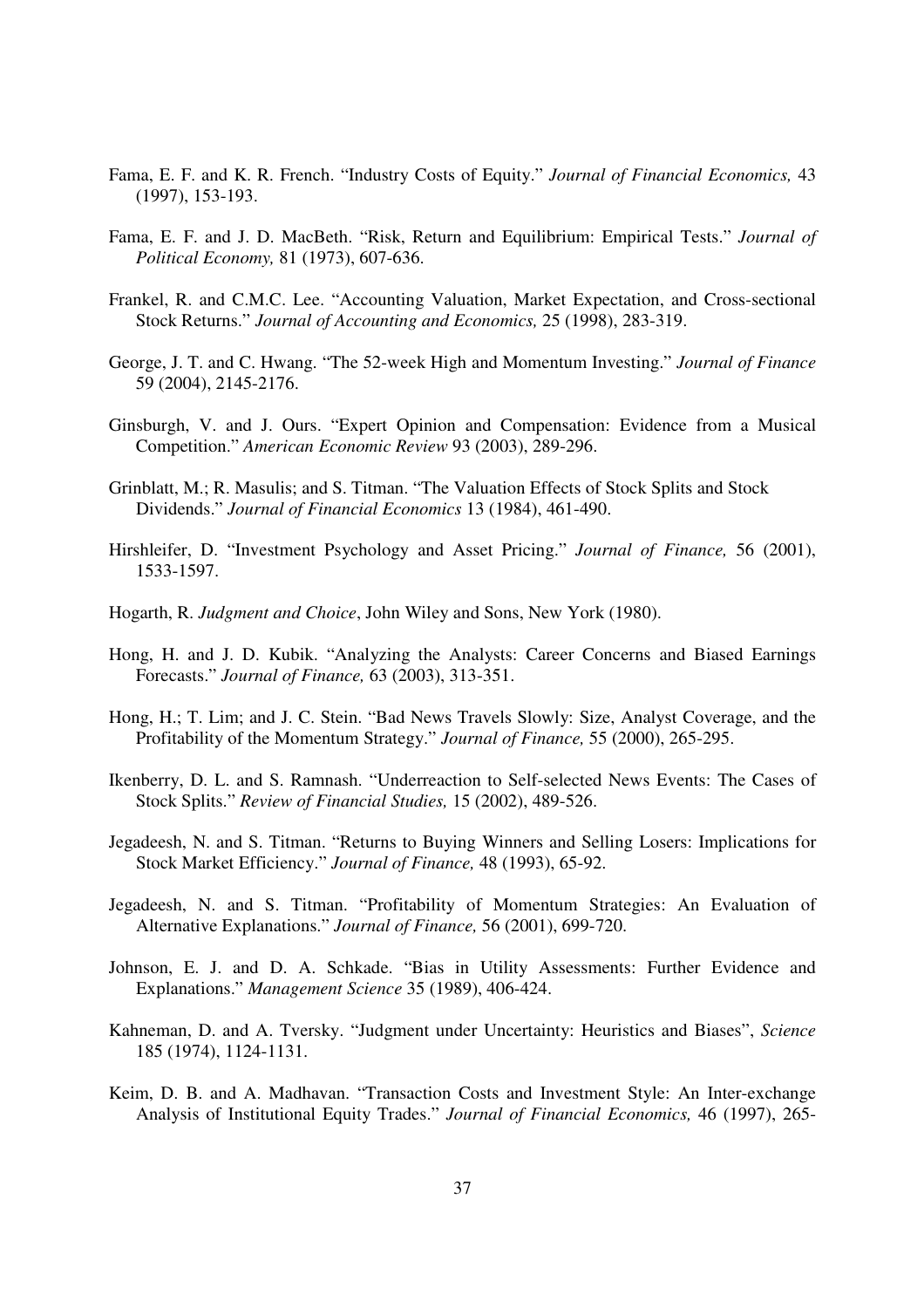- La Porta, R. "Expectations and the Cross Section of Stock Returns." *Journal of Finance* 51 (1996), 1715-1742.
- La Porta, R.; J. Lakonishok; A. Shleifer; and R. W. Vishny. "Good News for Value Stocks: Further Evidence on Market Efficiency." *Journal of Finance,* 52 (1997), 859-874.
- Latham, G. P.; M. Budworth; B. Yanar; and G. Whyte. "The Influence of a Manager's Own Performance Appraisal on the Evaluation of Others." *International Journal of Selection and Assessment* 16 (2008), 220-228.
- Lichtenstein, S. and P. Slovic. "Reversals of Preference between Bids and Choices in Gambling Decisions." *Journal of Experimental Psychology,* 89 (1971), 46-55.
- Lichtenstein, S.; P. Slovic; B. Fischhoff; M. Layman; and B. Combs. "Judged Frequency of Lethal Events." *Journal of Experimental Psychology: Human Learning and Memory* 4 (1978), 551-578.
- Lopes, L. L. "Averaging Rules and Adjustment Processes: The Role of Averaging in Inference." *Report No. 13*, Wisconsin Human Information Processing Program, University of Wisconsin (1981)
- Lovie, P. "A Note on an Unexpected Anchoring Bias in Intuitive Statistical Inference" *Cognition,* 21 (1985), 69-72.
- Mitchell, M, L. and E. Stafford. "Managerial Decisions and Long-term Stock Price Performance." *Journal of Business,* 73 (2000), 287-329.
- Newey, W. and K. West. "A Simple, Positive Semi-definite, Heteroscedasticity and Autocorrelation consistent covariance matrix." *Econometrica* 55 (1987), 703-708.
- Northcraft, G. B. and M. A. Neale. "Experts, Amateurs and Real Estate: An Anchoring-andadjustment Perspective on Property Pricing Decisions" *Organizational Behavior and Human Decision Processes* 39 (1987), 84–97.
- Peterson, M. A. "Estimating Standard Errors in Finance Panel Data Sets: Comparing Approaches." *Review of Financial Studies,* 22 (2009), 435-480.
- Plous, S. "Thinking the Unthinkable: The Effects of Anchoring on Likelihood Estimates of Nuclear War." *Journal of Applied Social Psychology,* 19 (1989), 67–91.
- Qu, C.; L. Zhou; and Y. Luo. "Electrophysiological Correlates of Adjustment Process in Anchoring Effects." *Neuroscience Letters* 445 (2008), 199–203.
- Ritov, I. "Anchoring in a Simulated Competitive Market Negotiation." *Organizational Behavior and Human Decision Processes,* 67 (1996), 16-25.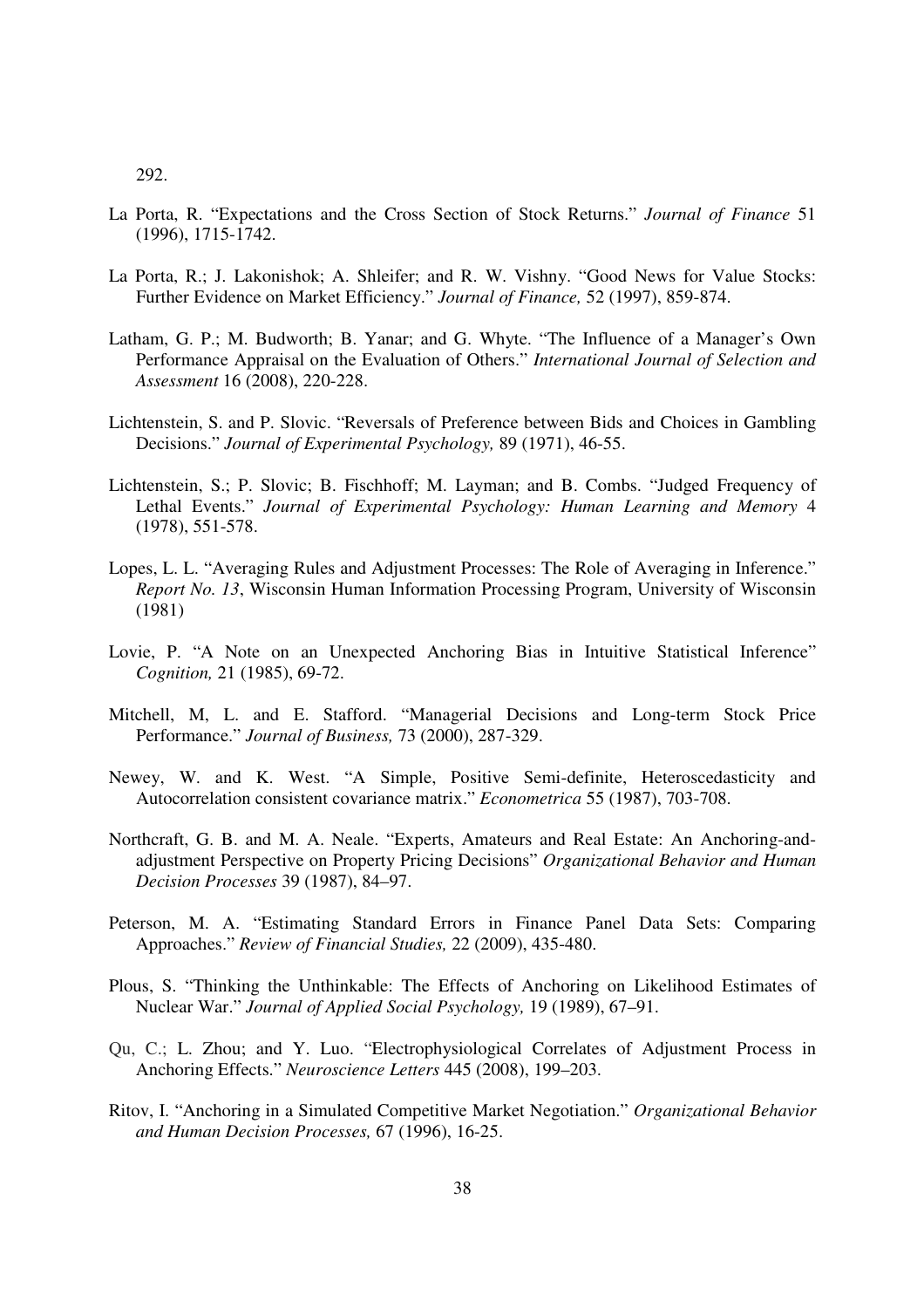- Russo, J. E. and P. J. Shoemaker. *Decision Traps: Ten Barriers to Brilliant Decision Making and How to Overcome Them*. Simon & Schuster, New York (1989).
- Sloan, R. G. "Do Stock Prices Fully Reflect Information in Cash Flows and Accruals about Future Earnings?" *The Accounting Review,* 71 (1996), 289-315.
- Welch, I. "Herding among Security Analysts." *Journal of Financial Economics,* 58 (2000), 369- 396.
- Whyte, G. and J. K., Sebenius. "The Effect of Multiple Anchors on Anchoring in Individual and Group Judgment." *Organizational Behavior and Human Decision Processes* 69 (1997), 75– 85.
- Wilson, T. D.; C. E. Houston; K. M. Etling; and N. Brekke. "A New Look at Anchoring Effects: Basic Anchoring and its Antecedents." *Journal of Experimental Psychology: General,* 125 (1996), 387–402.
- Wright, W. F. and U. Anderson. "Effects of Situation Familiarity and Financial Incentives on Use of the Anchoring and Adjustment Heuristic for Probability Assessment." *Organizational Behavior and Human Decision Processes,* 44 (1989), 68–82.
- Zhang, X. F. "Information Uncertainty and Stock Returns." *Journal of Finance,* 61 (2006), 105- 136.
- Zuckerman, M.; R. Koestner; M. J. Colella; and A. O. Alton. "Anchoring in the Detection of Deception and Leakage", *Journal of Personality and Social Psychology,* 47 (1984)**,** 301–311.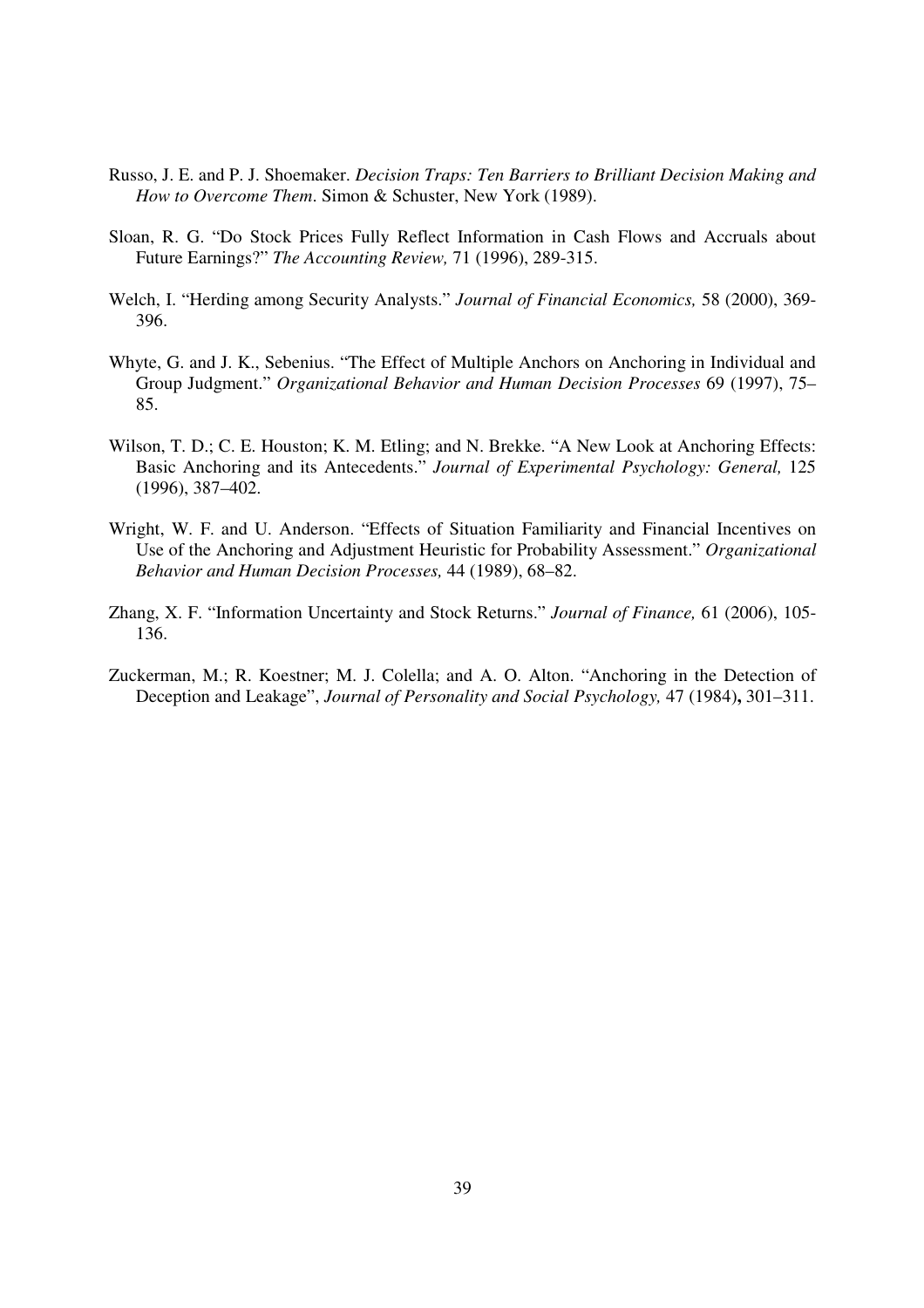APPENDIX 1 **Definitions of Major Dependent and Independent Variables** 

| Variable       | Definition and data source                                                                                                                                                                                                                                                                                                                                                                                                                  |
|----------------|---------------------------------------------------------------------------------------------------------------------------------------------------------------------------------------------------------------------------------------------------------------------------------------------------------------------------------------------------------------------------------------------------------------------------------------------|
| $CAF$ :        | The industry cross-sectional anchoring measure of forecast earnings per share ( <i>FEPS</i> ); $CAF = (F - F)$<br>FEPS - I-FEPS)/II-FEPS/, where F-FEPS presents an individual firm's FEPS and I-FEPS<br>represents the industry median FEPS. The 48 industries are defined as in Fama and French (1997)<br>and the definition of 48 industries is available from Ken French's website.<br>Data source: I/B/E/S and Fama and French (1997). |
| F-FEPS:        | Mean of an individual firm's forecast one-year-ahead earnings per share in the previous month<br>from the I/B/E/S unadjusted summary historical file. It is also called the consensus EPS forecast.<br>Data source: I/B/E/S.                                                                                                                                                                                                                |
| TFE:           | Total forecast earnings = $F$ - $FEPS \times$ Number of shares outstanding.<br>Data source: CRSP and I/B/E/S.                                                                                                                                                                                                                                                                                                                               |
| Size:          | The market value of a firm's equity at the end of the previous month, as retrieved from CRSP.<br>Data source: CRSP.                                                                                                                                                                                                                                                                                                                         |
| BTM:           | The Fama and French (1993) book-to-market ratio, where the value for July of year y to June of<br>year y+1 is computed using the book value of equity for the fiscal-year-end in calendar year y-1<br>from Compustat and the market value of equity at the end of December of year y-1 from CRSP.<br>Data source: CRSP and Compustat.                                                                                                       |
| FE:            | Forecast error; $FE = (F - FES - Actual EPS)/ Actual EPS $ , where $F - FEPS$ represents a firm's<br>FEPS and Actual EPS is its actual EPS that will be announced at the end of the fiscal year.<br>Data source: I/B/E/S.                                                                                                                                                                                                                   |
| ECAR:          | The three-day (day -1 to date +1) cumulative abnormal return relative to the CRSP value-weighted<br>index surrounding the next earnings announcement date after portfolio formation over the next<br>twelve months.<br>Data source: CRSP and I/B/E/S.                                                                                                                                                                                       |
| Split:         | A dummy variable that equals 1 if this firm carries out a significant stock split (i.e., one share is<br>split into 1.5 or more shares) in the month, and 0 otherwise.<br>Data source: CRSP.                                                                                                                                                                                                                                                |
| $BHAR_{0:1}$ : | One-month buy-and-hold return after portfolio formation.<br>Data source: CRSP.                                                                                                                                                                                                                                                                                                                                                              |
| $Ret_{-6:0}$ : | Buy-and-hold return over the past six months as of the previous month.<br>Data source: CRSP.                                                                                                                                                                                                                                                                                                                                                |
| $Ret_{-1:0}:$  | The past one-month return.<br>Data source: CRSP.                                                                                                                                                                                                                                                                                                                                                                                            |
| $Ret_{-7:-1}:$ | A one-month lag of the past six-month buy-and-hold return.<br>Data source: CRSP.                                                                                                                                                                                                                                                                                                                                                            |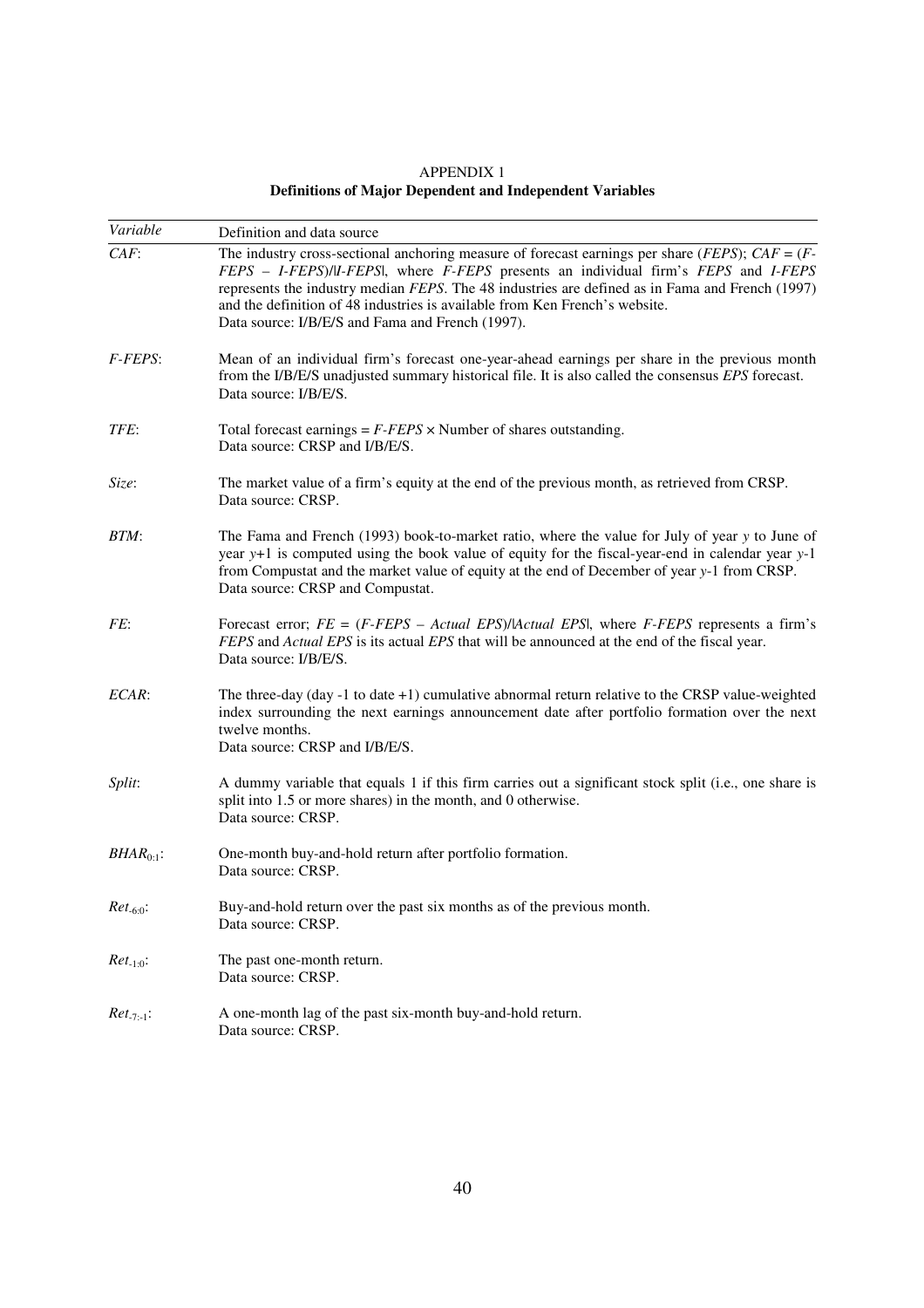| Accruals:       | Total accruals scaled by average total assets = $((\Delta CA - \Delta Cash) - (\Delta CL - \Delta STD - \Delta TP) - Dep)/TA$ ,<br>as defined in Sloan (1996), where $\Delta CA$ = change in current assets (Compustat Item #4), $\Delta Cash$ =<br>change in cash and cash equivalents (Compustat Item #1), $\Delta CL$ = change in current liabilities<br>(Compustat Item #5), $\Delta$ STD = change in debt included in current liabilities (Compustat Item #34),<br>$\Delta TP$ = change in income taxes payable (Compustat Item #71), Dep = depreciation and<br>amortization expense (Compustat Item #14) and TA is the average of the beginning and end of<br>year book value of total assets (Compustat Item #6).<br>Data source: Compustat. |
|-----------------|-----------------------------------------------------------------------------------------------------------------------------------------------------------------------------------------------------------------------------------------------------------------------------------------------------------------------------------------------------------------------------------------------------------------------------------------------------------------------------------------------------------------------------------------------------------------------------------------------------------------------------------------------------------------------------------------------------------------------------------------------------|
| $E/P_{t-1}$ :   | The historical earnings-to-price ratios. $E/P_{t-1}$ is calculated as follows: First, net income before<br>extraordinary items (Compustat Item #237) for the most recently announced fiscal-year-end<br>(I/B/E/S Item FY0EDATS) is divided by the number of shares outstanding to obtain the historical<br>earnings per share $(E)$ for month $t-1$ . E is then divided by the stock price $(P)$ on the same day to<br>obtain $E/P_{t-1}$ .<br>Data source: Compustat, CRSP and I/B/E/S.                                                                                                                                                                                                                                                            |
| $ES_{recent}$ : | The three-day (day -1 to day +1) cumulative abnormal return relative to the CRSP value-weighted<br>index surrounding the most recent earnings announcement date up to the beginning of month $t$ .<br>Data source: CRSP and I/B/E/S.                                                                                                                                                                                                                                                                                                                                                                                                                                                                                                                |
| TAF:            | The time-series anchoring measure of FEPS based on the most recently announced EPS; TAF=<br>(F-FEPS - Last EPS)/Last EPS , where F-FEPS represents an individual firm's FEPS and Last<br>EPS represents its most recently announced EPS.<br>Data source: I/B/E/S.                                                                                                                                                                                                                                                                                                                                                                                                                                                                                   |
| CAP             | The industry cross-sectional anchoring measure of price levels; $CAP = (F\text{-}Price - I\text{-}Price)/II\text{-}$<br>Pricel, where F-Price represents an individual firm's price level and I-Price represents the industry<br>median of price levels. The 48 industries are defined as in Fama and French (1997) and the<br>definition of 48 industries is available from Ken French's website.<br>Data source: CRSP and Fama and French (1997)                                                                                                                                                                                                                                                                                                  |
| Experience:     | The natural logarithm of one plus the average number of months that the current group of analysts<br>has been following the firm.<br>Data source: I/B/E/S.                                                                                                                                                                                                                                                                                                                                                                                                                                                                                                                                                                                          |
| Breadth:        | The natural logarithm of the average number of stocks followed by the current analysts.<br>Data source: I/B/E/S.                                                                                                                                                                                                                                                                                                                                                                                                                                                                                                                                                                                                                                    |
| Horizon:        | The natural logarithm of one plus the number of months before the next earnings announcement.<br>Data source: I/B/E/S.                                                                                                                                                                                                                                                                                                                                                                                                                                                                                                                                                                                                                              |
| Inst_holding:   | The percentage of institutional ownership at the end of the previous quarter.<br>Data source: Thomson Reuters Institutional (13f) Holdings.                                                                                                                                                                                                                                                                                                                                                                                                                                                                                                                                                                                                         |
|                 |                                                                                                                                                                                                                                                                                                                                                                                                                                                                                                                                                                                                                                                                                                                                                     |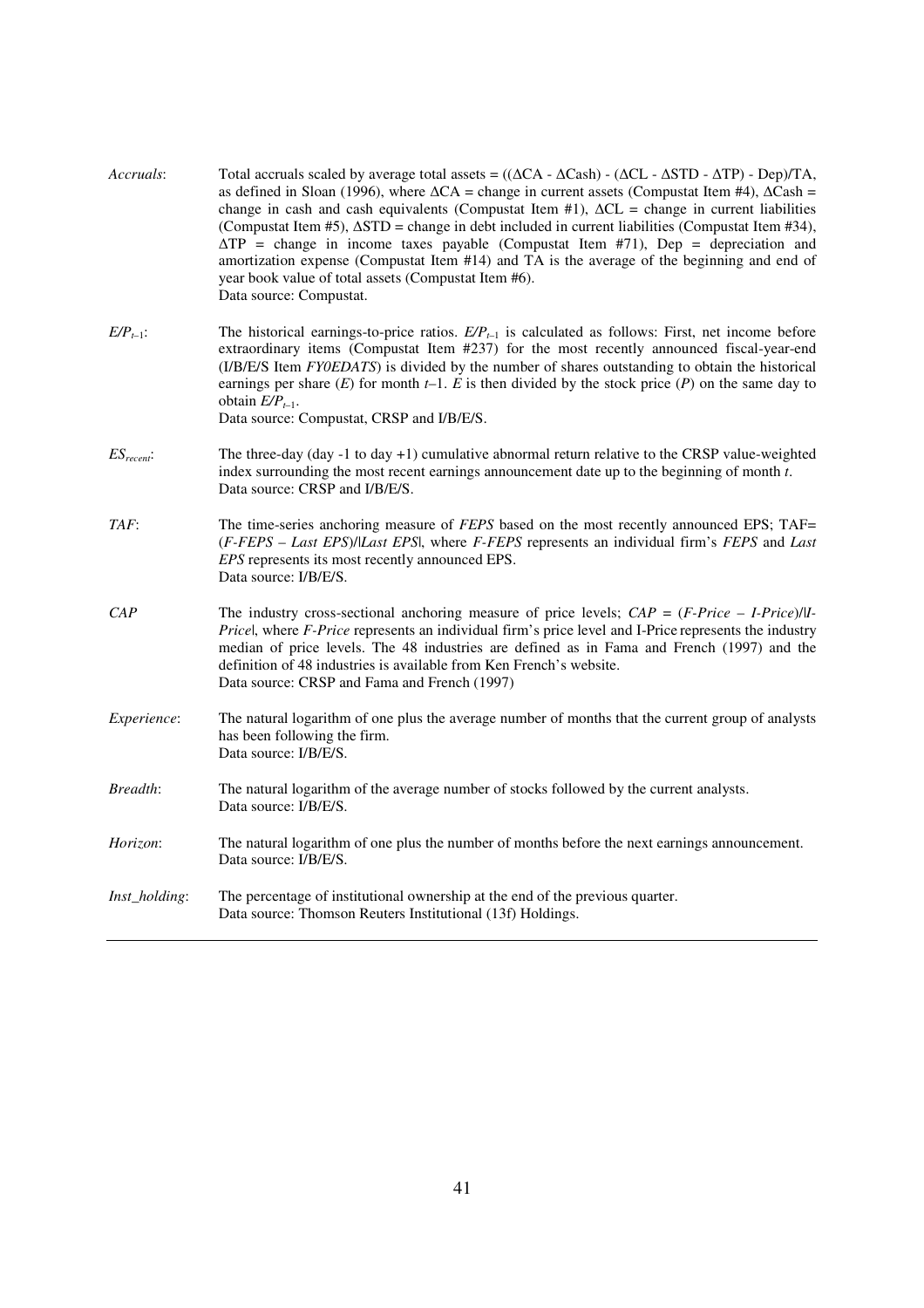#### APPENDIX 2

#### **Historical Five-Year Growth of Earnings, Long-Term Growth Forecasts of Earnings, and Revisions of Long-Term Growth Forecasts for Portfolios Sorted by Size and CAF**

This table reports the time-series averages of historical five-year growth rates of earnings (*FYG*), analysts' long-term growth forecasts of earnings (*LTG*), and revisions in long-term growth forecasts (*RLTG*) for 5×5 *Size*- and *CAF*sorted portfolios. At the beginning of each month, stocks are sorted into five groups (G1 to G5) based on the level of market capitalization (*Size*) at the end of the previous month. Stocks in each *Size* group are further sorted into five additional quintiles (E1 to E5) based on their *CAF* in the previous month. The portfolios are held for twenty-four months after formation. *FYG* and *LTG* are retrieved from the data in the previous month from I/B/E/S. *RLTG* is estimated as the slope coefficient  $(t_i)$  in the time-series simple regression of  $LTG_{i,t} = a_i + t_i$  Time<sub>t</sub> +  $\varepsilon_{i,t}$  over the twenty-five months beginning from the previous month (at least twelve months), which measures the monthly movement of *LTG*. The sample selection criteria are the same as in Table 1. The sample period is from January 1983 to December 2005. The *t*-statistics (in parentheses) for the E5–E1 hedge portfolios are assessed using the Newey and West (1987) procedure to adjust for serial correlations. a,b,c indicate significance at the 1% and 5% levels, respectively.

|                                                                          |                                    |                           | Size quintiles                  |                                     |                                    |                                |  |  |  |
|--------------------------------------------------------------------------|------------------------------------|---------------------------|---------------------------------|-------------------------------------|------------------------------------|--------------------------------|--|--|--|
| $CAF$ quintiles                                                          | G1 (Small)                         | G2                        | G <sub>3</sub>                  | G <sub>4</sub>                      | G5 (Large)                         | All stocks                     |  |  |  |
| Panel A: Historical five-year growth of earnings ( $FYG$ in %)           |                                    |                           |                                 |                                     |                                    |                                |  |  |  |
| $E1$ (Low)                                                               | $-1.507$                           | 3.174                     | 7.626                           | 11.400                              | 13.055                             | 6.750                          |  |  |  |
| E2                                                                       | 2.202                              | 9.532                     | 15.974                          | 18.061                              | 13.432                             | 11.840                         |  |  |  |
| E <sub>3</sub>                                                           | 9.357                              | 15.505                    | 16.398                          | 15.272                              | 11.489                             | 13.604                         |  |  |  |
| E4                                                                       | 12.710                             | 16.445                    | 15.667                          | 14.358                              | 11.436                             | 14.123                         |  |  |  |
| $E5$ (High)                                                              | 16.557                             | 16.596                    | 18.782                          | 16.394                              | 14.887                             | 16.643                         |  |  |  |
| $E5-E1$<br>t-statistic                                                   | $18.064^a$<br>(9.77)               | $13.422^a$<br>(9.11)      | $11.156^a$<br>(6.88)            | $4.994^{\rm a}$<br>(2.61)           | 1.831<br>(0.96)                    | $9.894^{\mathrm{a}}$<br>(9.34) |  |  |  |
| Panel B: Long-term growth forecasts of earnings (LTG in %)               |                                    |                           |                                 |                                     |                                    |                                |  |  |  |
| $E1$ (Low)                                                               | 22.742                             | 24.621                    | 23.348                          | 21.539                              | 19.440                             | 22.338                         |  |  |  |
| E2                                                                       | 21.066                             | 21.909                    | 20.619                          | 18.066                              | 14.162                             | 19.164                         |  |  |  |
| E <sub>3</sub>                                                           | 18.697                             | 18.536                    | 16.900                          | 14.343                              | 12.226                             | 16.141                         |  |  |  |
| E4                                                                       | 16.657                             | 16.069                    | 14.263                          | 12.491                              | 11.374                             | 14.171                         |  |  |  |
| $E5$ (High)                                                              | 13.773                             | 12.811                    | 12.273                          | 11.662                              | 11.342                             | 12.372                         |  |  |  |
| $E5-E1$<br>t-statistic                                                   | $-8.969$ <sup>a</sup><br>$(-9.44)$ | $-11.810^a$<br>$(-12.22)$ | $-11.075^{\circ}$<br>$(-14.41)$ | $-9.877$ <sup>a</sup><br>$(-14.59)$ | $-8.098$ <sup>a</sup><br>$(-8.16)$ | $-9.966^a$<br>$(-9.88)$        |  |  |  |
| Panel C: Revisions in long-term growth forecasts of earnings (RLTG in %) |                                    |                           |                                 |                                     |                                    |                                |  |  |  |
| $E1$ (Low)                                                               | $-0.103$                           | $-0.131$                  | $-0.126$                        | $-0.118$                            | $-0.089$                           | $-0.113$                       |  |  |  |
| E2                                                                       | $-0.107$                           | $-0.136$                  | $-0.114$                        | $-0.082$                            | $-0.043$                           | $-0.096$                       |  |  |  |
| E <sub>3</sub>                                                           | $-0.092$                           | $-0.089$                  | $-0.067$                        | $-0.049$                            | $-0.029$                           | $-0.065$                       |  |  |  |
| E <sub>4</sub>                                                           | $-0.067$                           | $-0.062$                  | $-0.043$                        | $-0.033$                            | $-0.024$                           | $-0.046$                       |  |  |  |
| E5 (High)                                                                | $-0.052$                           | $-0.039$                  | $-0.036$                        | $-0.030$                            | $-0.023$                           | $-0.036$                       |  |  |  |
| $E5-E1$<br>t-statistic                                                   | 0.050 <sup>b</sup><br>(2.25)       | $0.092^{\rm a}$<br>(4.13) | $0.090^{\rm a}$<br>(3.46)       | $0.088^{\rm a}$<br>(5.18)           | $0.067$ <sup>a</sup><br>(3.16)     | $0.077^{\rm a}$<br>(3.64)      |  |  |  |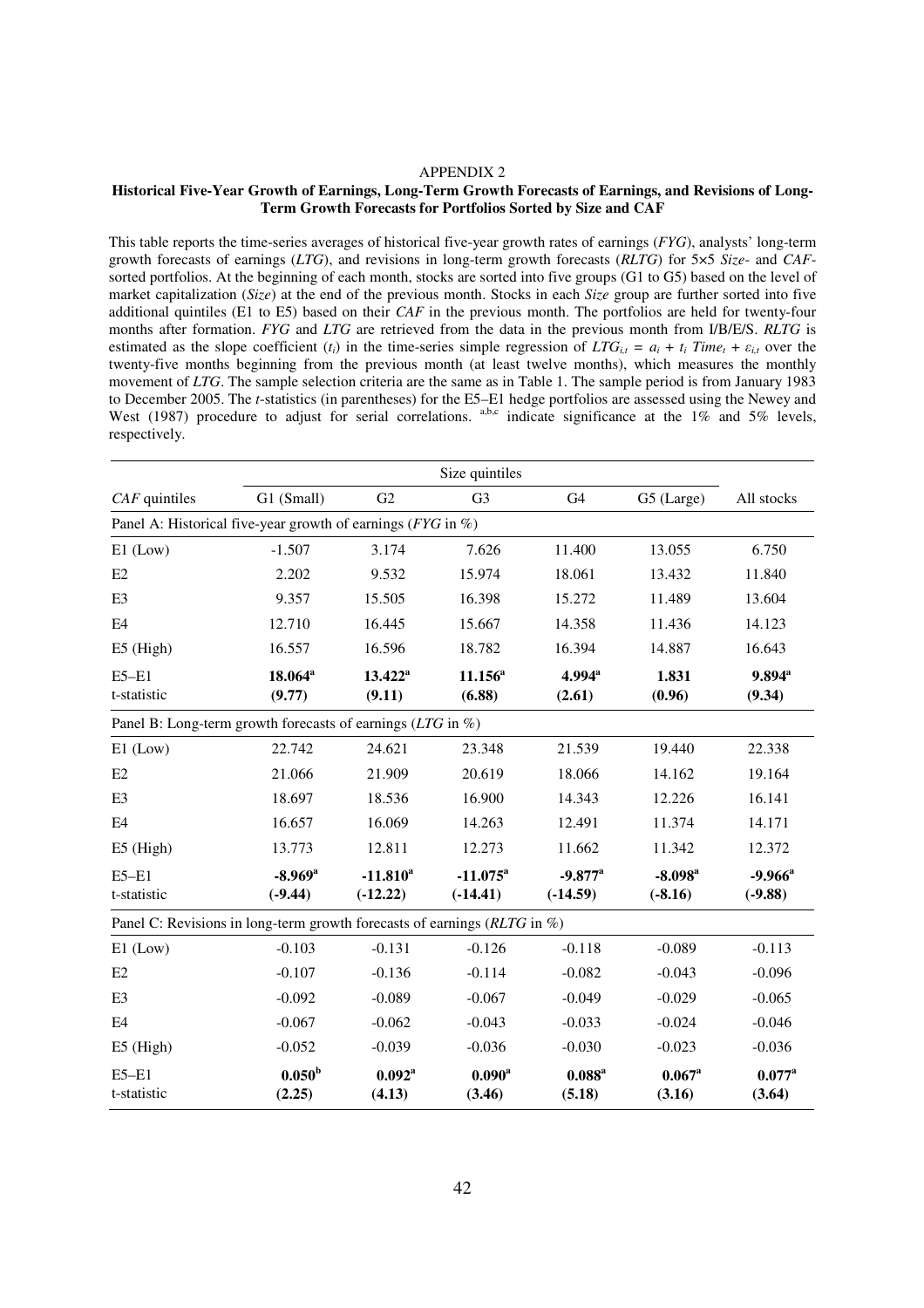#### APPENDIX 3 **Returns on Portfolios Sorted by Size and CAF**

This table reports returns on *CAF*-sorted portfolios within each of five *Size* groups. At the beginning of each month, stocks are sorted into five groups (G1 to G5) based on the level of their market capitalization (*Size*) at the end of the previous month. Stocks in each *Size* group are further sorted into five additional quintiles (E1 to E5) based on their *CAF* in the previous month. After the portfolio formation, both equally weighted (*ERet*<sub>0:1</sub>) and value-weighted (*VRet*<sub>0:1</sub>) one-month raw returns are calculated for each portfolio. The sample selection criteria are the same as in Table 1. The sample period is from January 1983 to December 2005. The *t*-statistics (in parentheses) for the E5–E1 hedge portfolios are assessed using the Newey and West (1987) procedure to adjust for serial correlations. a,b,c indicate significance at the 1%, 5% and 10% levels, respectively.

|                                                                | Size quintiles               |                       |                           |                              |                     |                           |
|----------------------------------------------------------------|------------------------------|-----------------------|---------------------------|------------------------------|---------------------|---------------------------|
| CAF quintiles                                                  | G1 (Small)                   | G2                    | G <sub>3</sub>            | G4                           | G5 (Large)          | All stocks                |
| Panel A: Equally weighted one-month raw returns $(ERet_{0:1})$ |                              |                       |                           |                              |                     |                           |
| $E1$ (Low)                                                     | 0.253                        | 0.512                 | 0.682                     | 0.786                        | 0.954               | 0.637                     |
| E <sub>2</sub>                                                 | 1.002                        | 1.123                 | 1.192                     | 1.193                        | 1.071               | 1.116                     |
| E <sub>3</sub>                                                 | 1.250                        | 1.399                 | 1.354                     | 1.204                        | 1.202               | 1.282                     |
| E4                                                             | 1.621                        | 1.435                 | 1.422                     | 1.335                        | 1.314               | 1.425                     |
| $E5$ (High)                                                    | 1.661                        | 1.647                 | 1.531                     | 1.310                        | 1.274               | 1.485                     |
| $E5 - E1$<br>t-statistic                                       | 1.408 <sup>a</sup><br>(6.11) | $1.135^{a}$<br>(3.63) | $0.849^{\rm a}$<br>(2.68) | $0.524^{\rm b}$<br>(2.07)    | $0.320$ c<br>(1.90) | $0.847^{\rm a}$<br>(3.70) |
| Panel B: Value-weighted one-month Raw returns ( $VRet_{0:1}$ ) |                              |                       |                           |                              |                     |                           |
|                                                                |                              |                       |                           |                              |                     |                           |
| $E1$ (Low)                                                     | 0.256                        | 0.497                 | 0.663                     | 0.789                        | 0.937               | 0.628                     |
| E <sub>2</sub>                                                 | 0.975                        | 1.118                 | 1.184                     | 1.188                        | 1.031               | 1.099                     |
| E3                                                             | 1.240                        | 1.376                 | 1.330                     | 1.183                        | 1.116               | 1.249                     |
| E <sub>4</sub>                                                 | 1.622                        | 1.407                 | 1.423                     | 1.308                        | 1.212               | 1.395                     |
| $E5$ (High)                                                    | 1.655                        | 1.645                 | 1.500                     | 1.279                        | 1.168               | 1.449                     |
| $E5 - E1$<br>t-statistic                                       | $1.399^{\rm a}$<br>(5.67)    | $1.148^{a}$<br>(3.58) | $0.837^{a}$<br>(2.61)     | 0.489 <sup>c</sup><br>(1.95) | 0.231<br>(1.23)     | $0.821^{\rm a}$<br>(3.51) |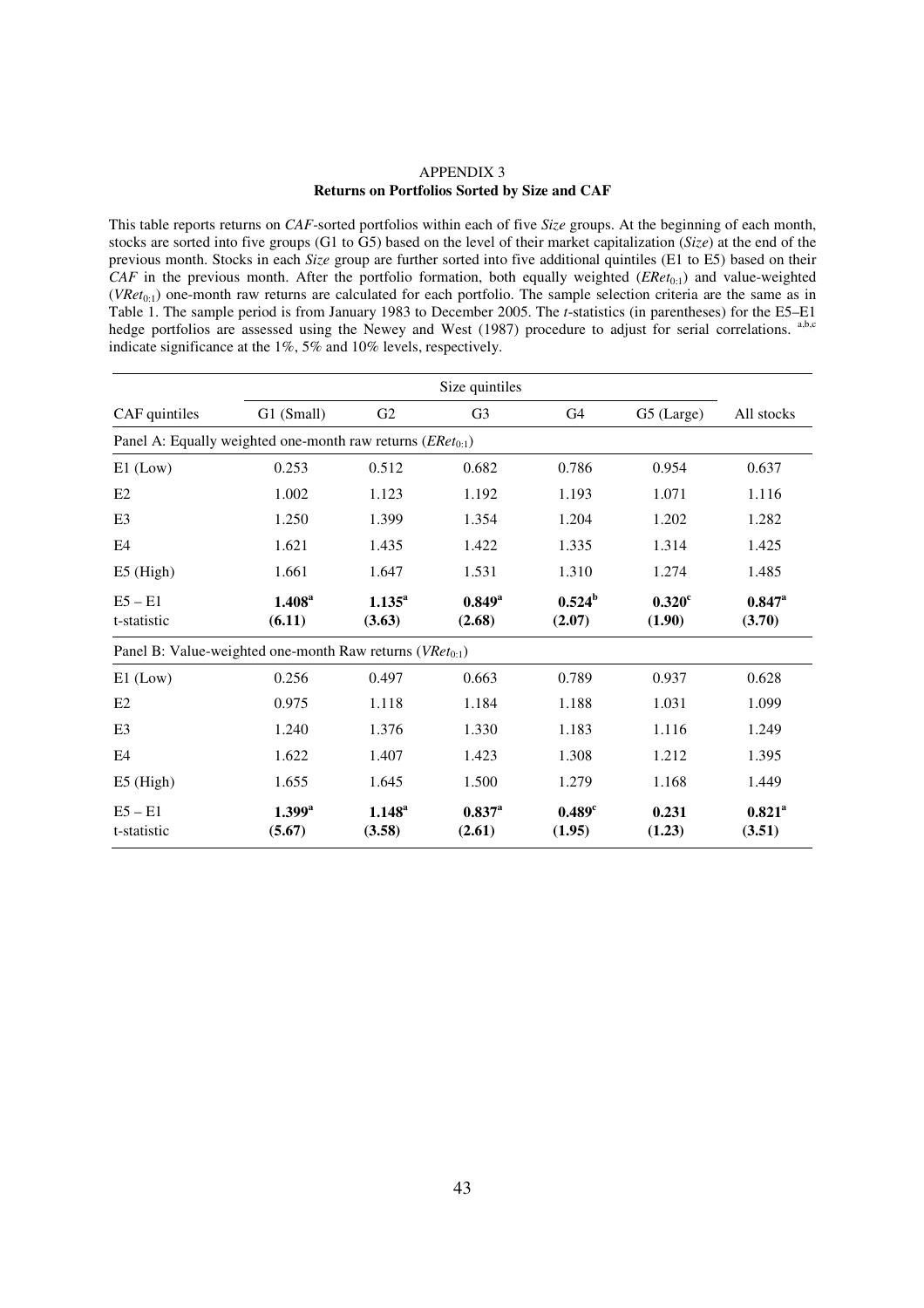#### TABLE 1 **Summary Statistics**

This table reports descriptive statistics for the final sample during the period from January 1983 to December 2005. The sample includes all stocks listed on the NYSE, AMEX and Nasdaq, excluding stocks with prices less than \$5 at the end of the previous month. In addition, a stock is eligible to be included only if there are sufficient data in the CRSP, Compustat and I/B/E/S databases to compute the firm characteristics defined in Appendix 1. The time-series averages of common statistics for the major dependent and independent variables are reported.

|                                   |          |          | Standard  |                 |           |                               |
|-----------------------------------|----------|----------|-----------|-----------------|-----------|-------------------------------|
| Variables                         | Mean     | Median   | deviation | <b>Skewness</b> |           | Percentile 10% Percentile 90% |
| CAF                               | 0.150    | 0.000    | 2.673     | 0.816           | $-0.882$  | 1.499                         |
| $F$ - $FEPS$ (\$)                 | 1.592    | 1.327    | 1.533     | 1.125           | 0.157     | 3.420                         |
| FE                                | 0.604    | 0.026    | 4.924     | 17.099          | $-0.156$  | 1.100                         |
| <i>BHAR</i> <sub>0:1</sub> $(\%)$ | 1.190    | 0.725    | 11.715    | 0.636           | $-11.510$ | 14.252                        |
| $ECAR \, (\%)$                    | 0.118    | 0.041    | 6.913     | 0.156           | $-6.942$  | 7.347                         |
| Split                             | 0.008    | 0.000    | 0.087     | 12.56           | 0.000     | 0.000                         |
| Size(SB)                          | 2.028    | 0.351    | 6.277     | 5.816           | 0.060     | 4.082                         |
| <b>BTM</b>                        | 0.688    | 0.599    | 0.465     | 1.711           | 0.213     | 1.242                         |
| $Ret_{-6:0}$ (%)                  | 10.814   | 6.964    | 31.356    | 1.186           | $-22.062$ | 46.072                        |
| Accruals                          | $-0.027$ | $-0.034$ | 0.086     | 0.577           | $-0.116$  | 0.071                         |
| $ES_{recent} (\%)$                | 0.292    | 0.112    | 6.883     | 0.404           | $-6.731$  | 7.571                         |
| $E/P_{t-1}$                       | 0.008    | 0.003    | 0.042     | 1.539           | $-0.036$  | 0.054                         |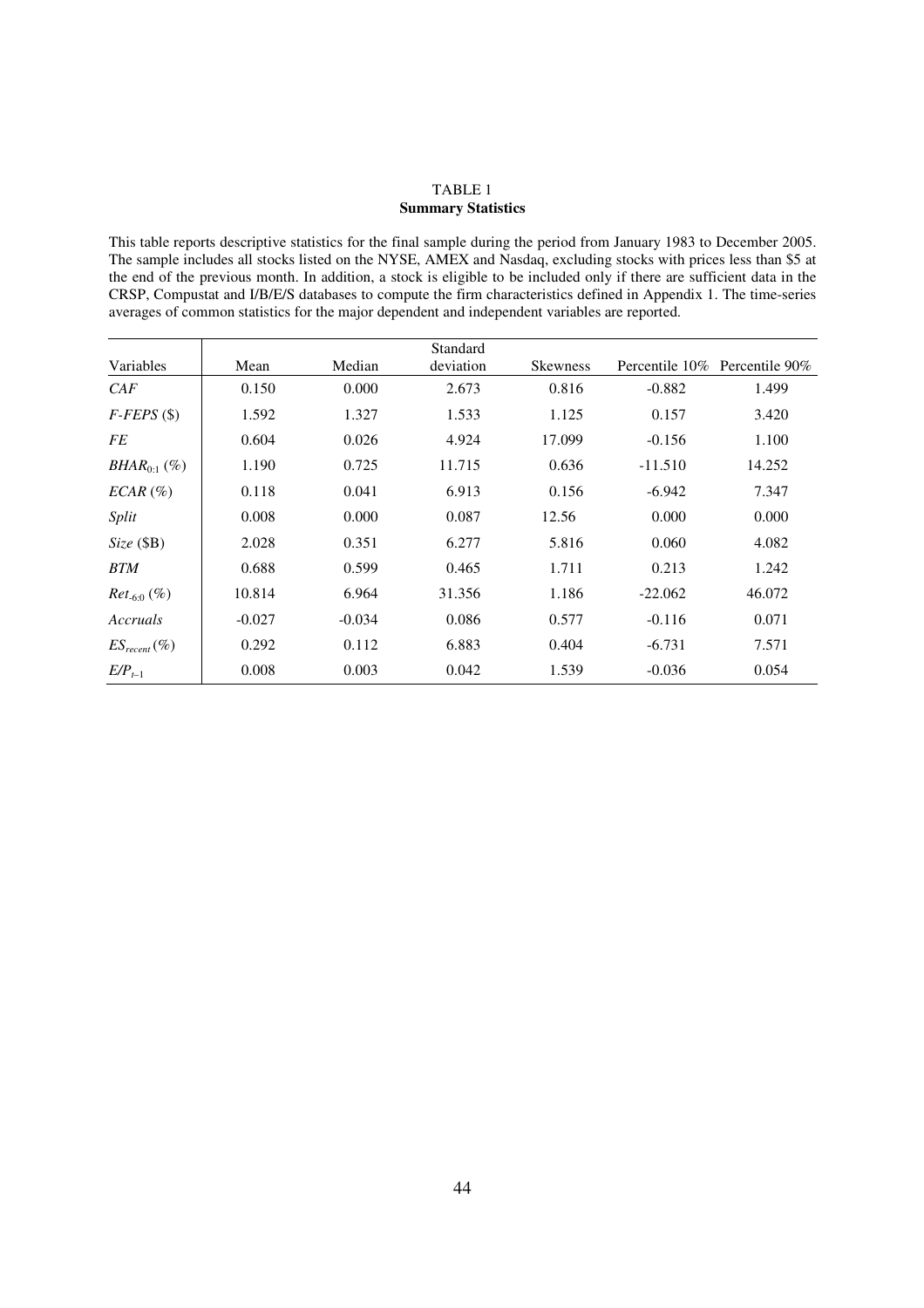# TABLE 2 **Correlations among Major Variables**

This table reports the correlation coefficients between major dependent and independent variables. The final sample covers January 1983 to December 2005. The sample includes all stocks listed on the NYSE, AMEX and Nasdaq, excluding stocks with prices less than \$5 at the end of the previous month. In addition, to be included in the sample a stock must have sufficient data in the CRSP, Compustat and *I/B/E/S* databases to compute the firm characteristics defined in Appendix 1. Time-series average correlation coefficients are reported i

| Variables     | CAF             | <b>F-FEPS</b>        | FE               | BHAR        | <b>ECAR</b> | Split           | Size             | <b>BTM</b> | $Ret_{-6:0}$     | Accrual         | $ES_{recent}$ | $E/P_{t-1}$ |
|---------------|-----------------|----------------------|------------------|-------------|-------------|-----------------|------------------|------------|------------------|-----------------|---------------|-------------|
| F-FEPS        | $0.709^{\rm a}$ | 1.000                |                  |             |             |                 |                  |            |                  |                 |               |             |
| FE            | $-0.016$        | $-0.040$             | 1.000            |             |             |                 |                  |            |                  |                 |               |             |
| $BHAR_{0:1}$  | 0.019           | 0.026                | $-0.054$         | 1.000       |             |                 |                  |            |                  |                 |               |             |
| <b>ECAR</b>   | 0.013           | 0.018                | $-0.046$         | $0.180^{b}$ | 1.000       |                 |                  |            |                  |                 |               |             |
| Split         | 0.051           | $0.068^{\circ}$      | $-0.011$         | 0.023       | 0.003       | 1.000           |                  |            |                  |                 |               |             |
| Size          | $0.349^{\rm a}$ | $0.371^{\rm a}$      | $-0.035$         | 0.003       | 0.005       | 0.019           | 1.000            |            |                  |                 |               |             |
| <b>BTM</b>    | $-0.070$        | 0.015                | 0.019            | 0.020       | 0.016       | $-0.032$        | $-0.091^{\rm b}$ | 1.000      |                  |                 |               |             |
| $Ret_{-6:0}$  | 0.035           | $0.038^{\circ}$      | $-0.081^{\rm b}$ | 0.019       | 0.024       | $0.079^{\rm b}$ | 0.021            | 0.079      | 1.000            |                 |               |             |
| Accrual       | 0.003           | $-0.023$             | 0.023            | $-0.023$    | $-0.016$    | 0.003           | $-0.070^{\circ}$ | $-0.116^c$ | $-0.069$         | 1.000           |               |             |
| $ES_{recent}$ | 0.021           | 0.022                | $-0.041$         | 0.033       | 0.023       | 0.028           | 0.009            | 0.024      | $0.241^{\circ}$  | $-0.021$        | 1.000         |             |
| $E/P_{t-1}$   | $0.335^{\rm a}$ | $0.329$ <sup>a</sup> | 0.015            | 0.010       | $-0.001$    | 0.006           | 0.058            | $-0.042$   | $-0.093^{\circ}$ | $0.137^{\rm a}$ | $-0.034$      | 1.000       |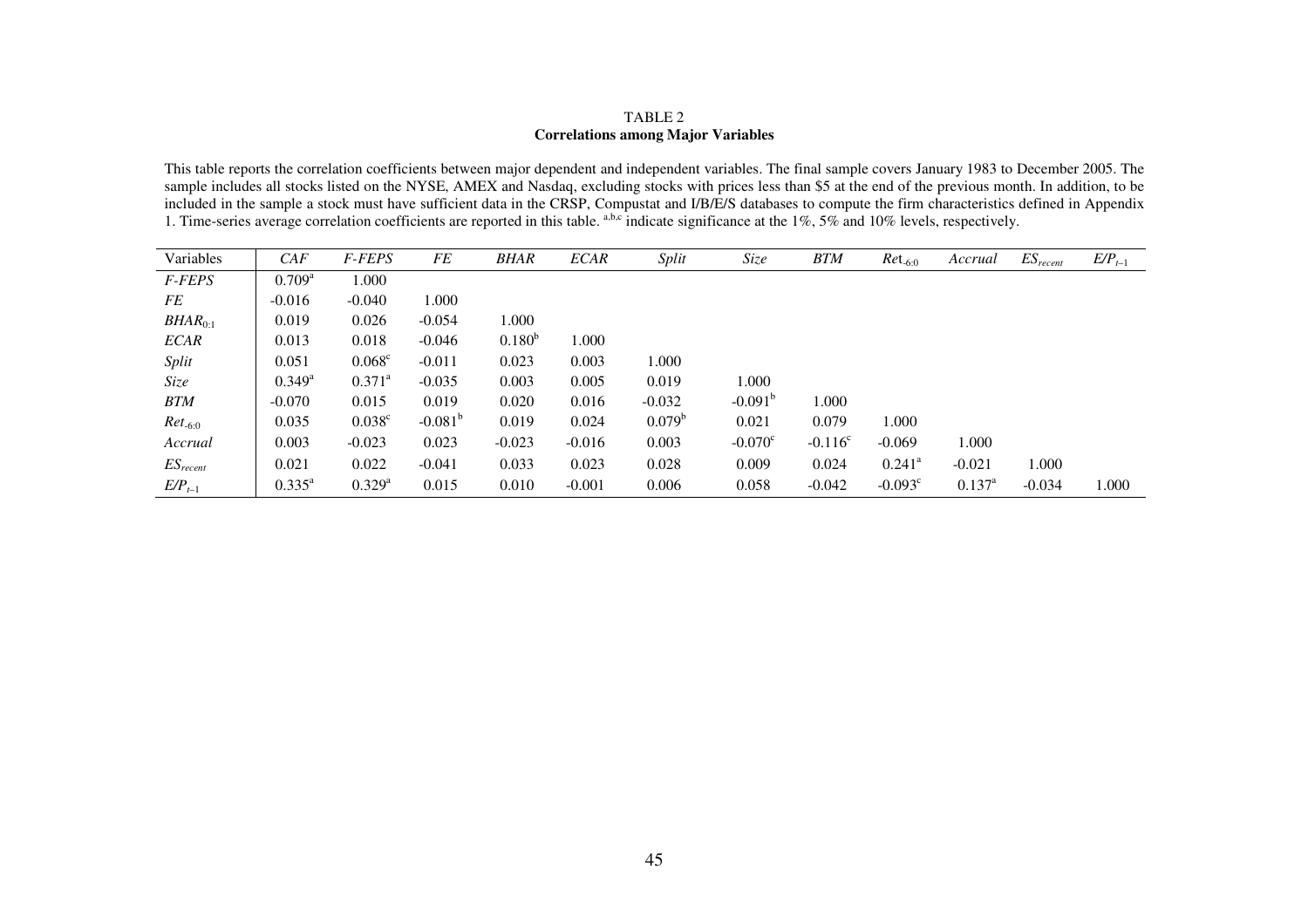#### TABLE 3 **Forecast Errors and Anchoring**

This table reports the results from the Fama-MacBeth regressions to test the incremental role of *CAF* in explaining the cross section of forecast errors. The dependent variable is the forecast error (*FE*), defined as the difference between a firm's *FEPS* in the previous month and the corresponding actual earnings per share (*Actual*) deflated by the absolute value of *Actual*. That is, *FE* = (*FEPS* – *Actual*)/|*Actual*|.

The explanatory variables include a constant (not reported), the cross-sectional anchoring measure of *FEPS* (*CAF*), the natural logarithm of market capitalization at *t*–1 (*Ln*(*Size*)), the natural logarithm of the book-to-market ratio (*Ln*(*BTM*)), the past six-month return (*Ret*-6:-0), accounting accruals (*Accruals*), the three-day abnormal return surrounding the most recent earnings announcement date up to the beginning of month *t* (*ESrecent*), the historical earnings-to-price ratios (*E/Pt*–1), the experience of analysts (*Experience*), the breadth of analysts (*Breadth*), and the natural logarithm of the time gap between the forecasts and the actual earnings announcements (*Horizon*). Their detailed definitions are provided in Appendix 1.

In Panel A, the Fama and Macbeth (1973) cross-sectional regressions are estimated each month from February 1983 to December 2005, and the means of the monthly estimates are reported. Stocks with a price less than \$5 are excluded from the sample. For all the dependent and explanatory variables, values greater than the 0.995 fractile or less than the 0.005 fractile are set to equal to the 0.995 and 0.005 fractile values, respectively.

Panel B of this table reports the time-series averages of forecast errors (*FE*) for 5×5 *Size*- and *CAF*-sorted portfolios. The portfolios are constructed as follows: at the beginning of each month, all stocks are sorted into five groups (G1 to G5) based on their market capitalization (*Size*) at the end of the previous month. The stocks in each *Size* group are then further sorted into five quintiles (E1 to E5) based on their *CAF* in the previous month.

The *t*-statistics reported in parentheses have been adjusted for serial correlation and heteroscedasticity using the Newey and West (1987) procedure. a,b,c indicate significance at the 1%, 5% and 10% levels, respectively.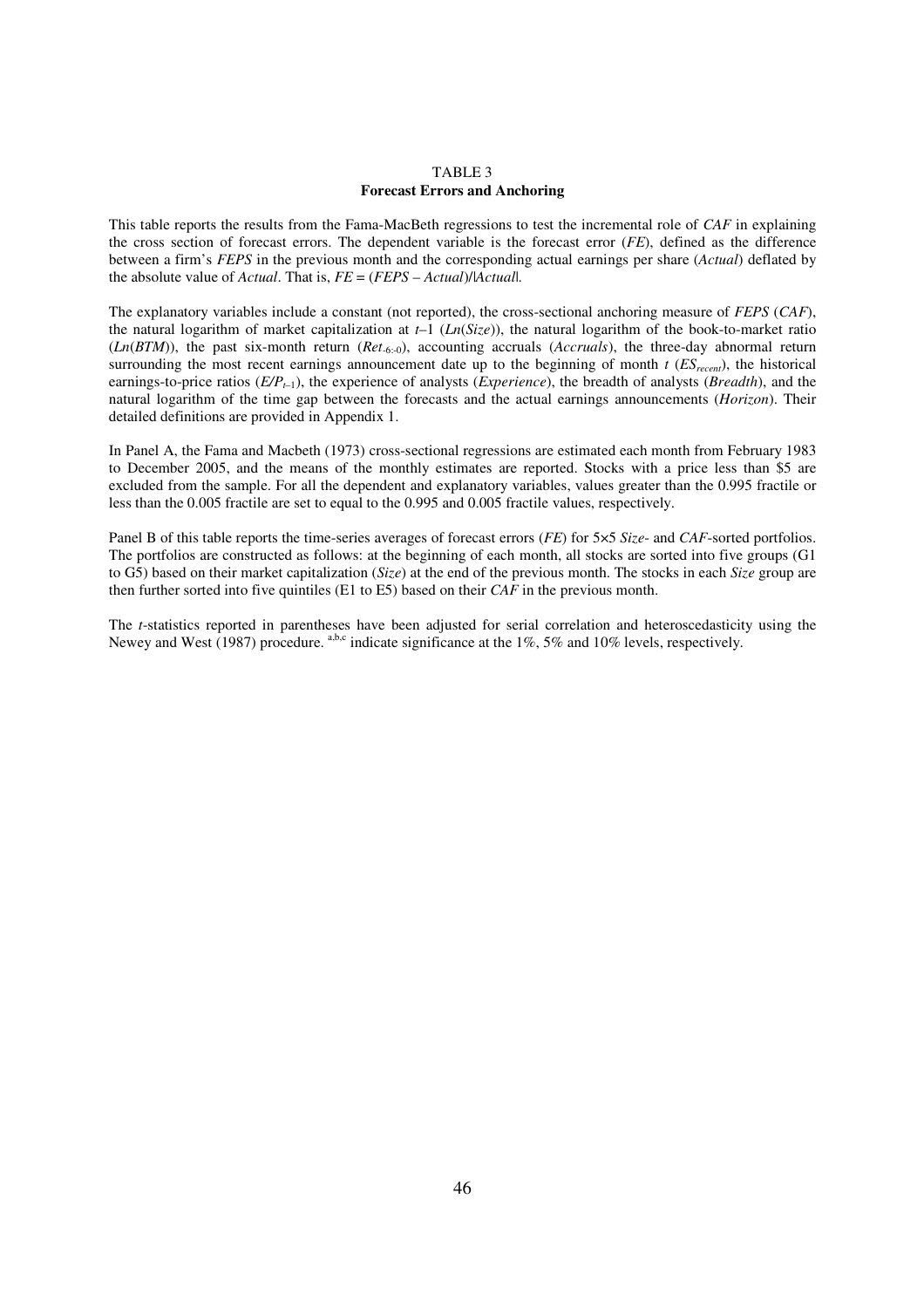# **Table 3 - Continued**

|                    | (1)                                 | (2)                                 | (3)                                 |
|--------------------|-------------------------------------|-------------------------------------|-------------------------------------|
| CAF                | $-0.011^b$<br>$(-2.42)$             | $-0.012^b$<br>$(-2.54)$             | $-0.016^a$<br>$(-2.91)$             |
| Log(Size)          | $-0.114^a$<br>$(-24.06)$            | $-0.111^a$<br>$(-23.48)$            | $-0.109$ <sup>a</sup><br>$(-19.14)$ |
| Log(BTM)           | $0.102^a$<br>(6.43)                 | $0.114^{a}$<br>(7.22)               | $0.124^{a}$<br>(7.41)               |
| $Ret_{-6,0}$       | $-0.009$ <sup>a</sup><br>$(-16.34)$ | $-0.009$ <sup>a</sup><br>$(-15.56)$ | $-0.009$ <sup>a</sup><br>$(-15.58)$ |
| Accruals           |                                     | $0.342^a$<br>(3.92)                 | $0.348^{a}$<br>(3.98)               |
| $ES_{recent}$      |                                     | $-0.008$ <sup>a</sup><br>$(-7.51)$  | $-0.008$ <sup>a</sup><br>$(-7.99)$  |
| $E/P_{t-1}$        |                                     |                                     | $-0.034$<br>$(-0.44)$               |
| Experience         |                                     |                                     | 0.020 <sup>b</sup><br>(2.44)        |
| <b>Breadth</b>     |                                     |                                     | $-0.062$ <sup>a</sup><br>$(-5.00)$  |
| Horizon            |                                     |                                     | $0.322^a$<br>(24.18)                |
| Average Adj. $R^2$ | 0.034                               | 0.036                               | 0.046                               |
| Avg. N/Year        | 1,451                               | 1,449                               | 1,444                               |

Panel A: Results from the Fama-MacBeth regressions of forecast errors

# Panel B: Forecast errors (*FE*) for *Size*-and *CAF*-sorted portfolios

|                                  | Size quintiles                |                                    |                                    |                               |                               |                                    |
|----------------------------------|-------------------------------|------------------------------------|------------------------------------|-------------------------------|-------------------------------|------------------------------------|
| $CAF$ quintiles                  | G1 (Small)                    | G <sub>2</sub>                     | G <sub>3</sub>                     | G4                            | G5 (Large)                    | All stocks                         |
| $E1$ (Low)                       | 0.320                         | 0.221                              | 0.144                              | 0.065                         | 0.018                         | 0.154                              |
| E2                               | 0.229                         | 0.082                              | 0.031                              | 0.013                         | 0.005                         | 0.072                              |
| E <sub>3</sub>                   | 0.107                         | 0.040                              | 0.016                              | 0.009                         | 0.005                         | 0.036                              |
| E4                               | 0.072                         | 0.036                              | 0.012                              | 0.004                         | 0.006                         | 0.026                              |
| $E5$ (High)                      | 0.068                         | 0.034                              | 0.015                              | 0.009                         | 0.002                         | 0.026                              |
| $E5 - E1$<br><i>t</i> -statistic | $-0.253^{\rm a}$<br>$(-5.82)$ | $-0.187$ <sup>a</sup><br>$(-5.65)$ | $-0.129$ <sup>a</sup><br>$(-5.40)$ | $-0.056^{\rm a}$<br>$(-4.81)$ | $-0.016^{\circ}$<br>$(-1.92)$ | $-0.128$ <sup>a</sup><br>$(-5.28)$ |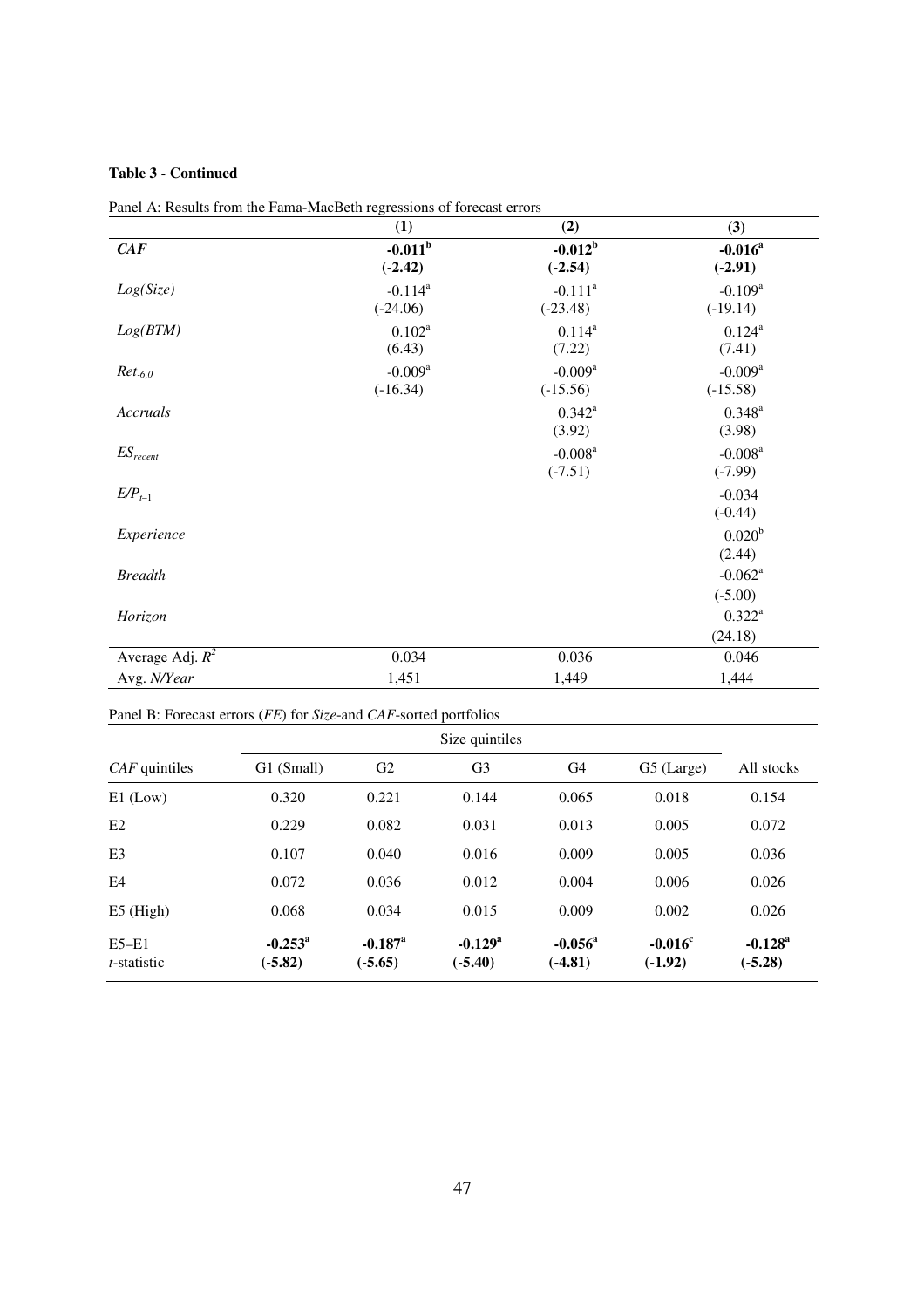#### TABLE 4 **The Cross-section of Stock Returns and Anchoring**

Panel A of this table reports the results from the Fama-MacBeth regressions to test the incremental role of *CAF* in explaining the cross section of individual stock returns. The dependent variable is the one-month raw return  $(BHAR_{0:1})$  in the current month, *t*. The explanatory variables include a constant (not reported), the cross-sectional anchoring measure of *FEPS* (*CAF*), the natural logarithm of market capitalization at  $t-1$  (*Ln*(*Size*)), the natural logarithm of the book-to-market ratio ( $Ln(BTM)$ ), a one-month lag of the past six-month return ( $Ret_{-7-1}$ ), the past one-month return (*Ret*-1:0), accounting accruals (*Accruals*), the three-day abnormal return surrounding the most recent earnings announcement date up to the beginning of month *t* (*ESrecent*), the historical earnings-to-price ratios (*E/Pt*–1), and the time-series anchoring measure of *FEPS* (*TAF*). Their detailed definitions are provided in Appendix 1.

Panel B reports the risk-adjusted returns (i.e., *Alpha*) for equal-weighted portfolios based on *Size* and *CAF* sorting. *Alpha* is the intercept term from the time-series regression based on the Fama and French plus Carhart four-factor model described in equation (2). The portfolios are constructed as follows. At the beginning of each month, stocks are sorted into five groups (G1 to G5) based on their market capitalization (*Size*) at the end of the previous month, and the stocks in each *Size* group are further sorted into five quintiles (E1 to E5) based on their *CAF* in the previous month.

The sample starts in February 1983 and ends in December 2005. Stocks with a price less than \$5 are excluded from the sample. For all the dependent and explanatory variables (except for stock returns), values greater than the 0.995 fractile or less than the 0.005 fractile are set to equal to the 0.995 and 0.005 fractile values, respectively. The *t*statistics reported in parentheses are adjusted for serial correlation and heteroscedasticity using the Newey and West (1987) procedure. a,b,c indicate significance at the 1%, 5% and 10% levels, respectively.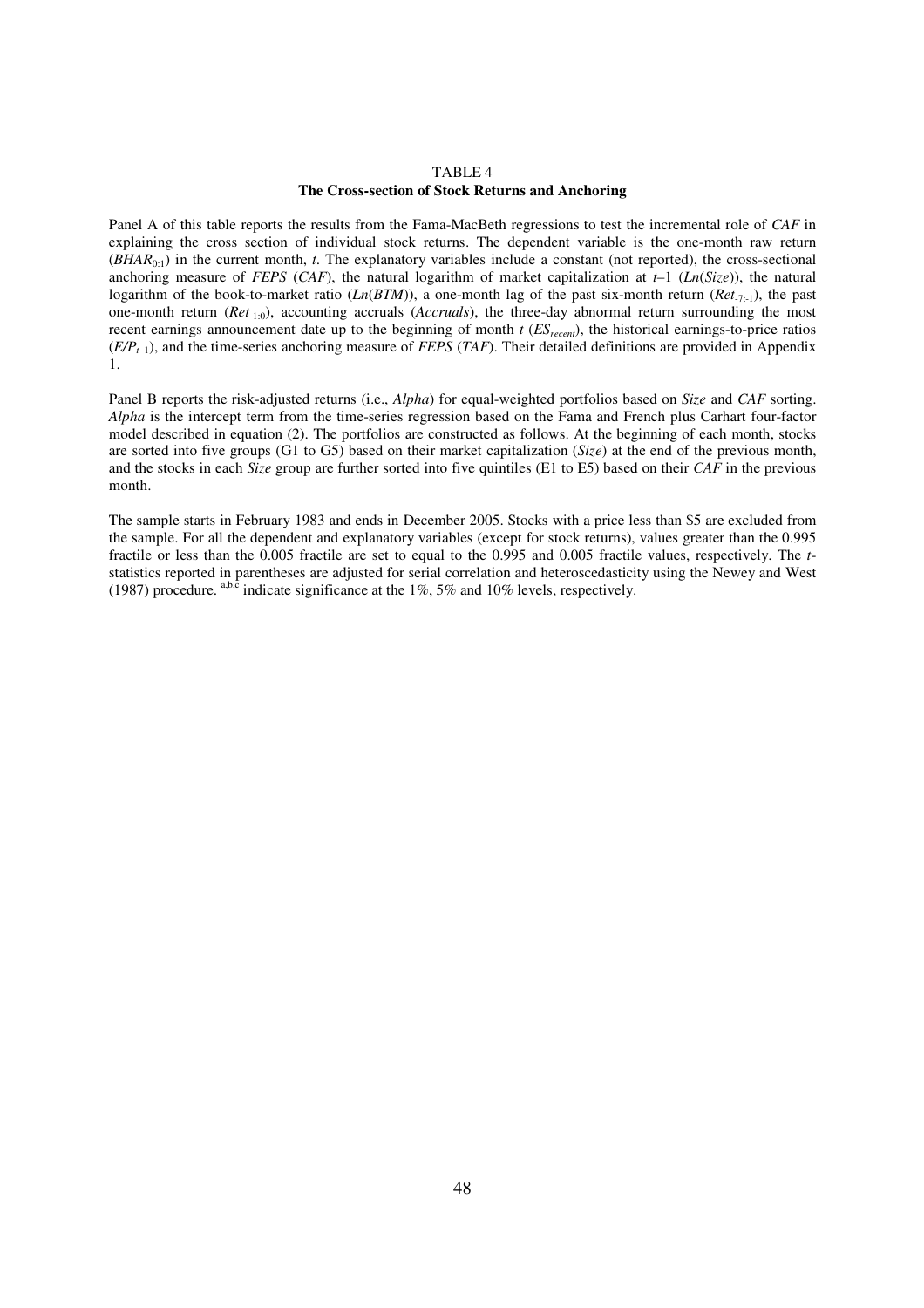# **Table 4 - Continued**

|                 | (1)                   | (2)                   | (3)                   |
|-----------------|-----------------------|-----------------------|-----------------------|
| CAF             | $0.107^{a}$           | $0.111^a$             | $0.093^a$             |
|                 | (3.43)                | (3.59)                | (3.46)                |
| Log(Size)       | $-0.048$              | $-0.068$              | $-0.067$              |
|                 | $(-0.95)$             | $(-1.39)$             | $(-1.35)$             |
| Log(BTM)        | $0.248^c$             | 0.191                 | 0.183                 |
|                 | (1.92)                | (1.51)                | (1.45)                |
| $Ret_{-7:-1}$   | $0.010^{a}$           | $0.007^{a}$           | $0.008^{a}$           |
|                 | (3.65)                | (2.67)                | (2.86)                |
| $Ret_{-1:0}$    | $-0.027$ <sup>a</sup> | $-0.034$ <sup>a</sup> | $-0.033$ <sup>a</sup> |
|                 | $(-4.78)$             | $(-5.94)$             | $(-5.94)$             |
| Accruals        |                       | $-2.444^a$            | $-2.664$ <sup>a</sup> |
|                 |                       | $(-6.38)$             | $(-7.09)$             |
| $ES_{recent}$   |                       | $0.054^{a}$           | $0.054^{a}$           |
|                 |                       | (12.55)               | (12.67)               |
| $E/P_{t-1}$     |                       |                       | $1.350^{a}$           |
|                 |                       |                       | (2.63)                |
| Avg. Adj. $R^2$ | 0.043                 | 0.046                 | 0.048                 |
| Avg. N/Year     | 1,893                 | 1,891                 | 1,889                 |

|  | Panel A: Results from the Fama-MacBeth regressions of stock returns |
|--|---------------------------------------------------------------------|
|  |                                                                     |

Panel B: Alphas based on the Fama-French and Carhart four-factor model for *Size*- and *CAF*-sorted portfolios

|                     | Size quintiles     |                 |                 |           |                    |                 |
|---------------------|--------------------|-----------------|-----------------|-----------|--------------------|-----------------|
| CAF quintiles       | G1 (Small)         | G <sub>2</sub>  | G <sub>3</sub>  | G4        | G5 (Large)         | All stocks      |
| $E1$ (Low)          | $-0.757$           | $-0.455$        | $-0.432$        | $-0.306$  | $-0.197$           | $-0.449$        |
| E2                  | $-0.165$           | $-0.119$        | $-0.072$        | $-0.019$  | $-0.070$           | $-0.089$        |
| E <sub>3</sub>      | 0.063              | 0.195           | 0.133           | $-0.072$  | 0.080              | 0.080           |
| E <sub>4</sub>      | 0.461              | 0.199           | 0.142           | 0.104     | 0.054              | 0.192           |
| $E5$ (High)         | 0.662              | 0.416           | 0.313           | 0.117     | 0.152              | 0.312           |
| $E5 - E1$           | 1.419 <sup>a</sup> | $0.871^{\rm a}$ | $0.745^{\rm a}$ | $0.423^b$ | 0.349 <sup>b</sup> | $0.761^{\rm a}$ |
| <i>t</i> -statistic | (7.12)             | (3.83)          | (3.27)          | (2.18)    | (2.37)             | (4.75)          |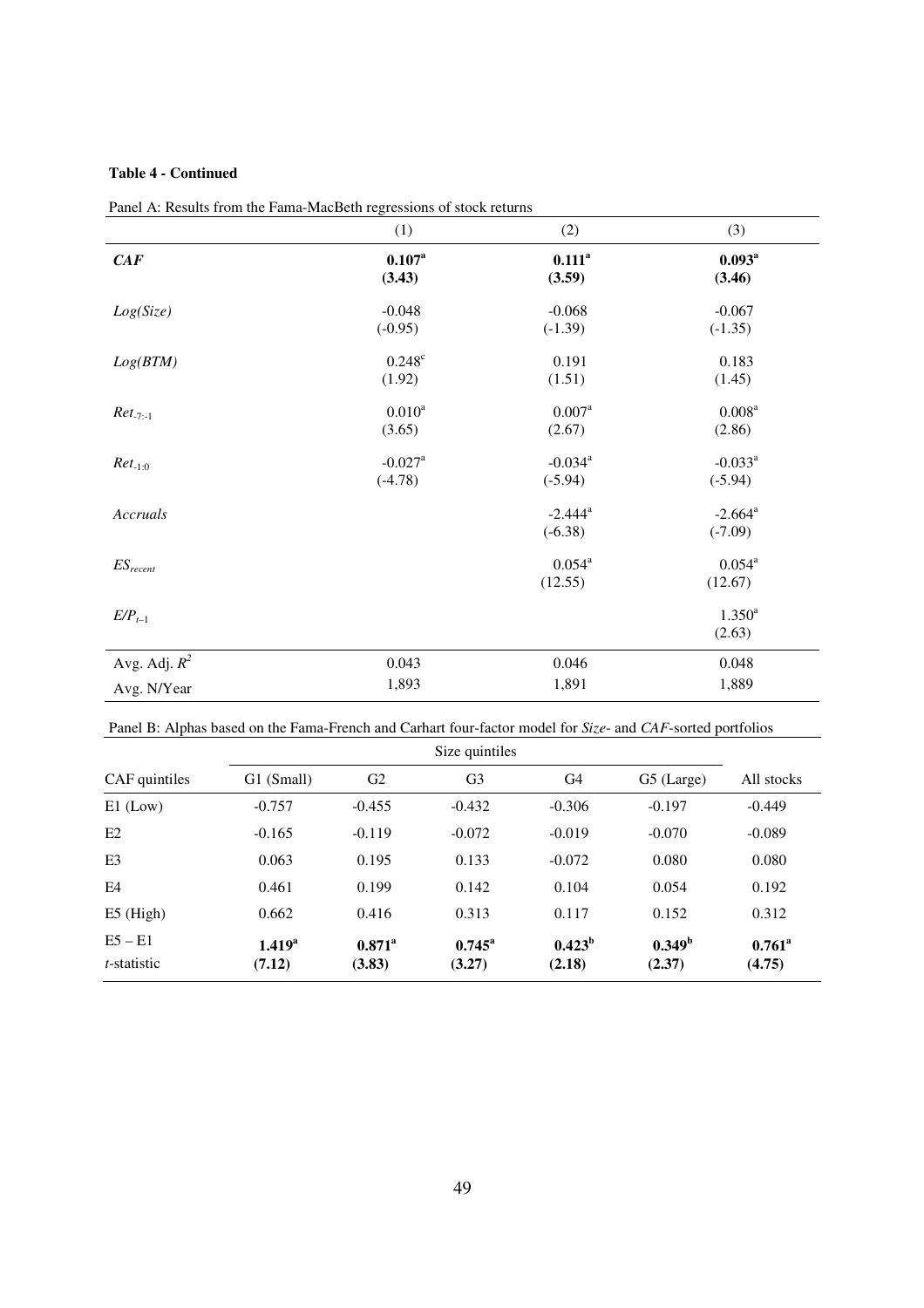#### TABLE 5 *Ex-post* **Earnings Announcement Effects and Anchoring**

Panel A of this table reports the results from the Fama-MacBeth regressions to test the incremental role of *CAF* in explaining the cross section of *ex-post* earnings announcement effects. The dependent variable is the earnings announcement return (*ECAR*), which is defined as the cumulative three-day abnormal return relative to the CRSP value-weighted index surrounding the next earnings announcement day after portfolio formation over the next twelve months. The explanatory variables include a constant (not reported), the cross-sectional anchoring measure of *FEPS* (*CAF*), the natural logarithm of market capitalization at *t*–1 (*Ln*(*Size*)), the natural logarithm of the book-tomarket ratio (*Ln*(*BTM*)), the past six-month return (*Ret*-6:-0), accounting accruals (*Accruals*), the three-day abnormal return surrounding the most recent earnings announcement date up to the beginning of month  $t$  ( $ES_{recent}$ ), the historical earnings-to-price ratios (*E/Pt*–1), and the time-series anchoring measure of *FEPS* (*TAF*). Their detailed definitions are provided in Appendix 1. For all dependent and explanatory variables (except for stock returns), values greater than the 0.995 fractile or less than the 0.005 fractile are set to equal to the 0.995 and 0.005 fractile values, respectively. The *t*-statistics reported in parentheses are adjusted for serial correlation and heteroscedasticity using the Newey and West (1987) procedure.

Panel B of this table reports the time-series averages of the means of earnings announcement returns (*ECAR*) for the 5×5 *Size*- and *CAF*-sorted portfolios. At the beginning of each month, all stocks are sorted into five groups (G1 to G5) based on their market capitalization (*Size*) at the end of the previous month. Stocks in each *Size* group are further sorted into five quintiles (E1 to E5) based on their *CAF* in the previous month. The portfolios are held for twelve months after formation.

The sample starts in February 1983 and ends in December 2005. Stocks with a price less than \$5 are excluded from the sample.  $a,b,c$  indicate significance at the 1%, 5% and 10% levels, respectively.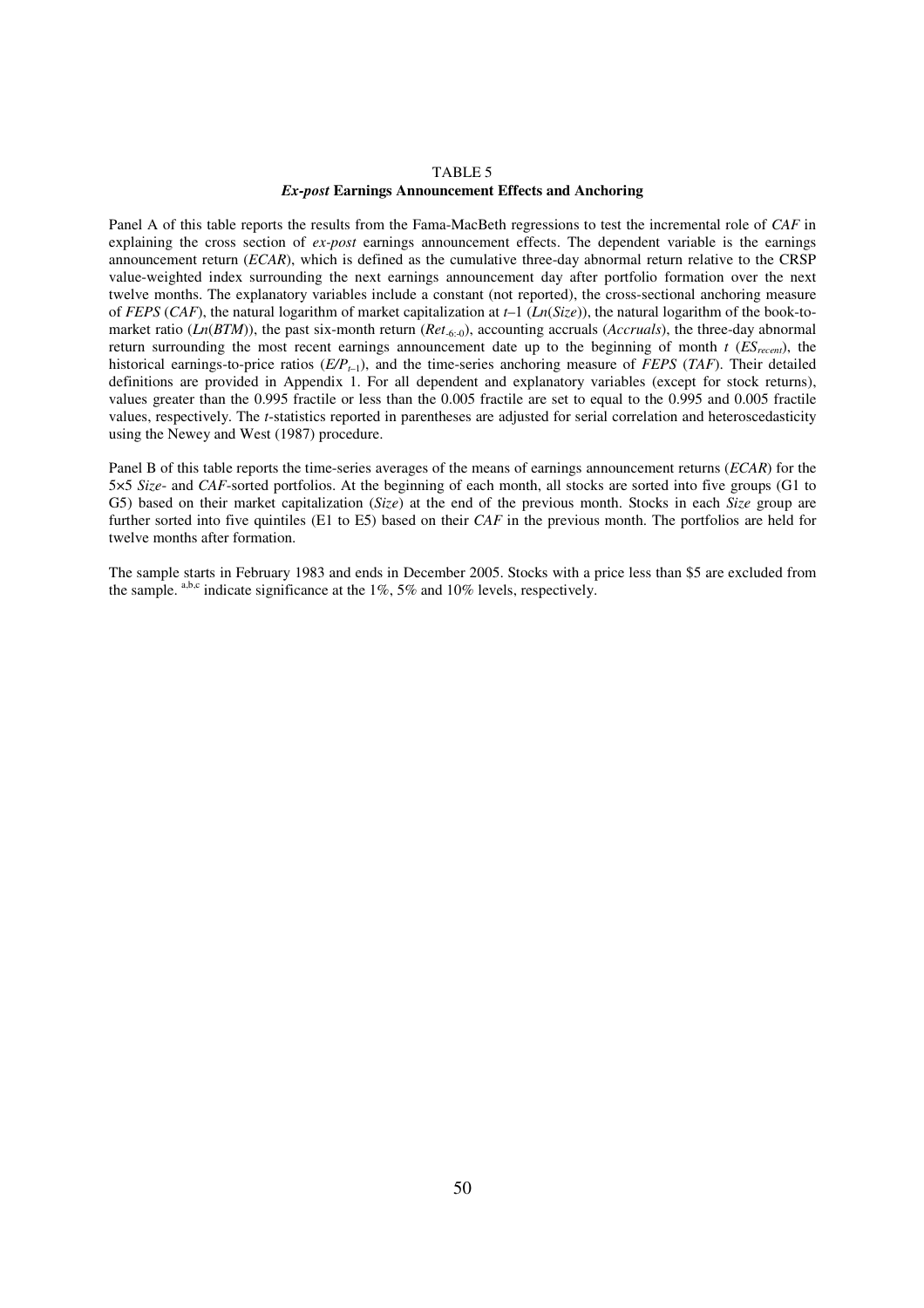# **Table 5 - Continued**

|                 | (1)                  | (2)                   | (3)             |
|-----------------|----------------------|-----------------------|-----------------|
| CAF             | $0.041$ <sup>a</sup> | $0.042^{\rm a}$       | $0.050^{\rm a}$ |
|                 | (4.20)               | (4.36)                | (4.77)          |
| Log(Size)       | $0.039^{a}$          | $0.032^{b}$           | $0.032^{b}$     |
|                 | (2.78)               | (2.30)                | (2.24)          |
| Log(BTM)        | $0.194^{a}$          | $0.174^{a}$           | $0.175^{\rm a}$ |
|                 | (6.69)               | (6.23)                | (6.32)          |
| $Ret_{-6:-0}$   | $0.005^a$            | $0.004^{a}$           | $0.004^a$       |
|                 | (5.61)               | (4.81)                | (5.07)          |
| Accruals        |                      | $-0.860$ <sup>a</sup> | $-0.863^a$      |
|                 |                      | $(-4.23)$             | $(-4.26)$       |
| $ES_{recent}$   |                      | $0.017^{a}$           | $0.017^{\rm a}$ |
|                 |                      | (5.75)                | (5.46)          |
| $E/P_{t-1}$     |                      |                       | $-0.013$        |
|                 |                      |                       | $(-0.06)$       |
| Avg. Adj. $R^2$ | 0.004                | 0.005                 | 0.005           |
| Avg. N/Year     | 1,916                | 1,914                 | 1,911           |

Panel A: Results from the Fama-MacBeth regressions of *ECAR*

Panel B: *Ex-post* earnings announcement effects (*ECAR*) for *Size*- and *CAF*-sorted portfolios

| $CAF$ quintiles          | G1 (Small)                | G <sub>2</sub>            | G <sub>3</sub>      | G4              | G5 (Large)      | All stocks                |
|--------------------------|---------------------------|---------------------------|---------------------|-----------------|-----------------|---------------------------|
| $E1$ (Low)               | $-0.248$                  | $-0.456$                  | $-0.208$            | 0.054           | 0.105           | $-0.151$                  |
| E2                       | 0.069                     | 0.009                     | 0.016               | 0.206           | 0.186           | 0.097                     |
| E <sub>3</sub>           | 0.145                     | 0.103                     | 0.211               | 0.148           | 0.223           | 0.166                     |
| E4                       | 0.305                     | 0.192                     | 0.247               | 0.312           | 0.208           | 0.253                     |
| $E5$ (High)              | 0.259                     | 0.142                     | 0.153               | 0.345           | 0.220           | 0.224                     |
| $E5 - E1$<br>t-statistic | $0.507^{\rm a}$<br>(5.07) | $0.598^{\rm a}$<br>(5.13) | $0.361^a$<br>(3.21) | 0.292<br>(1.42) | 0.115<br>(1.16) | $0.374^{\rm a}$<br>(6.71) |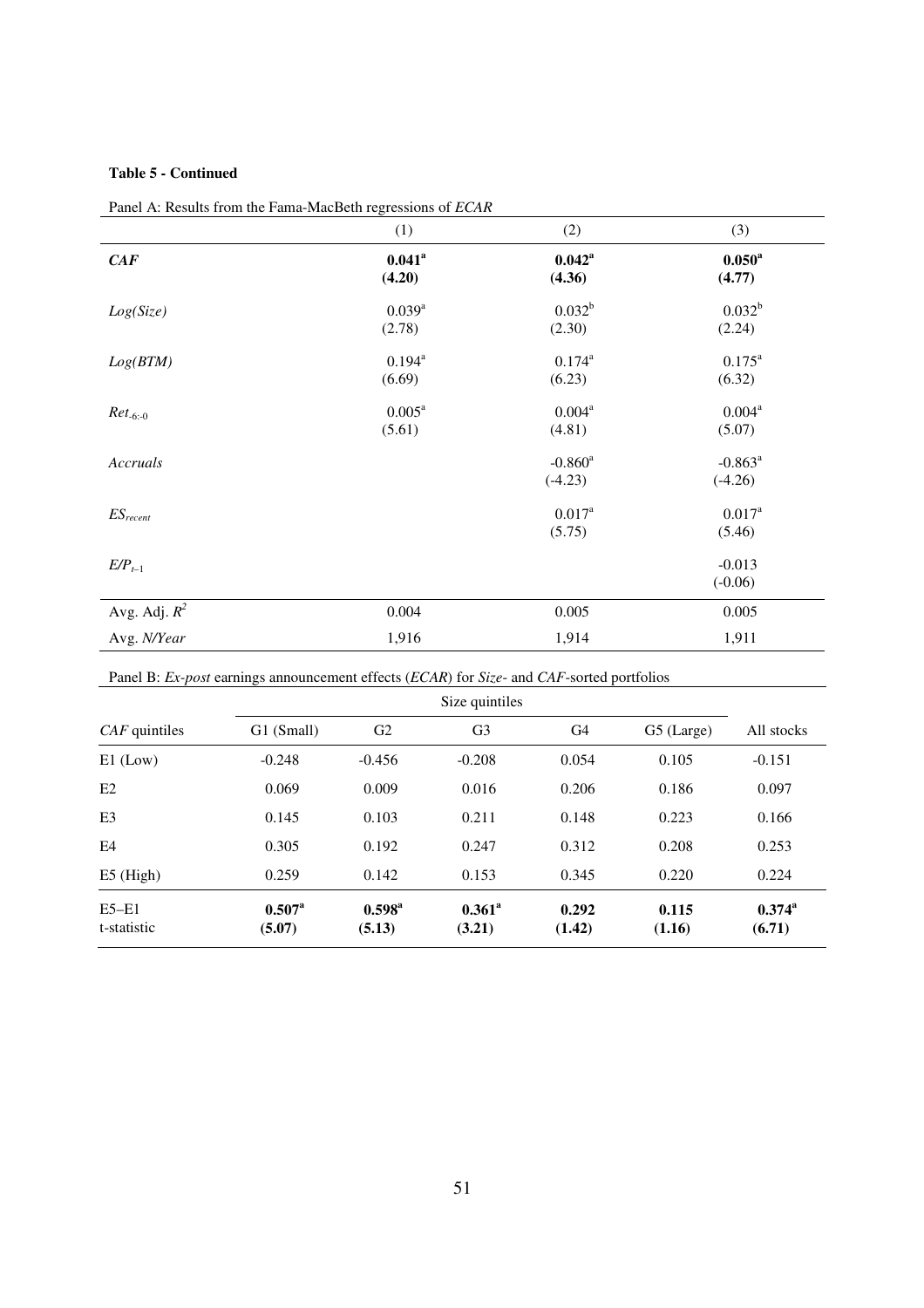#### TABLE 6 **Stock Splits and Anchoring**

Panel A reports the results from the logit regressions testing the likelihood of a stock split. The dependent variable is a dummy variable that equals one if a firm carries out a significant stock split (i.e., one share is split into 1.5 or more shares) in month *t* and zero otherwise. The explanatory variables include a constant (not reported), the crosssectional anchoring measure of *FEPS* (*CAF*), the natural logarithm of market capitalization at *t*–1 (*Ln*(*Size*)), the natural logarithm of the book-to-market ratio  $(Ln(BTM))$ , the past six-month return  $(Ret<sub>-6</sub>:0)$ , accounting accruals (*Accruals*), the three-day abnormal return surrounding the most recent earnings announcement date up to the beginning of month  $t$  ( $ES_{recent}$ ), the historical earnings-to-price ratios ( $E/P_{t-1}$ ), and the time-series anchoring measure of *FEPS* (*TAF*). Their detailed definitions are provided in Appendix 1. The z-statistics reported in parentheses have been adjusted for clustered standard errors at both the firm level and the time level (as proposed by Petersen (2009)).

Panel B reports the time-series averages of stock-split ratios (*SSR*) for 5×5 *Size*- and *CAF*-sorted portfolios. At the beginning of each month, all stocks are sorted into five groups (G1 to G5) based on their market capitalization (*Size*) at the end of the previous month. The stocks in each *Size* group are further sorted into five quintiles (E1 to E5) based on their *CAF* in the previous month. The portfolios are held for twelve months after formation. The stock-split ratio (*SSR*) is defined as the cumulative stock-split-driven (with CRSP Item DISTCD's first digit equals 5) changes of the factor to adjust shares outstanding (CRSP Item *FACSHR*) in the following twelve months. The *t*-statistics reported in Panel B have been adjusted for serial correlation and heteroscedasticity using the Newey and West (1987) procedure.

The sample starts in February 1983 and ends in December 2005. Stocks with a price less than \$5 are excluded from the sample.  $a,b,c$  indicate significance at the 1%, 5% and 10% levels, respectively.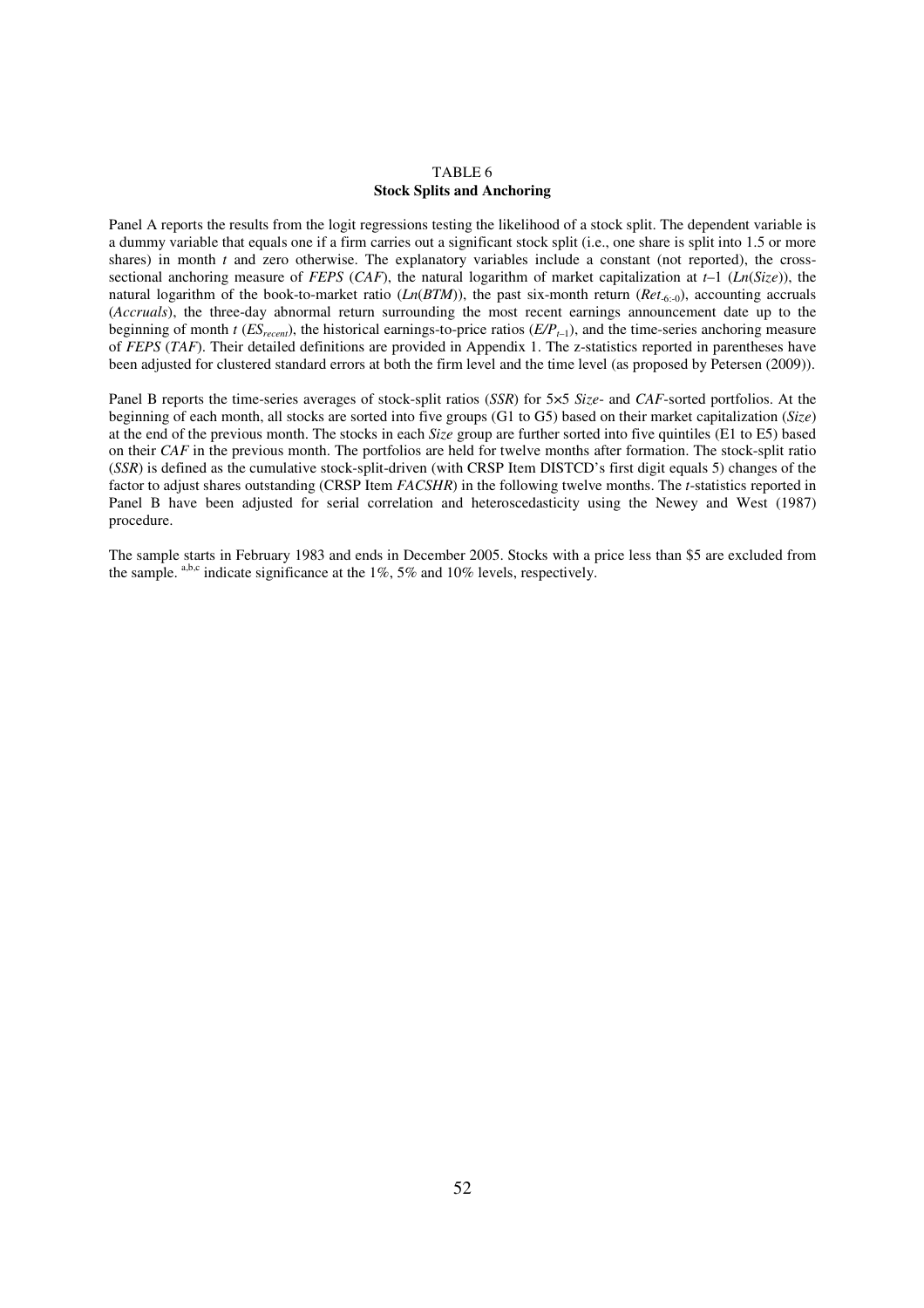# **Table 6 - Continued**

|               | (1)                           | (2)                   | (3)                   |
|---------------|-------------------------------|-----------------------|-----------------------|
| CAF           | $0.008^{\rm a}$               | $0.007^{\rm a}$       | $0.006^{\rm b}$       |
|               | (2.86)                        | (2.76)                | (2.59)                |
| Log(Size)     | $0.050\ensuremath{^\text{a}}$ | $0.080^\mathrm{a}$    | $0.067$ <sup>a</sup>  |
|               | (4.15)                        | (5.49)                | (4.54)                |
| Log(BTM)      | $-0.174$ <sup>a</sup>         | $-0.224$ <sup>a</sup> | $-0.239$ <sup>a</sup> |
|               | $(-8.78)$                     | $(-9.46)$             | $(-9.91)$             |
| $Ret_{-6:-0}$ | $0.008^{\rm a}$               | $0.008^{a}$           | $0.008^{\rm a}$       |
|               | (6.67)                        | (6.21)                | (6.06)                |
| $ES_{recent}$ |                               | $0.016^{a}$           | $0.017^{a}$           |
|               |                               | (9.55)                | (9.97)                |
| Accruals      |                               | $1.146^a$             | $0.918^{a}$           |
|               |                               | (6.73)                | (5.29)                |
| $E/P_{t-1}$   |                               |                       | $2.304^{a}$           |
|               |                               |                       | (8.03)                |
| <b>TAF</b>    |                               |                       | 0.009                 |
|               |                               |                       | (0.65)                |
| Pseudo $R^2$  | 0.027                         | 0.035                 | 0.037                 |

Panel A: Results from the likelihood logit regressions of a stock split

Panel B: Stock split ratios (*SSR*) for *Size*- and *CAF*-sorted portfolios

| $CAF$ quintiles        | G1 (Small)      | G2              | G <sub>3</sub>  | G4          | G5 (Large) | All stocks  |
|------------------------|-----------------|-----------------|-----------------|-------------|------------|-------------|
| $E1$ (Low)             | 1.009           | 1.017           | 1.025           | 1.062       | 1.103      | 1.043       |
| E2                     | 1.018           | 1.031           | 1.057           | 1.082       | 1.082      | 1.054       |
| E <sub>3</sub>         | 1.028           | 1.058           | 1.085           | 1.092       | 1.096      | 1.072       |
| E4                     | 1.049           | 1.077           | 1.100           | 1.112       | 1.132      | 1.094       |
| $E5$ (High)            | 1.107           | 1.142           | 1.182           | 1.201       | 1.269      | 1.180       |
| $E5-E1$<br>t-statistic | $0.098^{\rm a}$ | $0.126^{\rm a}$ | $0.157^{\rm a}$ | $0.139^{a}$ | $0.166^a$  | $0.137^{a}$ |
|                        | (9.31)          | (11.23)         | (10.43)         | (7.69)      | (4.87)     | (8.48)      |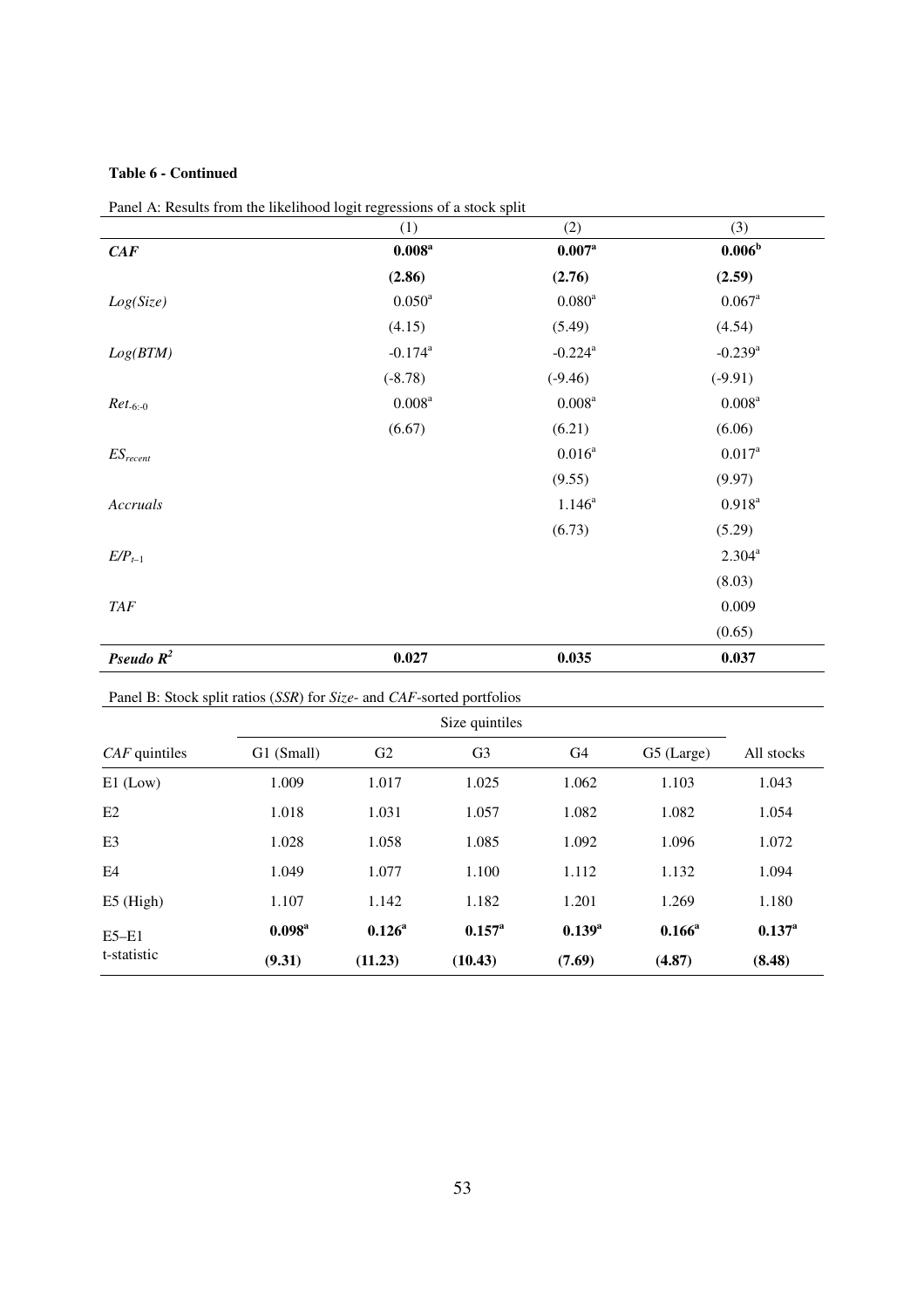#### TABLE 7

#### **Earnings Forecast Revisions, Forecast Errors, and Changes in Earnings Surprises after Stock Splits for Size- and CAF-sorted Portfolios**

This table presents the results for the differences in the earnings forecast revisions (Panel A), forecast errors (Panel B) and the changes in abnormal returns surrounding earnings announcement dates (Panel C) between firms which split their stocks and a matching group of firms which do not. In the tests reported in Panels A and B, stock-split firms are matched with no-split firms similar in size, book-to-market ratio, forecast errors before the split, and *CAF*. Differences in forecast errors and in forecast revisions between the split firms and the median of the matching nosplit firms are computed. In Panel C, for each firm and each month, the change in *ex-post* and *ex-ante* abnormal returns surrounding earnings announcement date  $(ES_{next} - ES_{recent})$  are calculated. We report the difference in  $(ES_{next} - ES_{next})$ ESrecent) between split firms and the median of the matching no-split firms.

The sample starts in February 1983 and ends in December 2005. Stocks with a price less than \$5 are excluded from the sample.  $a,b,c$  indicate significance at the 1%, 5% and 10% levels, respectively.

|                                                                                                   |                 |                       | Size quintiles   |                  |                       |                       |  |
|---------------------------------------------------------------------------------------------------|-----------------|-----------------------|------------------|------------------|-----------------------|-----------------------|--|
| $CAF$ quintiles                                                                                   | G1 (Small)      | G <sub>2</sub>        | G <sub>3</sub>   | G <sub>4</sub>   | G5 (Large)            | All stocks            |  |
| Panel A: Differences in ex-post average forecast revisions between split firms and no-split firms |                 |                       |                  |                  |                       |                       |  |
| $E1$ (Low)                                                                                        | 0.086           | 0.101                 | 0.072            | 0.073            | 0.055                 | 0.075                 |  |
| E2                                                                                                | 0.069           | 0.038                 | 0.043            | 0.043            | 0.049                 | 0.046                 |  |
| E <sub>3</sub>                                                                                    | 0.016           | 0.033                 | 0.035            | 0.031            | 0.030                 | 0.031                 |  |
| E <sub>4</sub>                                                                                    | $-0.003$        | 0.022                 | 0.023            | 0.021            | 0.022                 | 0.021                 |  |
| $E5$ (High)                                                                                       | $-0.009$        | 0.007                 | 0.027            | 0.005            | 0.011                 | 0.011                 |  |
| All stocks                                                                                        | $0.036^{\rm a}$ | $0.035^{\rm a}$       | $0.035^{\rm a}$  | $0.027^{\rm a}$  | $0.024^{\rm a}$       | $0.029^{\rm a}$       |  |
| t-statistic                                                                                       | (4.55)          | (6.21)                | (8.79)           | (8.90)           | (8.30)                | (16.78)               |  |
| Panel B: Differences in ex-post forecast errors (FE) between split firms and no-split firms       |                 |                       |                  |                  |                       |                       |  |
| $E1$ (Low)                                                                                        | 0.080           | 0.022                 | 0.153            | 0.124            | 0.073                 | 0.095                 |  |
| E2                                                                                                | 0.062           | 0.023                 | 0.012            | 0.026            | 0.041                 | 0.028                 |  |
| E <sub>3</sub>                                                                                    | 0.023           | 0.028                 | $-0.012$         | 0.010            | 0.015                 | 0.011                 |  |
| E <sub>4</sub>                                                                                    | $-0.016$        | $-0.007$              | 0.023            | 0.010            | 0.007                 | 0.008                 |  |
| $E5$ (High)                                                                                       | $-0.028$        | $-0.009$              | $-0.007$         | $-0.004$         | 0.004                 | $-0.001$              |  |
| All stocks                                                                                        | $0.032^{\rm b}$ | 0.015                 | $0.014^b$        | $0.017^{\rm a}$  | $0.014^a$             | $0.017^{\rm a}$       |  |
| t-statistic                                                                                       | (1.96)          | (1.54)                | (2.04)           | (3.65)           | (3.13)                | (5.53)                |  |
| Panel C: Differences in ex-post earning surprises (ES) between split firms and no-split firms     |                 |                       |                  |                  |                       |                       |  |
| $E1$ (Low)                                                                                        | $-6.033$        | $-5.344$              | $-5.576$         | $-0.440$         | 0.110                 | $-2.738$              |  |
| E2                                                                                                | $-4.537$        | $-4.129$              | $-2.360$         | $-3.125$         | $-1.152$              | $-3.091$              |  |
| E <sub>3</sub>                                                                                    | $-3.415$        | $-2.764$              | $-1.770$         | $-0.890$         | $-2.420$              | $-2.013$              |  |
| E <sub>4</sub>                                                                                    | $-2.315$        | $-2.820$              | $-2.035$         | $-1.542$         | $-1.858$              | $-2.006$              |  |
| $E5$ (High)                                                                                       | $-2.077$        | $-0.843$              | $-0.549$         | $-1.622$         | $-1.118$              | $-1.170$              |  |
| All stocks                                                                                        | $-3.339^{a}$    | $-2.611$ <sup>a</sup> | $-1.578^{\rm a}$ | $-1.568^{\rm a}$ | $-1.321$ <sup>a</sup> | $-1.778$ <sup>a</sup> |  |
| t-statistic                                                                                       | $(-6.23)$       | $(-6.80)$             | $(-5.48)$        | $(-6.01)$        | $(-5.54)$             | $(-13.04)$            |  |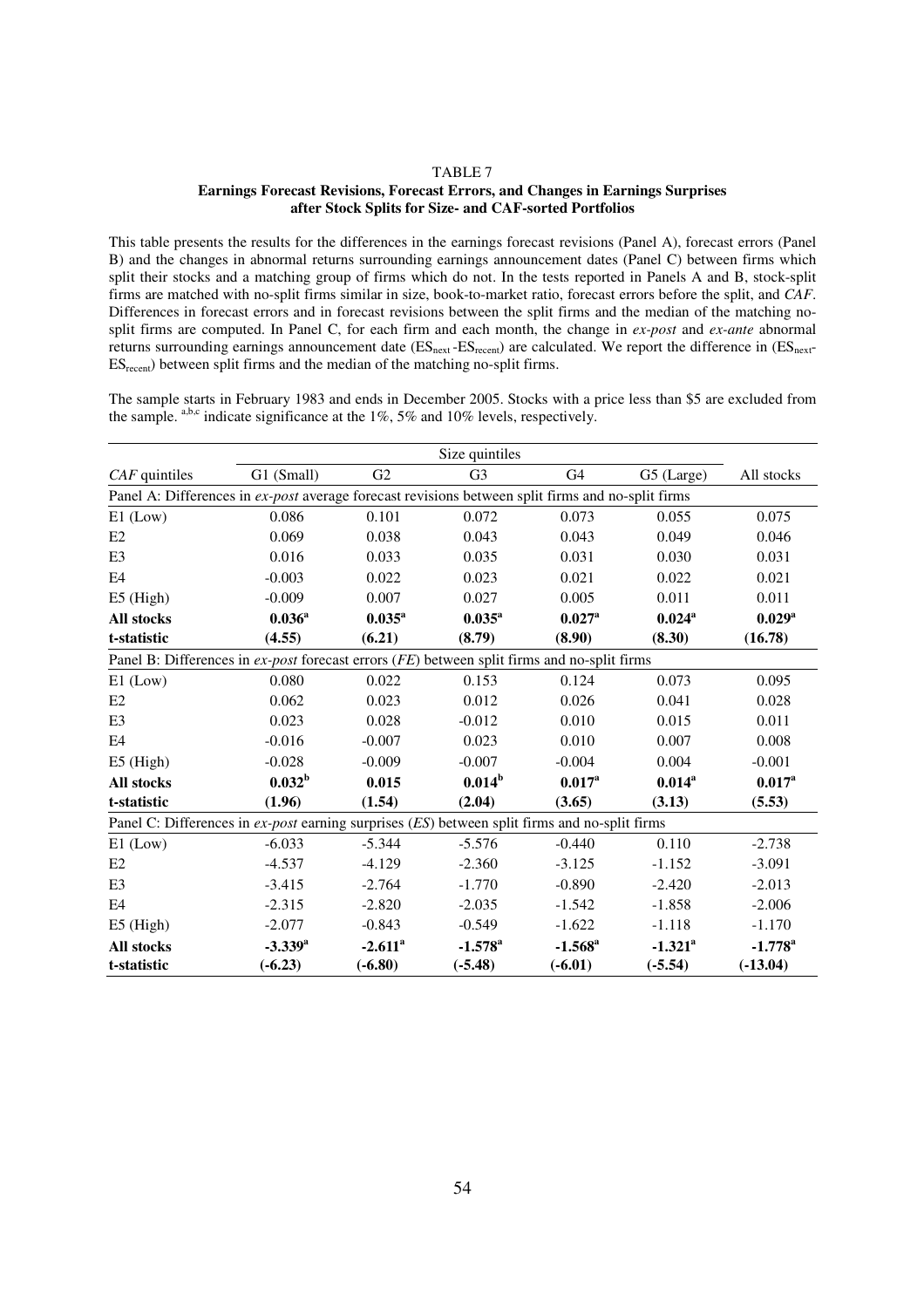#### TABLE 8 **Robustness Checks within Sub-groups**

The regression tests in Panel A of Tables 3, 4 and 5 are repeated in sub-groups defined as follows. In each month, the entire sample is divided into two equal sub-groups based on the stability of the anchor, the average size of analyst-affiliated brokers or institutional holdings. The anchor is the median *I-FEPS* within each of the 48 industries. The stability of the anchor is measured by the coefficient of variation of *I-FEPS* (*CV*) over the previous 24 months (a lower *CV* indicates a more stable anchor). Broker size is measured by the number of active analysts affiliated to the broker at the end of the previous month. The institutional holding is the percentage of institutional ownership at the end of the previous quarter (*Inst\_holding*).

The sample for sub-groups based on the stability of the anchor starts in February 1985 and ends in December 2005. The other sub-group tests start in February 1983 and end in December 2005. Stocks with prices less than \$5 are excluded from the sample. For simplicity, only the coefficients and *t*-statistics of *CAF* are reported. The differences in the coefficients and their *t*-statistics between the two subgroups are also reported. All *t*-statistics reported in parentheses are adjusted for serial correlation and heteroscedasticity using the Newey and West (1987) procedure.  $a,b,c$  indicate significance at the 1%, 5% and 10% levels, respectively.

| Panel A: Forecast errors (FE)                                |                                    |                       |                       |                       |  |  |
|--------------------------------------------------------------|------------------------------------|-----------------------|-----------------------|-----------------------|--|--|
|                                                              | Stable anchor                      | Unstable anchor       | Small brokers         | Large brokers         |  |  |
| CAF                                                          | $-0.058$ <sup>a</sup>              | $-0.010^{\circ}$      | $-0.027$ <sup>a</sup> | $-0.019$ <sup>a</sup> |  |  |
| <i>t</i> -statistic                                          | $(-8.40)$                          | $(-1.67)$             | $(-3.69)$             | (3.57)                |  |  |
| Difference                                                   |                                    | $-0.048$ <sup>a</sup> | $-0.008^{\circ}$      |                       |  |  |
| <i>t</i> -statistic                                          |                                    | $(-5.61)$             | $(-1.78)$             |                       |  |  |
| Panel B: Future stock returns $(BHAR_{0,1})$                 |                                    |                       |                       |                       |  |  |
|                                                              | Stable anchor                      | Unstable anchor       | Low inst. holding     | High inst. holding    |  |  |
| CAF                                                          | $0.120^{b}$                        | $0.075^{\rm b}$       | $0.168^{a}$           | $0.041$ <sup>c</sup>  |  |  |
| <i>t</i> -statistic                                          | (2.36)                             | (2.45)                | (4.24)                | (1.67)                |  |  |
| Difference                                                   | $0.045^{\rm b}$<br>$0.127^{\rm a}$ |                       |                       |                       |  |  |
| t-statistic                                                  |                                    | (1.97)                | (4.03)                |                       |  |  |
| Panel C: Ex- <i>post</i> earning announcement returns (ECAR) |                                    |                       |                       |                       |  |  |
|                                                              | Stable anchor                      | Unstable anchor       | Low inst. holding     | High inst. holding    |  |  |
| CAF                                                          | $0.099^{\rm a}$                    | $0.038^{a}$           | $0.073^a$             | $0.022^b$             |  |  |
| <i>t</i> -statistic                                          | (3.96)                             | (2.89)                | (3.61)                | (1.99)                |  |  |
| Difference                                                   |                                    | 0.061 <sup>b</sup>    | $0.051^{\rm b}$       |                       |  |  |
| <i>t</i> -statistic                                          |                                    | (2.27)                | (2.44)                |                       |  |  |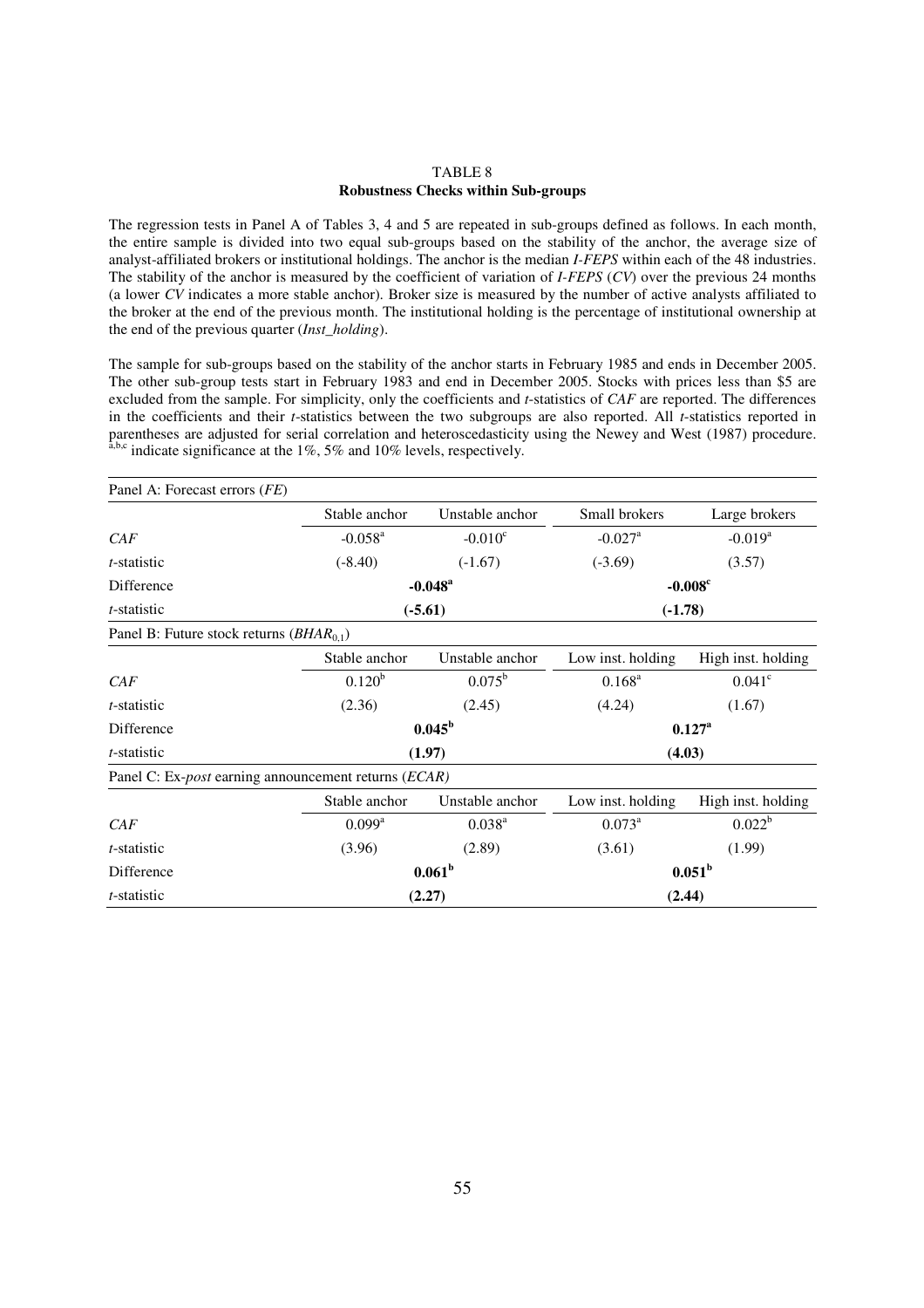#### TABLE 9 **Robustness Checks with Alternative Anchors**

Panel A (panel B) of this table reports the risk-adjusted returns (i.e., *Alpha*) for equal-weighted portfolios based on *Size* and *CAP* (*TAF*). *CAP* is the industry cross-sectional anchoring measure of stock price, defined as the difference between the price level of a firm (*F-Price*) and the industry median price level (*I-Price*), scaled by the absolute value of the latter. *TAF* is the time-series anchoring measure of forecasted *EPS*, defined as the difference between the forecasted *EPS* of a firm *(F-FEPS)* and the most recently announced actual *EPS*, scaled by the absolute value of the latter. *Alpha* is the intercept term from the time-series regression based on the Fama and French plus Carhart four-factor model as described in equation (2). The portfolios are constructed as follows. At the beginning of each month, stocks are sorted into five groups (G1 to G5) based on their market capitalization (*Size*) at the end of the previous month, and the stocks in each *Size* group are further sorted into five quintiles (E1 to E5) based on their *CAP* (*TAF*) in the previous month. The sample starts in February 1983 and ends in December 2005. Stocks with a price less than \$5 are excluded from the sample. The *t*-statistics reported in parentheses are adjusted for serial correlation and heteroscedasticity using the Newey and West (1987) procedure.  $\hat{a}$ ,b,c indicate significance at the 1%, 5% and 10% levels, respectively.

| Panel A                  |                     |                     | Size quintiles        |                       |                       |                     |
|--------------------------|---------------------|---------------------|-----------------------|-----------------------|-----------------------|---------------------|
| $CAP$ quintiles          | G1 (Small)          | G2                  | G <sub>3</sub>        | G <sub>4</sub>        | G5 (Large)            | All stocks          |
| $E1$ (Low)               | $-0.051$            | $-0.028$            | $-0.073$              | 0.044                 | 0.096                 | $-0.003$            |
| E2                       | $-0.142$            | 0.151               | 0.099                 | $-0.062$              | $-0.026$              | 0.004               |
| E <sub>3</sub>           | $-0.001$            | 0.026               | $-0.021$              | 0.035                 | $-0.057$              | $-0.004$            |
| E <sub>4</sub>           | 0.111               | 0.026               | 0.096                 | $-0.195$              | $-0.052$              | $-0.003$            |
| $E5$ (High)              | 0.152               | 0.074               | $-0.022$              | 0.007                 | 0.065                 | 0.055               |
| $E5 - E1$<br>t-statistic | 0.203<br>(1.13)     | 0.102<br>(0.57)     | 0.051<br>(0.35)       | $-0.036$<br>$(-0.25)$ | $-0.031$<br>$(-0.23)$ | 0.058<br>(0.59)     |
| Panel B                  |                     |                     | Size quintiles        |                       |                       |                     |
| $TAF$ quintiles          | G1 (Small)          | G2                  | G <sub>3</sub>        | G4                    | G5 (Large)            | All stocks          |
| $E1$ (Low)               | $-0.648$            | $-0.305$            | $-0.008$              | $-0.029$              | 0.047                 | $-0.185$            |
| E2                       | 0.059               | 0.028               | 0.171                 | 0.022                 | 0.127                 | 0.082               |
| E <sub>3</sub>           | 0.278               | 0.170               | 0.057                 | $-0.003$              | 0.010                 | 0.102               |
| E <sub>4</sub>           | 0.333               | 0.183               | $-0.013$              | $-0.067$              | $-0.108$              | 0.063               |
| $E5$ (High)              | 0.166               | 0.179               | $-0.121$              | $-0.027$              | $-0.057$              | 0.027               |
| $E5 - E1$<br>t-statistic | $0.814^a$<br>(5.58) | $0.484^b$<br>(2.26) | $-0.113$<br>$(-0.67)$ | 0.003<br>(0.02)       | $-0.105$<br>$(-0.66)$ | $0.212^b$<br>(2.08) |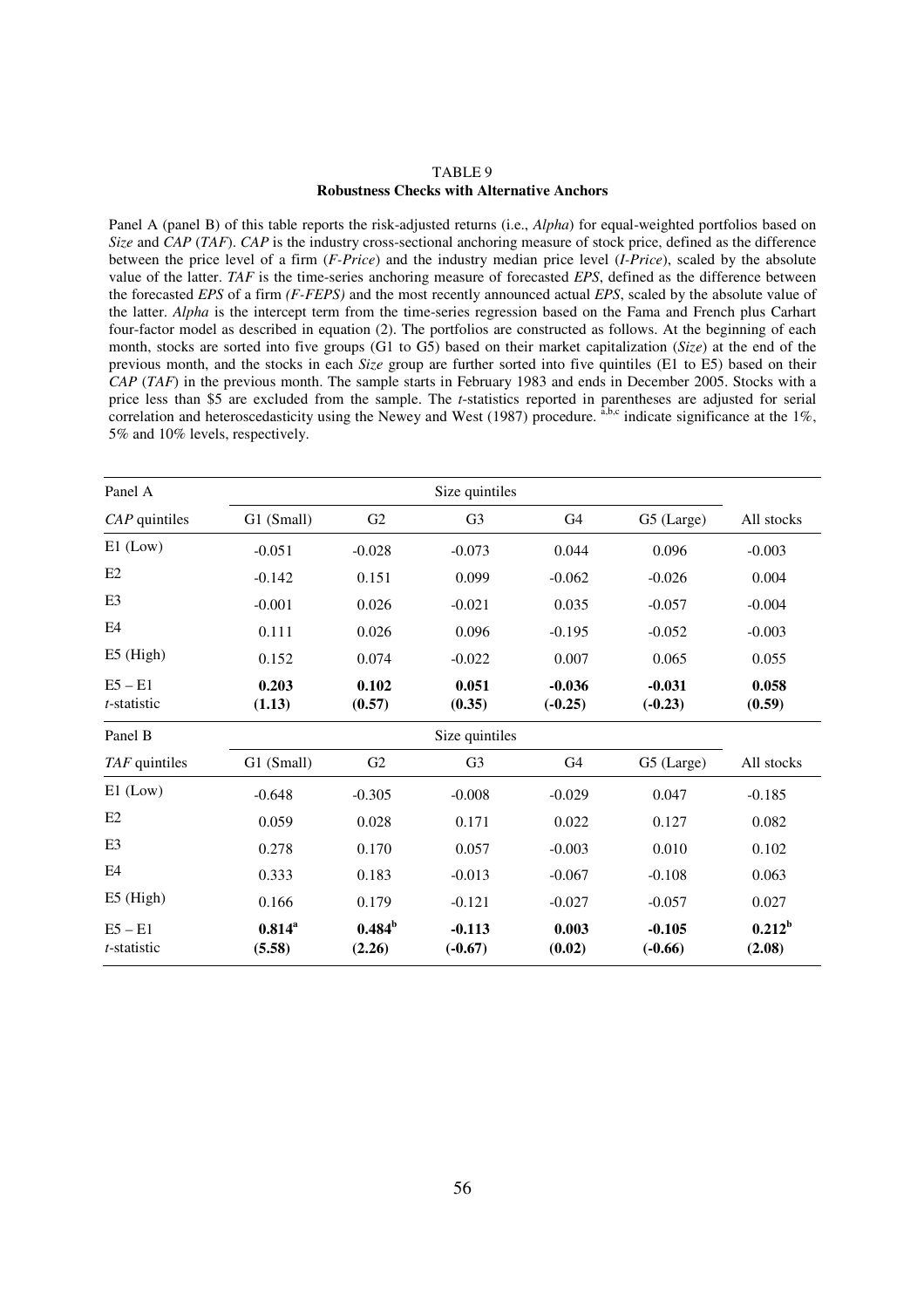

**Figure 1. The cumulative (buy-and-hold) returns to a hedging strategy of buying the highest** *CAF* **stocks and selling the lowest** *CAF* **stocks.** At the beginning of each month from February 1983 to December 2003, all stocks are ranked into deciles based on their *CAF* in the previous month. Ten *CAF-*sorted portfolios are formed and held for 36 months, and the portfolio returns are equal-weighted as well as value-weighted. The figure plots the difference in mean cumulative return between the highest *CAF* decile portfolio and the lowest *CAF* decile portfolio.